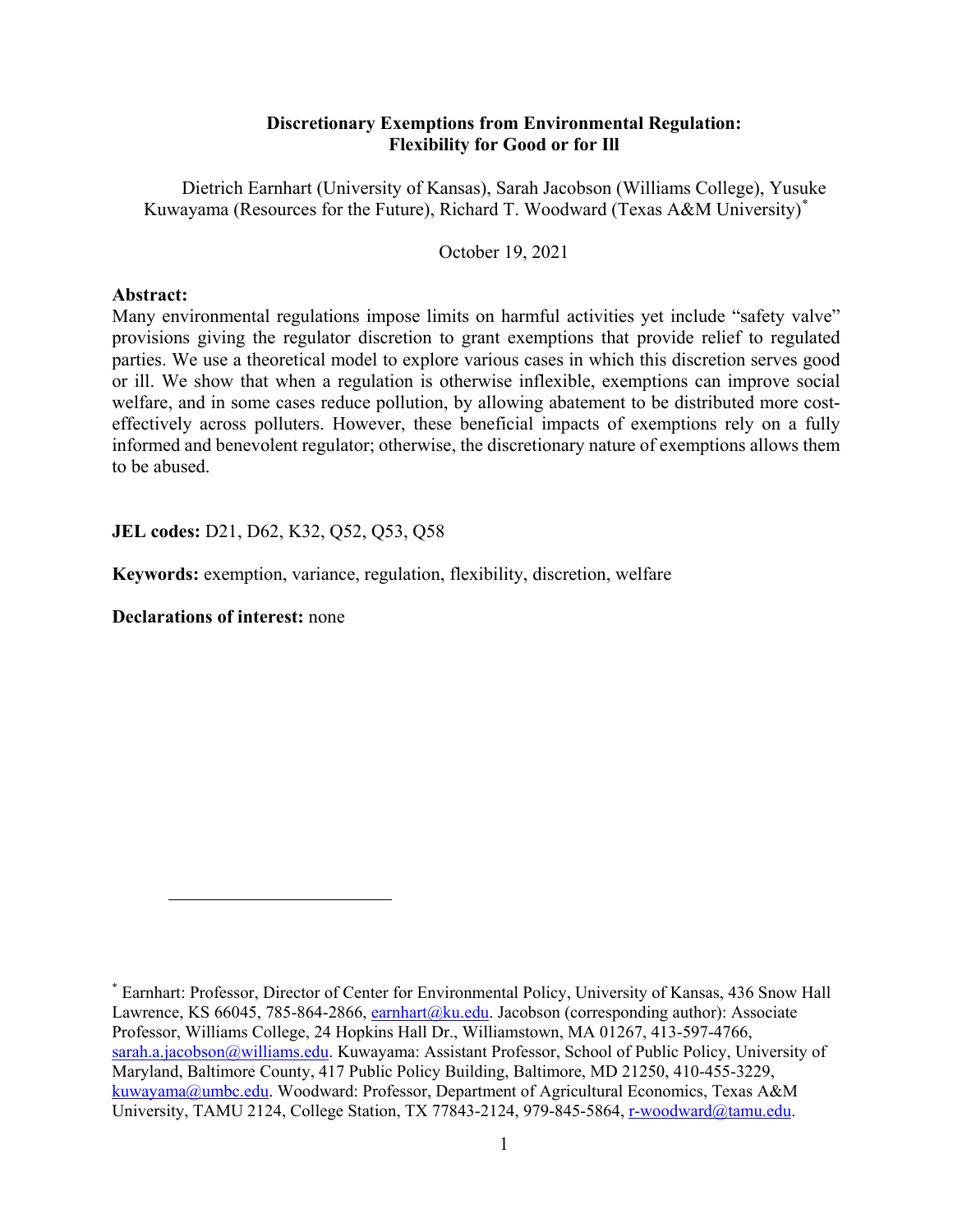## **1. Introduction**

Environmental protection laws impose strict limits on harmful activities, yet many include "safety valve" provisions giving regulators the discretion to grant exemptions that relax in whole or in part the requirements on some regulated parties. Discretionary exemptions, also known as waivers, variances, or exceptions, can be permanent or temporary and vary in the degree of justification required. For example, in the United States, the Clean Water Act requires regulators to impose limits based on local water quality conditions when these limits would be tighter than sector-specific standards. However, the Clean Water Act also allows regulated wastewater dischargers to petition for a temporary exemption from these tighter water quality–based limits. The U.S. Environmental Protection Agency (EPA) has the discretion to grant exemptions when compliance with these tighter limits is expected to cause "substantial and widespread impacts" in the affected community.<sup>[1](#page-1-0)</sup> As another U.S. example, the Endangered Species Act imposes stringent restrictions on landowners' use of land parcels on which endangered species are present, but the act offers EPA discretion to grant permanent exemptions when certain conditions are met. And, as the most commonplace example, zoning codes restrict landowners' use of land parcels in myriad ways, but local governments frequently exploit their discretion to issue exemptions when landowners petition for relief from those rules, for example, to allow agriculturally zoned land to be used for commercial purposes.

Despite the prevalence of exemptions in environmental policy, we are unaware of previous studies exploring the relationship between discretionary exemptions from environmental

 $\overline{a}$ 

<span id="page-1-0"></span><sup>&</sup>lt;sup>1</sup> Clean Water Act 40 C.F.R §131.14, 2015.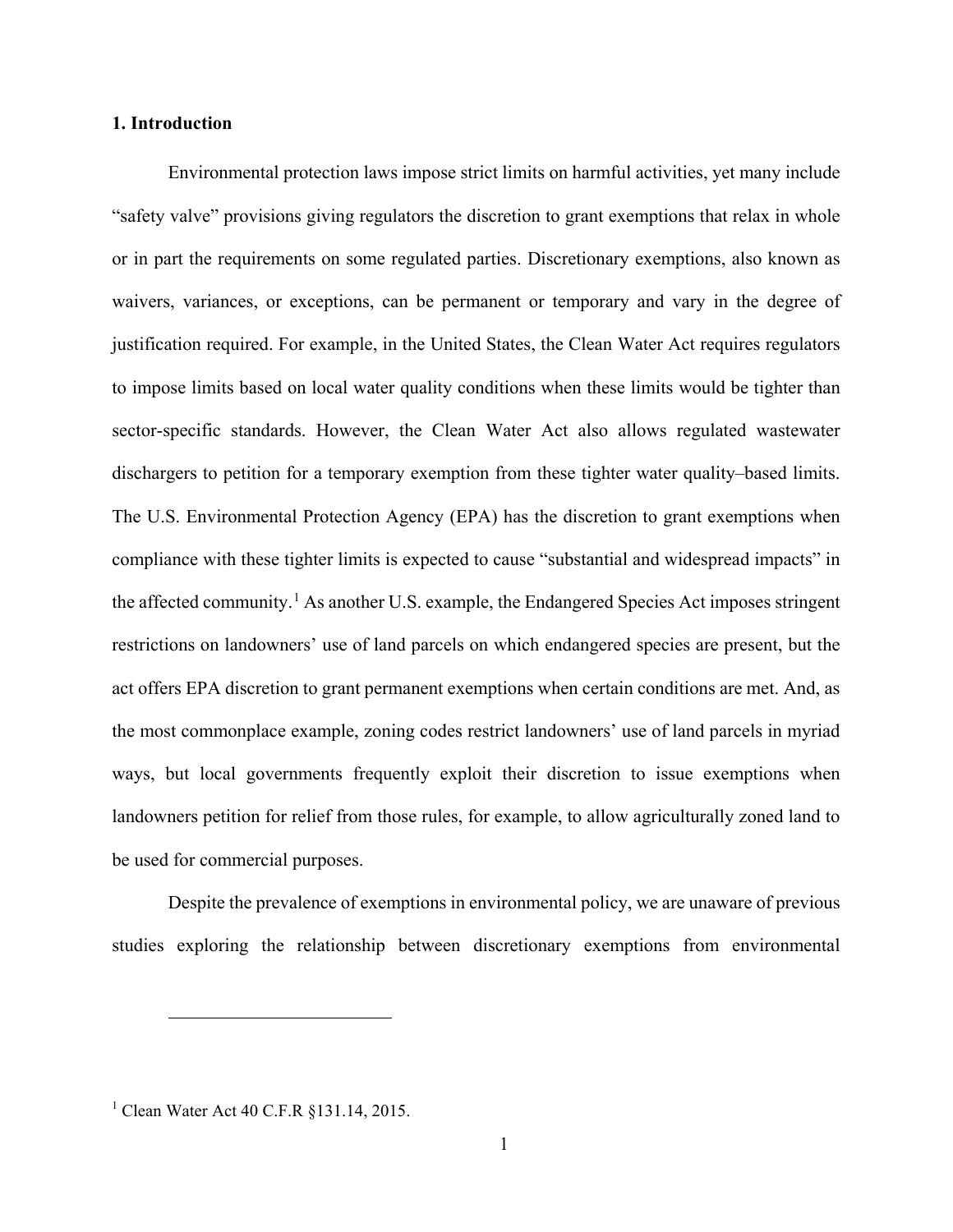regulations and social welfare from an economic perspective. We fill this void in two ways. First, we document the prevalence of discretionary exemptions and their role in various regulatory contexts. More important, we craft a theoretical model of firm and regulator behavior, based on established concepts, and apply this model to various settings in order to examine the use and welfare consequences of regulatory exemptions – both for good and for ill. Our model places a profit-maximizing pollution discharger under the purview of a regulator who may seek to maximize a social welfare function comprising profits accruing to the owners of regulated firms and environmental damages caused by pollution. Using this model, we seek to answer this question: When do discretionary exemptions from environmental regulations increase, decrease, or redistribute social welfare?

We first construct a basic model in which both a regulator and firms possess complete information about firms' current abatement costs but only incomplete information about future abatement costs. Initially, abatement costs are identical across all firms. Consequently, the regulator imposes the same pollution limit on all firms (i.e., a uniform standard). However, firms face idiosyncratic shocks to their future abatement costs. While the regulator has an expectation of the distribution function of these shocks, the regulator *ex ante* does not know which firms will receive shocks and how big the shocks will be. After the shocks are revealed, the regulator may have the option to grant one or more exemptions, which allow the firm(s) that receive them to meet a looser standard. However, the regulator cannot issue exemptions that tighten a firm's limit, and may be limited in the number of exemptions it can issue. In this setting, exemptions from the uniform standard can improve social welfare by giving the regulator flexibility to facilitate a more efficient or cost-effective outcome. If there is some chance *ex ante* that shocks will increase abatement costs, a forward-looking regulator who can grant exemptions can, by adjusting the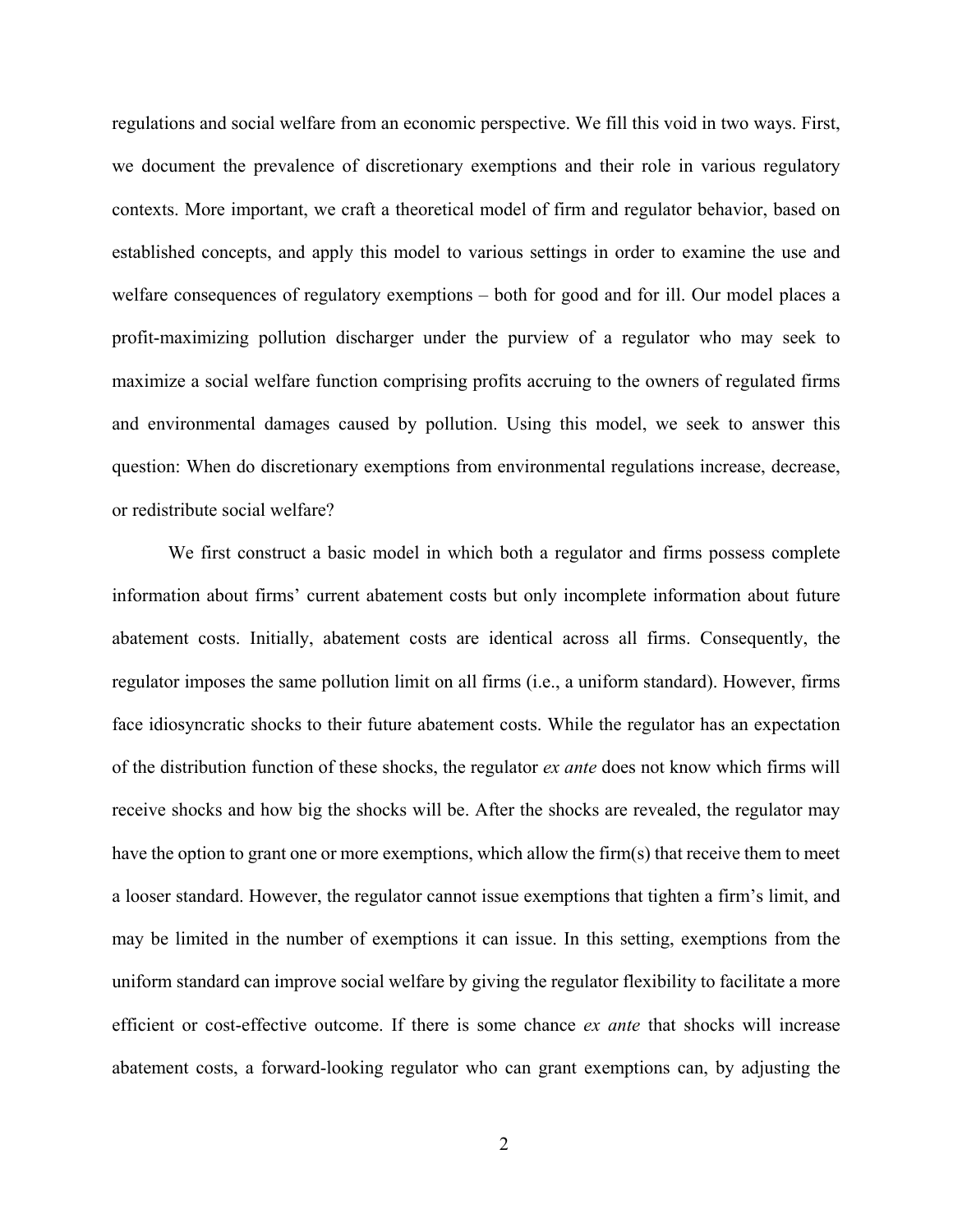discharge standard and issuing optimal exemptions, achieve *ex ante* greater social welfare and lower pollution, as exemptions allow pollution to be distributed more cost-effectively across dischargers. However, exemptions prove useless if shocks can only reduce costs. Additionally, we explore the case in which the only exemption that can be granted fully relieves the firm of the responsibility of following the regulation, and provide a rule of thumb for when such exemptions will enhance welfare.

In our base model, the regulator seeks to maximize social welfare. In the extended model, we consider a regulator's use of an unequally weighted social welfare function. In this context, we show that the regulator could use exemptions for redistributive ends when the weights reflect normative values or to benefit a narrow constituency if the weights reflect regulatory capture. In the latter case, the use of exemptions is a benefit to some subset of society but a detriment to society in general.

## **2. Literature Review**

Surprisingly little research analyzes the economics of exemptions. The closest study to our analysis is Kaplow (2017), which theoretically explores the question of when it might be efficient to exempt small firms from regulations. Kaplow ranks producers along a continuum based on a parameter that determines the slope of their marginal cost curve. Firms that produce less than a threshold are exempted from the regulation. The exemption of small firms (i.e., firms with high marginal costs) decreases their marginal costs, leading them to increase their output and pollution. The exemption also creates an incentive for some firms with optimal unregulated production above the threshold to reduce their production to this threshold in order to avoid the regulation. Despite this distortionary incentive, Kaplow demonstrates that exemptions can generate benefits that exceed costs, which would justify exemptions on the grounds of economic efficiency. While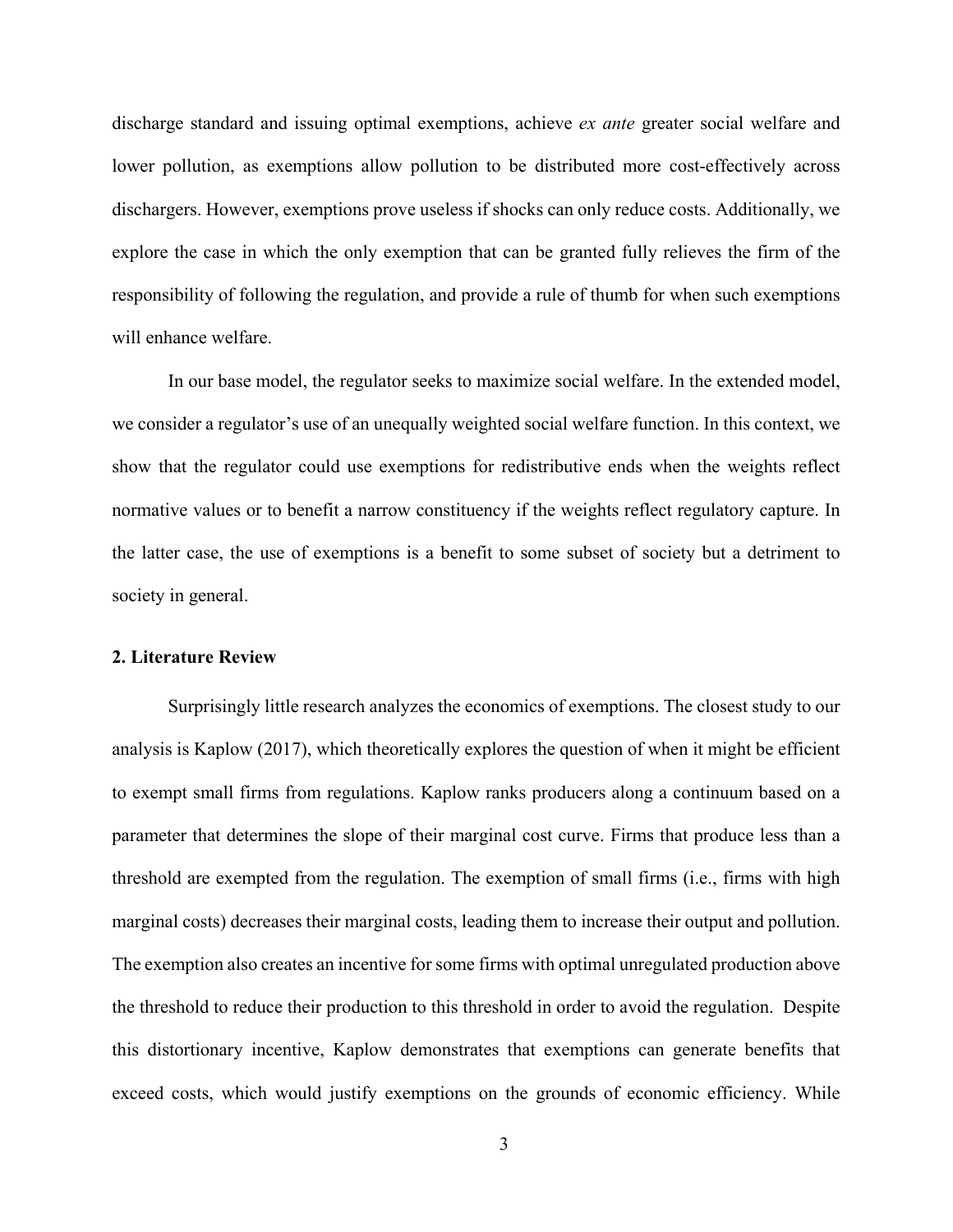Kaplow looks at the use of a regulatory exemption, this policy tool is not discretionary in the way that the exemptions we study are; and, as we describe in the next section, many exemptions issued in environmental regulation, as well as other regulatory areas, are discretionary.

In contrast to the minimal literature on discretionary exemptions, an extensive literature examines how regulatory flexibility in a general sense can increase welfare. Seminal articles on incentive-based mechanisms, such as emissions charges and cap-and-trade schemes, reveal that flexibility granted to regulated entities improves cost-effectiveness relative to performance-based standards (e.g., Montgomery, 1972). Similarly, performance-based standards grant greater flexibility than design-based standards (Field and Field, 2017; Goulder and Parry, 2008). Despite increased interest in using incentive-based mechanisms, inflexible command-and-control policies remain common in environmental regulation (Hahn, 2000; Stavins, 2007), such that exemptions can play an important role in influencing welfare outcomes.

Another related literature explores regulation when regulatory agencies possess meaningful discretion over their choices. For example, environmental policy grants a significant amount of discretion to inspectors and enforcement personnel when monitoring and enforcing regulatory restrictions, such as pollution limits. Studies in this area include Deily and Gray (1991), Earnhart (2004b), Earnhart (2016), and Kang and Silveira (2018). Regulatory discretion can be particularly troublesome in cases of regulatory capture (Raff and Earnhart, 2018), wherein firms prod the regulator for less strict enforcement (Maloney and McCormick, 1982). Environmental federalism offers another way for agencies to exercise regulatory discretion by delegating regulatory decisions to decentralized authorities (e.g., Arguedas et al., 2017; Banzhaf and Chupp, 2012). The main difference between environmental federalism and our study's focus is that we consider the granting of flexibility on a polluter-by-polluter basis, whereas environmental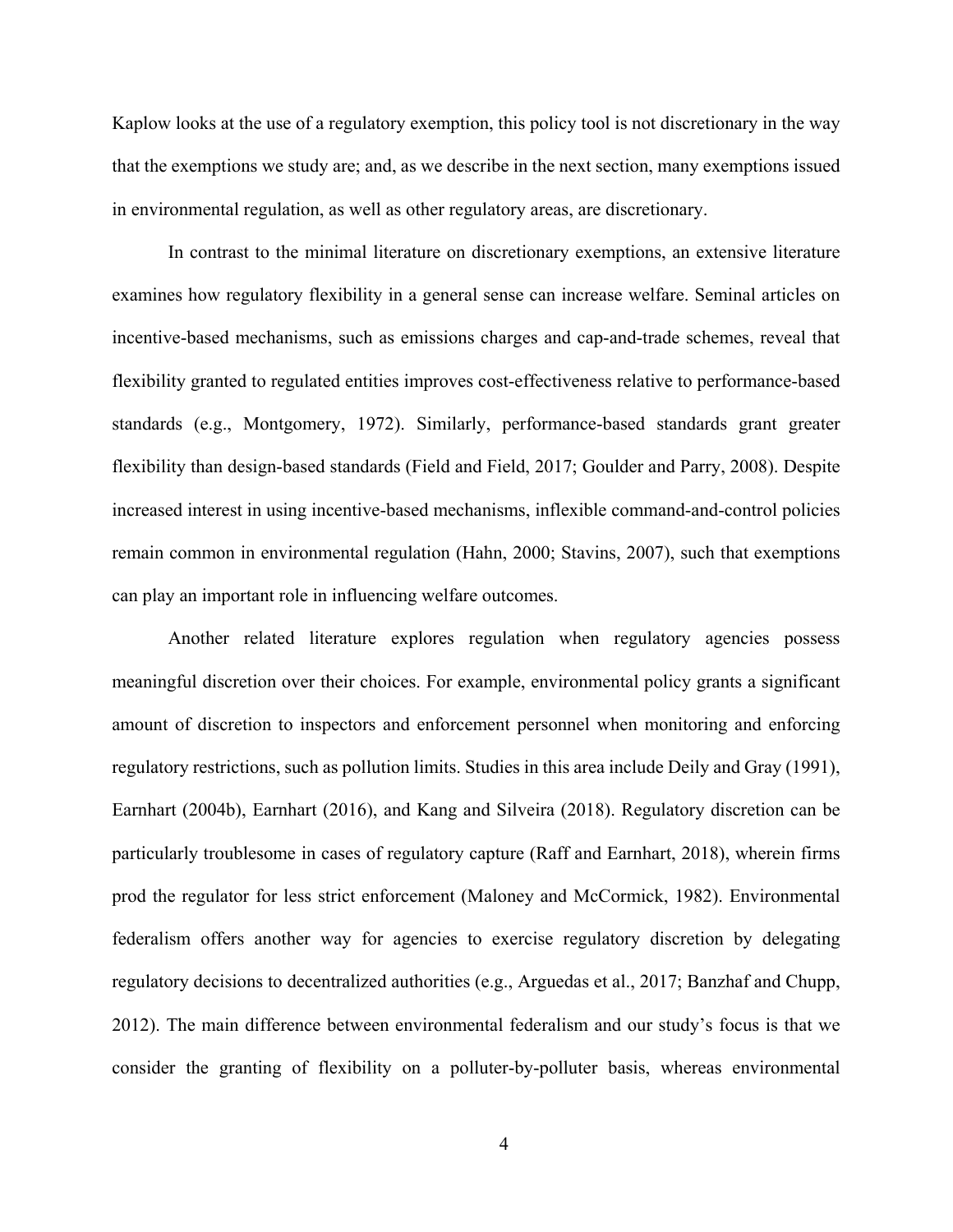federalism allows for variation of regulation across geographic space. Additionally, studies of environmental federalism assume that sub-national regulators possess detailed information about regulated entities and locational parameters (e.g., local environmental quality); accordingly, these sub-national regulators can tailor their regulations to entity- or location-specific features, while higher-level regulators cannot. Our study does not rely on this informational asymmetry.

Lastly, our study relates to the economic literature examining the distinction between rules and standards (Diver, 1983; Ehrlich and Posner, 1974).<sup>[2](#page-5-0),[3](#page-5-1)</sup> According to Kaplow (1992), the important distinction between rules and standards is the timing of legal specificity. Rules specify details *ex ante* (prior to adjudication), while under standards details are worked out *ex post* (in the process of adjudication). Relative to standards, rules require larger upfront costs but lower adjudication costs. Relative to rules, standards offer more flexibility but less clarity for guiding compliance decisions. In a similar way, Battigalli and Maggi (2002) describe the role of discretion held by agents in contracts as a function of, among other things, the difficulty of specifying possible actions and the degree of uncertainty that exists. Some of these elements relate to our study, which considers the case in which a regulatory agency may grant an exemption to one or more regulated firms in a context of uncertainty. We do not model the processes by which a firm applies for an exemption and the agency considers this application, but the decision of whether to grant an exemption is similar to an agent exercising his or her discretion in contract execution and

 $\overline{a}$ 

<span id="page-5-0"></span><sup>&</sup>lt;sup>2</sup> Legal analysis of the relative desirability between rules and standards precedes the economic analysis. See Fuller (1941) for more historical legal analysis; see Epstein (1995) for more recent legal analysis.

<span id="page-5-1"></span><sup>&</sup>lt;sup>3</sup> More recent economic analysis explores specific elements of the contrast between rules and standards. As examples, Johnston (1995) examines the role of bargaining and Friedman and Wickelgren (2014) scrutinize the role of sorting driven by the quality of legal representation.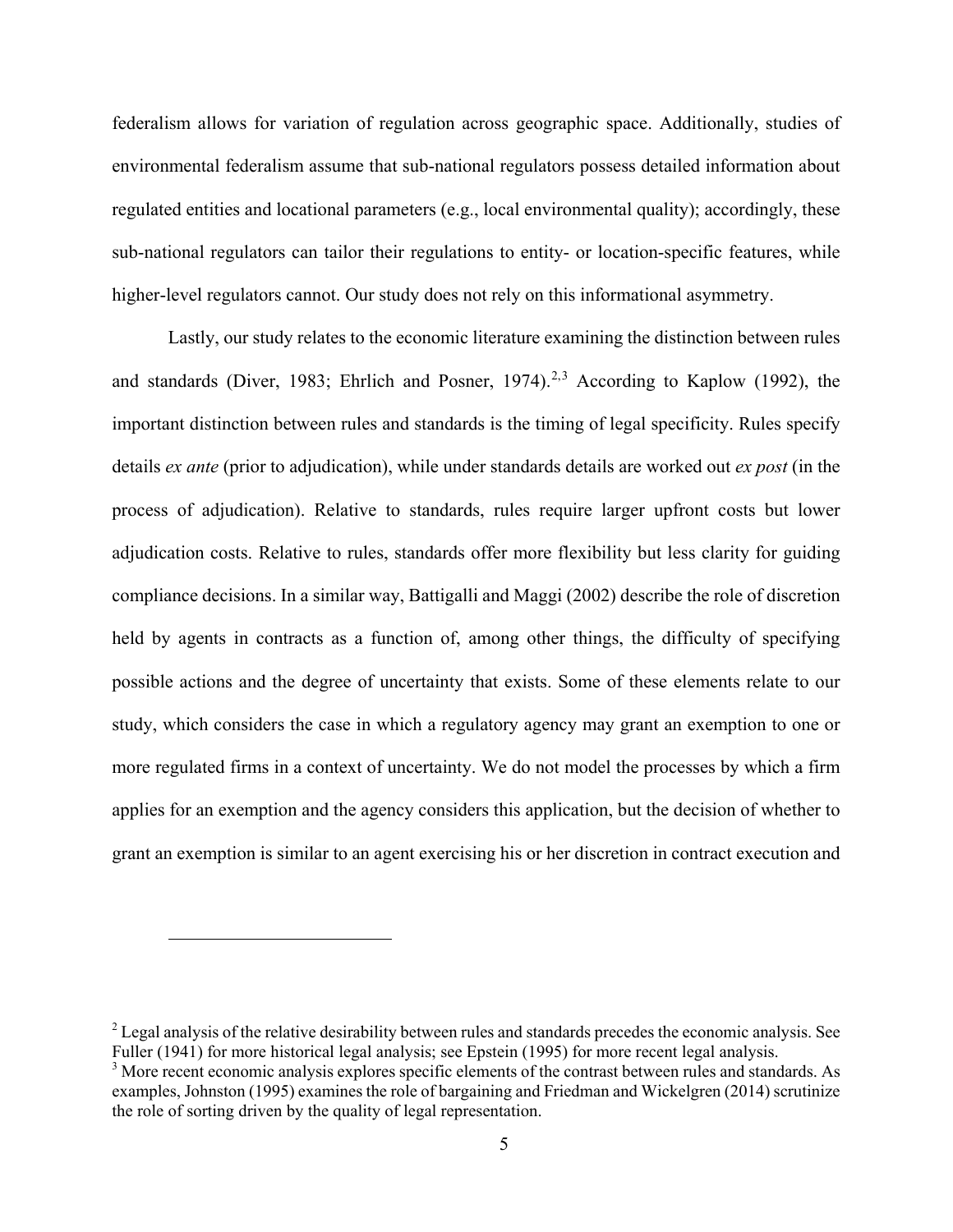similar to the adjudication of a standard. As the first-best benchmark, we describe a process in which the regulatory agency provides firm-specific limits, which is similar to the establishment of a rule. The rules versus standards literature compares the costs of establishing rules or adjudicating standards (Diver, 1983; Ehrlich and Posner, 1974; Friedman and Wickelgren, 2014); in contrast, our study ignores these administrative costs in order to focus on damage and abatement costs.<sup>[4](#page-6-0)</sup> As the most important difference, in our context, establishment of a rule and granting (or not granting) of an exemption *precede* a firm's compliance decision so that a regulated firm understands with certainty its legal requirement whether facing a "rule" or "standard." In contrast, the rules versus standards literature highlights that the formulation of rules precedes compliance decisions, while the interpretation of standards follows compliance decisions, implying that certainty is greater under rules (Kaplow, 1992). [5](#page-6-1)

Our study contributes to this thin literature in two ways. First, we document the prevalence of discretionary exemptions in various regulatory contexts and use the most common regulatory concerns in these contexts – such as reducing abatement costs – to motivate the development of a theoretical framework that can model the implications of these exemptions on social welfare. Second, while our model breaks limited theoretical ground, it provides a formal structure with

 $\overline{a}$ 

<span id="page-6-0"></span><sup>&</sup>lt;sup>4</sup> Relative to rules, standards place a greater burden on private parties to gather sufficient evidence to demonstrate they are compliant with the law (Kaplow, 1992). In our context, agencies would bear a greater cost burden if they established firm-specific limits, while regulated firms would bear a greater cost burden if a general rule was set and firms had to apply for a firm-specific exemption.

<span id="page-6-1"></span><sup>&</sup>lt;sup>5</sup> These differences notwithstanding, the rules versus standards literature offers insights for future research on exemptions that considers the cost of formulating firm-specific limits (similar to "writing costs" in Battigalli and Maggi, 2002) and the cost of granting exemptions in response to firms' requests. As the proportion of the regulated community that benefits from differentiation rises, the cost advantage of rule formulation increases relative to the cost of interpretation of a standard (Kaplow, 1999); in our context, the cost advantage of *ex ante* firm-specific limit determination increases relative to *ex post* issuance of firmspecific exemptions.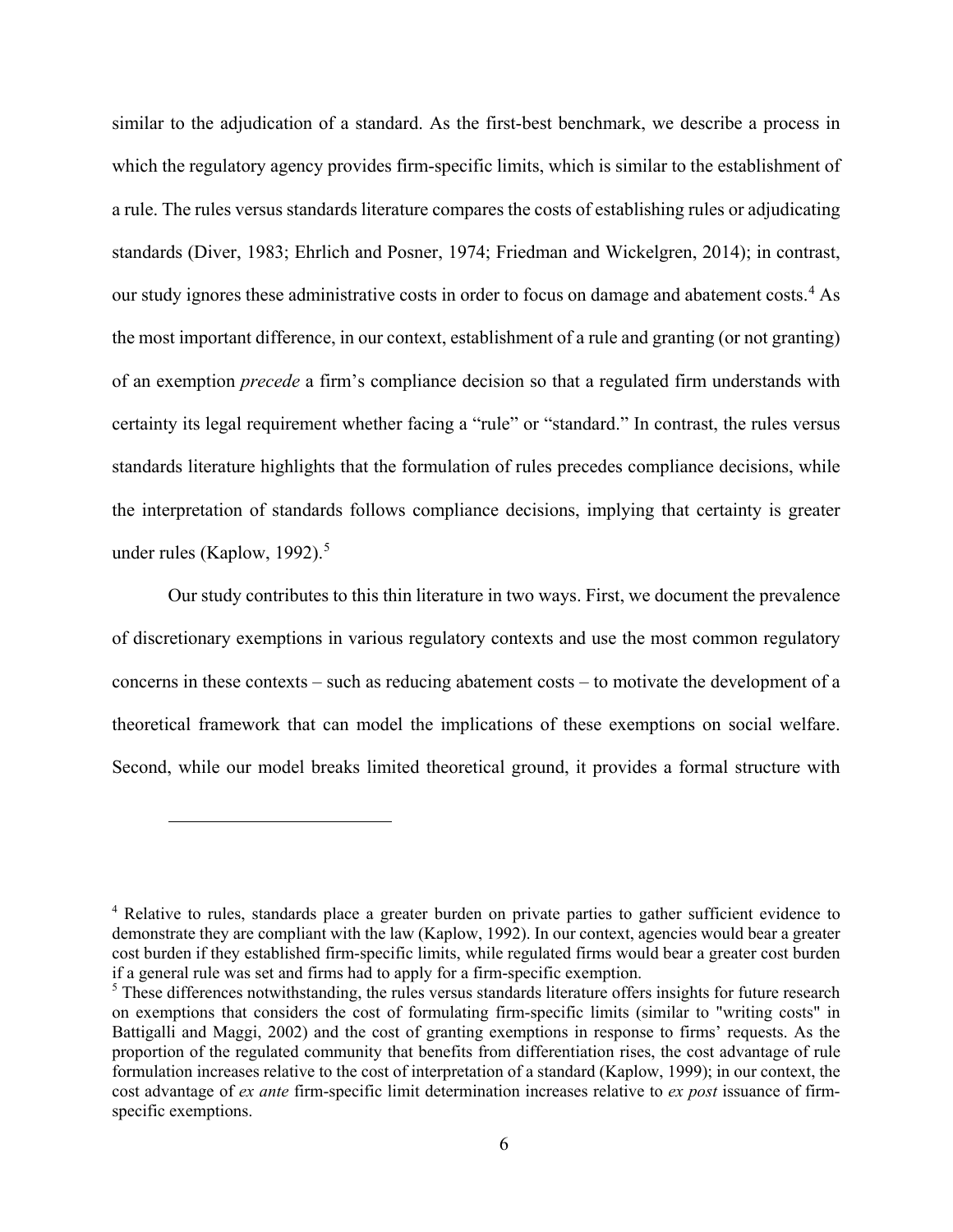which to examine more deeply the most commonly cited reasons for the use of discretionary exemptions in environmental regulation and their potential for serving both good and ill. To achieve these ends, we draw strongly on established theoretical concepts. Still, our study provides a foundation for future work that can extend our theoretical model to accommodate additional complexities, such as asymmetric information between the regulator and regulated firms, and motivates much needed empirical analysis on the magnitude of the positive and negative social welfare implications of discretionary exemptions.

#### **3. Regulatory Context in the United States**

Discretionary exemptions are a pervasive feature of regulatory policy in the United States. Government entities have used them in macroeconomic policies (e.g., import tariffs; see Swanson and Hsu, 2018); social policy (e.g., the criminal justice system; see Oliss, 1994); and even in national defense (e.g., Vietnam draft deferments; see Schick, 1975). Our study focuses on the use of such exemptions in environmental policy.

There are many examples of the use of discretionary exemptions in U.S. environmental policy. These examples include temporary waivers for fuel content regulations under the 2005 Energy Policy Act in cases where the rules would impose "disproportionate economic hardship" (US Department of Energy, 2011), rare but high-profile permanent exemptions from the stringent regulations imposed by the Endangered Species Act on parcels of land inhabited by endangered species (Yuknis, 2011), and temporary exemptions from the Renewable Fuel Standard (RFS) (Environmental Protection Agency, 2017). In the first case, Aldy (2017) argues that a discretionary (rather than rule-based) waiver system can reduce social costs by responding flexibly to short-term economic disruptions when the standard is otherwise relatively inflexible.

The most common exemptions related to environmental policy are almost certainly local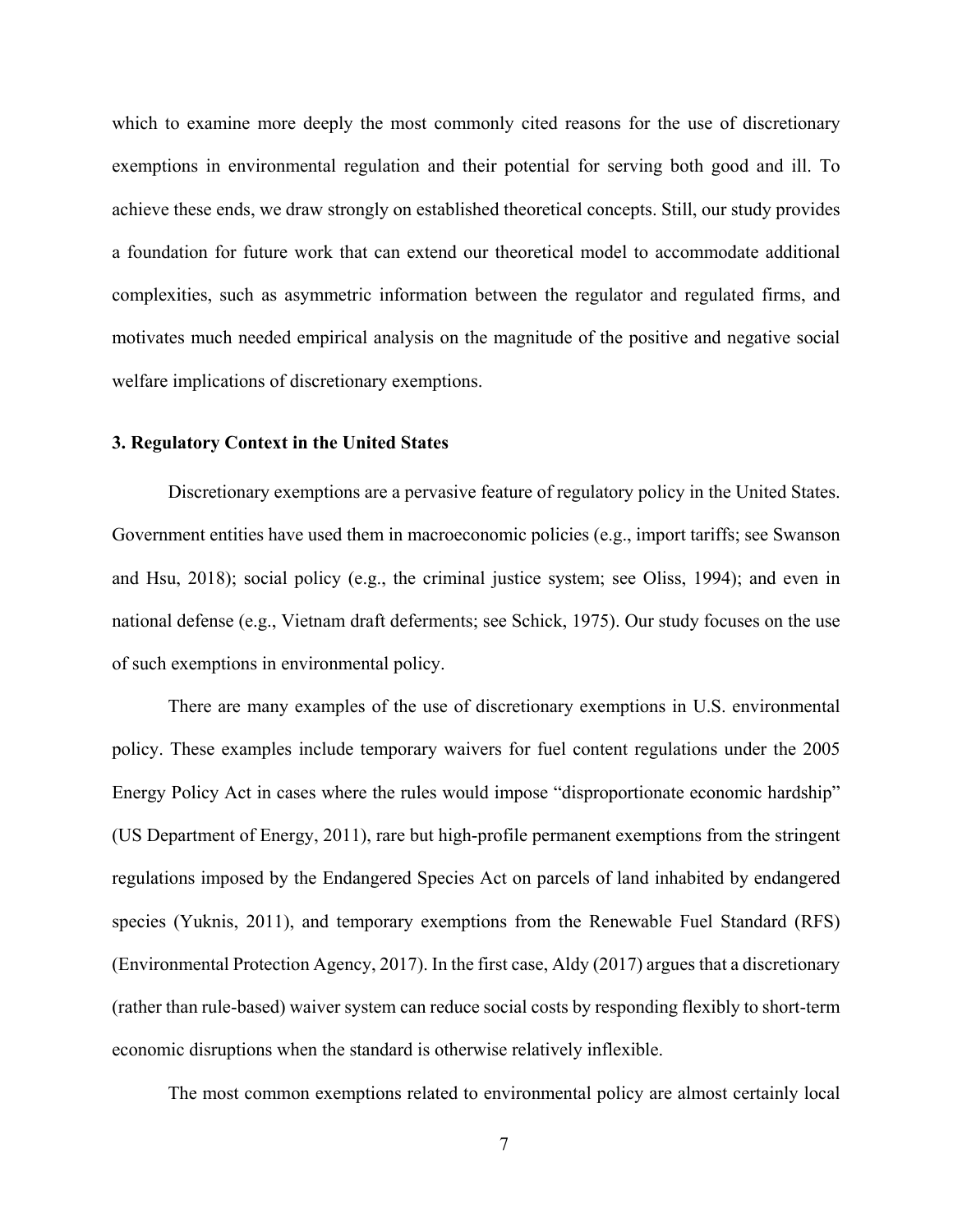zoning variances. Zoning codes restrict landowners' use of parcels in myriad ways. Municipal governments establish zoning codes that specify, among other things, the allowable use of a parcel (e.g., residential, commercial, or agricultural). These codes consequentially influence the development of zoned areas (Levkovich et al., 2018; Shertzer et al., 2018). Local governments also use zoning for other purposes that affect environmental quality, such as limiting deforestation (Nolte et al., 2017), banning hydraulic fracturing (Hall et al., 2018), limiting housing density (Zhang et al., 2017), and specifying a minimum setback of construction from a waterway. Local governments that specify zoning regulations receive applications for and grant, at their discretion, variances from these regulations.

While zoning variances have received little attention in the economics literature, Twinam (2018) finds that variances in Seattle were more common in cases where initial zoning was relatively inflexible. In legal studies, zoning variances have a dual reputation. By providing regulatory relief in situations where it is deemed practical and fair to do so, zoning variances can provide flexibility to enhance social welfare and allow landowners reasonable use of their property (Cohen, 1994). However, variances' discretionary nature leaves them open to abuse (Owens, 2004). To be sure, most zoning authorities apply a standard when deciding whether to grant a variance. However, given the simplicity of most zoning rules, relative to the complexity of the zoned landscape, human judgment inevitably enters into variance decisions. Rather than serve as a safety valve for exceptional cases, variances may be used as commonplace tools for circumventing rules meant to protect social welfare; indeed, the approval rate for variances ranges between 58 and 90 percent, according to studies reviewed by Owens (2004). That said, the ability to grant variances may allow zoning authorities to set broader and more stringent zoning rules than would be the case if zoning restrictions applied uniformly across land parcels.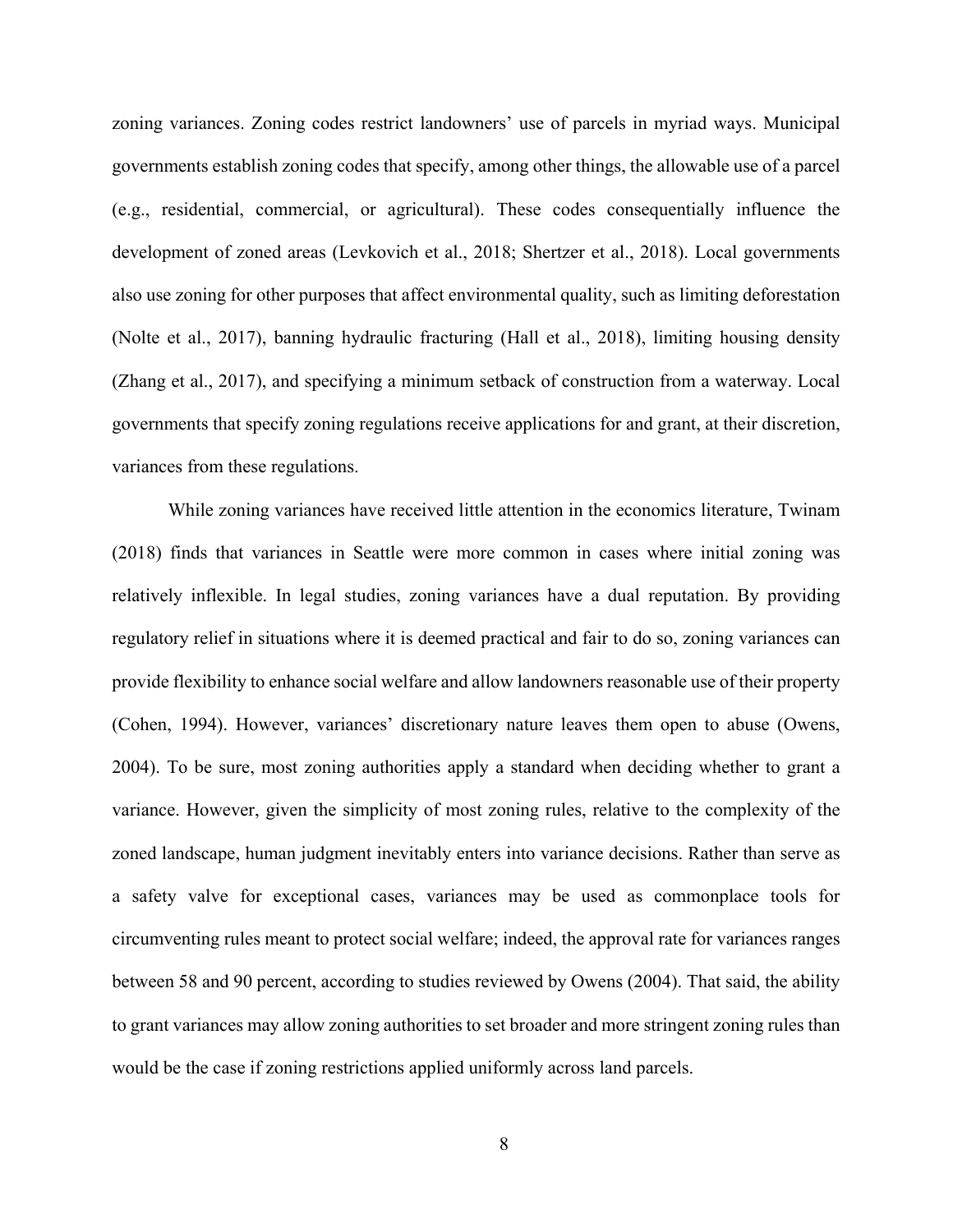Another example, which we parallel in this study, is the Clean Water Act, which requires writers of discharge permits (within regulatory agencies) to impose limits based on local water quality conditions whenever these limits would be tighter than sector-specific standards, known as Effluent Limitation Guidelines (Earnhart, 2007). In other words, a national standard sets the maximum wastewater discharge limit. However, permit writers can and frequently do impose limits tighter than the discharge standard with the goal of preserving water quality so that a waterway can support the use (e.g., fishable/swimmable) designated by the relevant state agency. States base this designation not on cost-benefit analysis, but on the goal of rendering waters fishable and swimmable wherever that is achievable. At the same time, the Clean Water Act allows regulated wastewater dischargers to petition for a temporary variance from these tighter water quality–based limits when compliance with these tighter limits is expected to cause "substantial and widespread economic and social impacts" in the affected communities.

Similar to the zoning case, the EPA grants Clean Water Act variances based primarily on applications from affected parties. In certain cases, state agencies may themselves prepare multidischarger variance application packages on behalf of a group of dischargers facing similarly steep abatement costs (Environmental Protection Agency, 2013). If granted, the variance allows regulated polluters to "press the pause button" until conditions facilitate compliance without problematic impacts. For example, a community may be unable to upgrade its wastewater treatment plant to comply with a water quality standard during an economic recession, but it may anticipate less difficulty in the near future when household incomes recover. In this case, compliance in the near term might be judged to impose a substantial and widespread impact, whereas it will not once the economy recovers.

Clean Water Act variances differ from zoning variances in several important ways. First,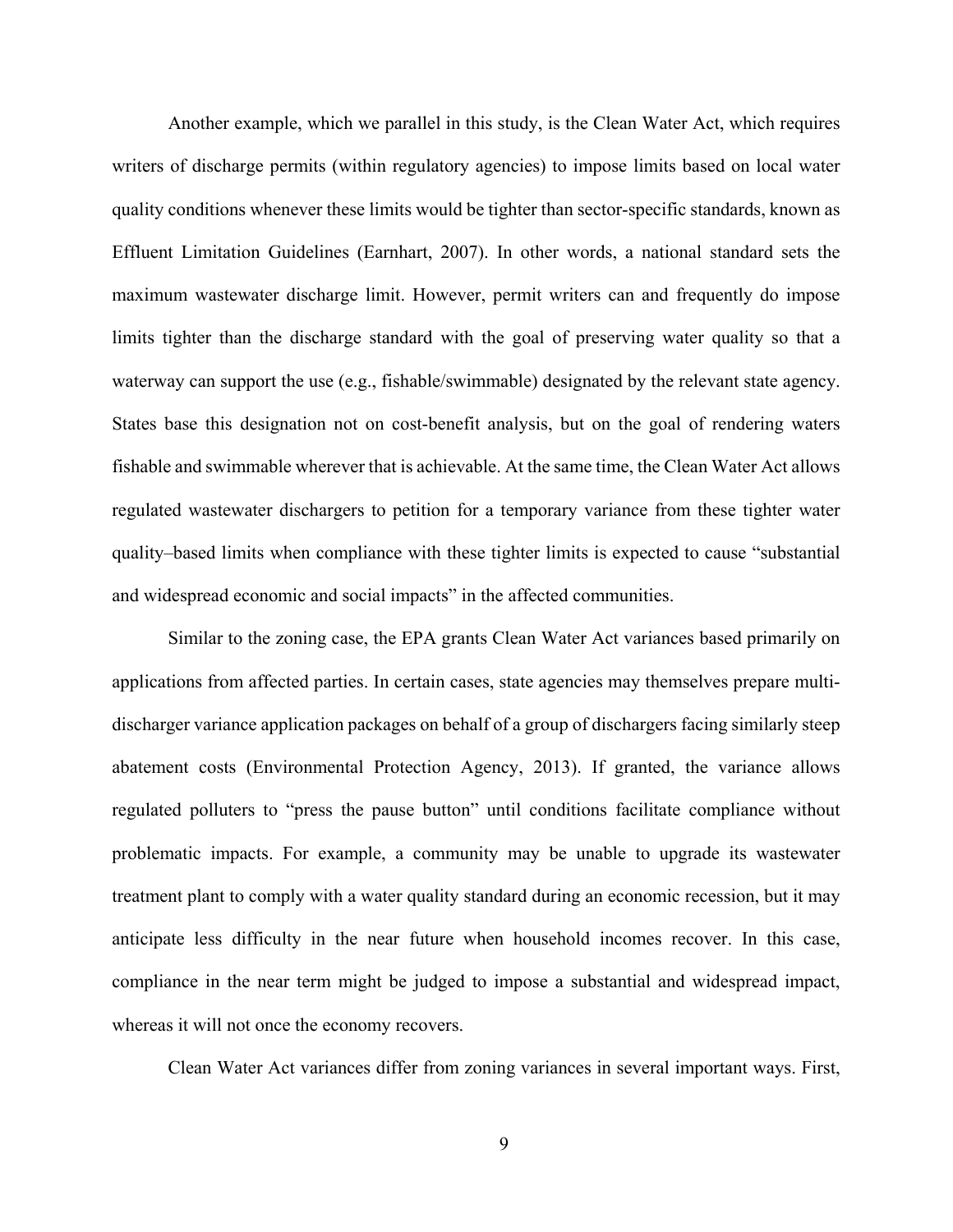Clean Water Act variances are temporary, whereas zoning variances are permanent. Second, a zoning rule is chosen by local planners with the ostensible goal of optimizing local land use, given that some variances will be granted. On the other hand, permit writers set discharge limits under the Clean Water Act so that waterways support their designated uses; variances are merely meant to address short-term bumps in the road toward achieving the level of ambient water quality associated with a designated use. Put differently, EPA does not seek to maximize social welfare when identifying the discharge limit needed to support the designated use and the ability to grant a variance does not alter the relevant water quality–based discharge limit. Our theoretical model incorporates cases in which the initial standard is optimally set with the understanding that the regulator may grant exemptions (reflecting backward induction), as well as cases in which, because shocks and exemptions are not foreseen, the initial standard is not optimized based on the existence of exemptions. The implications for environmental impacts differ greatly between these cases. Finally, the Clean Water Act and zoning variance cases also differ in the types of institutions with authority to issue exemptions. While we do not take a stand on how best to represent either case, our model explores both institutions that maximize a uniformly weighted social welfare function and institutions that pursue other objectives, including redistribution or objectives shaped by manipulative forces such as political machinations and rent-seeking.

Lastly, we discuss settings that disallow or circumscribe the use of exemptions. As the first example, the Clean Water Act imposes permit requirements for the discharge of dredged or fill material into U.S. waters. Section  $404(f)(1)(A)$  of the Act exempts "discharges associated with normal farming, ranching, and forestry activities" that are part of an "established, ongoing operation" (Wilcher and Page, 1990). However, Section 404(f)(2) revokes this exemption for discharges stemming from activities that (1) change the use of the waters and (2) reduce the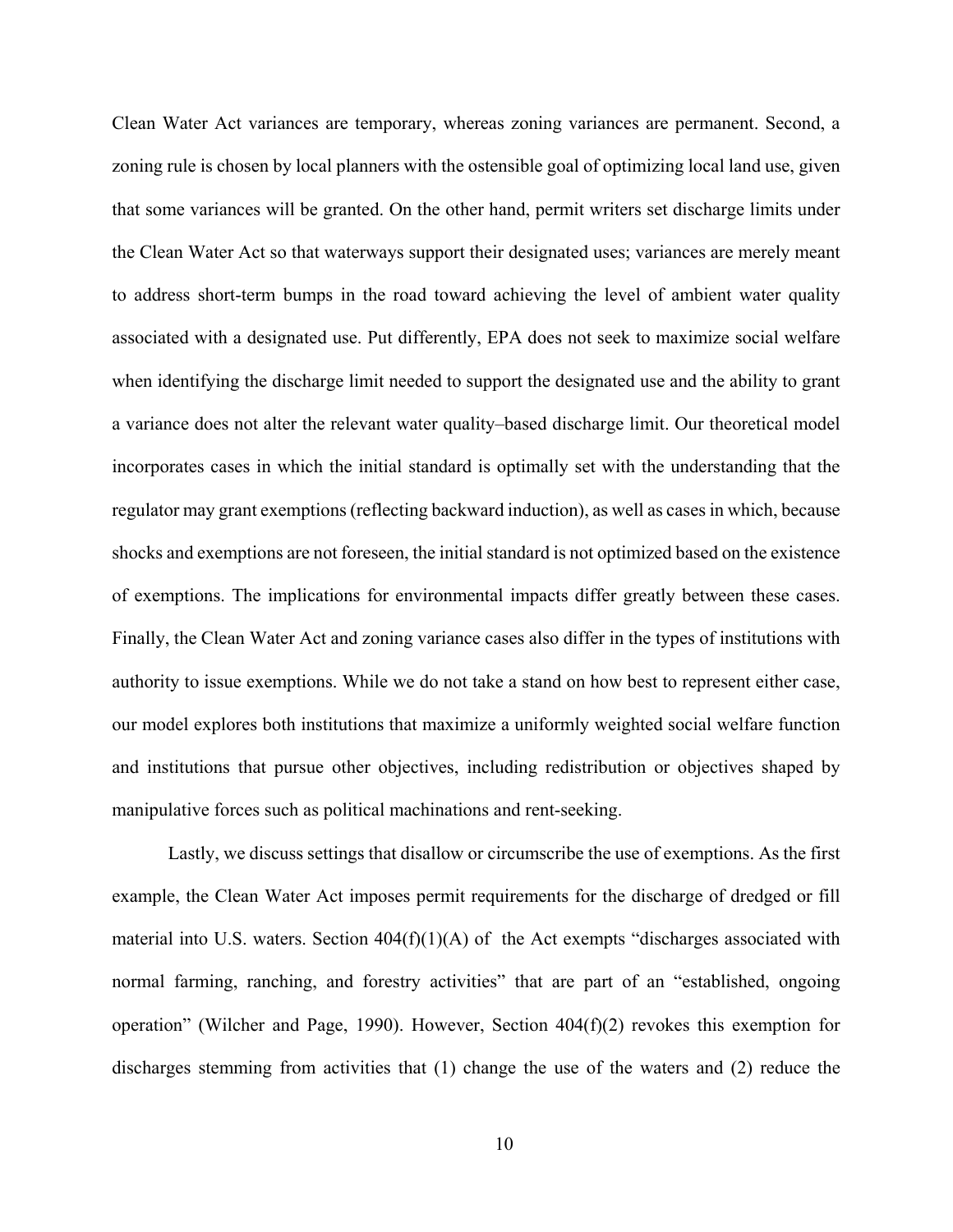accessibility or impair the flow/circulation of regulated waters (including wetlands). As a second example, Section 10(b) of the Endangered Species Act constrains the Act's hardship exemption. Under the Act, a person may be exempt from the prohibitions and penalties in Section 9 if  $(1)$  they enter into a contract regarding a species before publication in the Federal Register notifying the public of the government's consideration of a species as endangered and (2) the prohibitions will cause undue economic hardship to the person, However, hardship exemptions are not available for contracts related to the importation or exportation, for commercial purposes, of endangered species. As a third example, the Clean Air Act imposes reporting requirements. The case of Waterkeeper v. EPA circumscribes application of the *de minimis* doctrine, which lets agencies create categorical exemptions to statues when the burden of regulation yields a trivial gain (Stender, 2018). The ruling holds that the EPA cannot exempt farms from air pollution reporting requirements through the *de minimis* doctrine (Stender, 2018). As a fourth example, the Comprehensive Environmental Response, Compensation and Liability Act of 1980 (CERCLA), as identified in 42 U.S.C. §§9607(n)(2)-(3), constrains the federal exemption embedded within the Department of Defense (DOD) Appropriations Act (H.R. 3610, P.L. 104-208). This exemption relates to the liability for investigations and clean-up of hazardous waste sites set by CERCLA. Specifically, the DOD Appropriations Act exempts fiduciaries and lenders from personal liability (Bannon and Bannon, 1996). However, this exemption does not apply if the fiduciary (1) is liable independent of its role as a fiduciary, (2) is negligent in a way that contributes to the release of hazardous waste, (3) acts in an independent capacity and directly benefits from its fiduciary role, or (4) is also a beneficiary and receives excessive benefits (Bannon and Bannon, 1996). Lastly, the Price Anderson Amendments of 2005 modify Title VI of the Energy Policy Act, which covers nuclear matters; these amendments repeal the exemption from liability for penalties affecting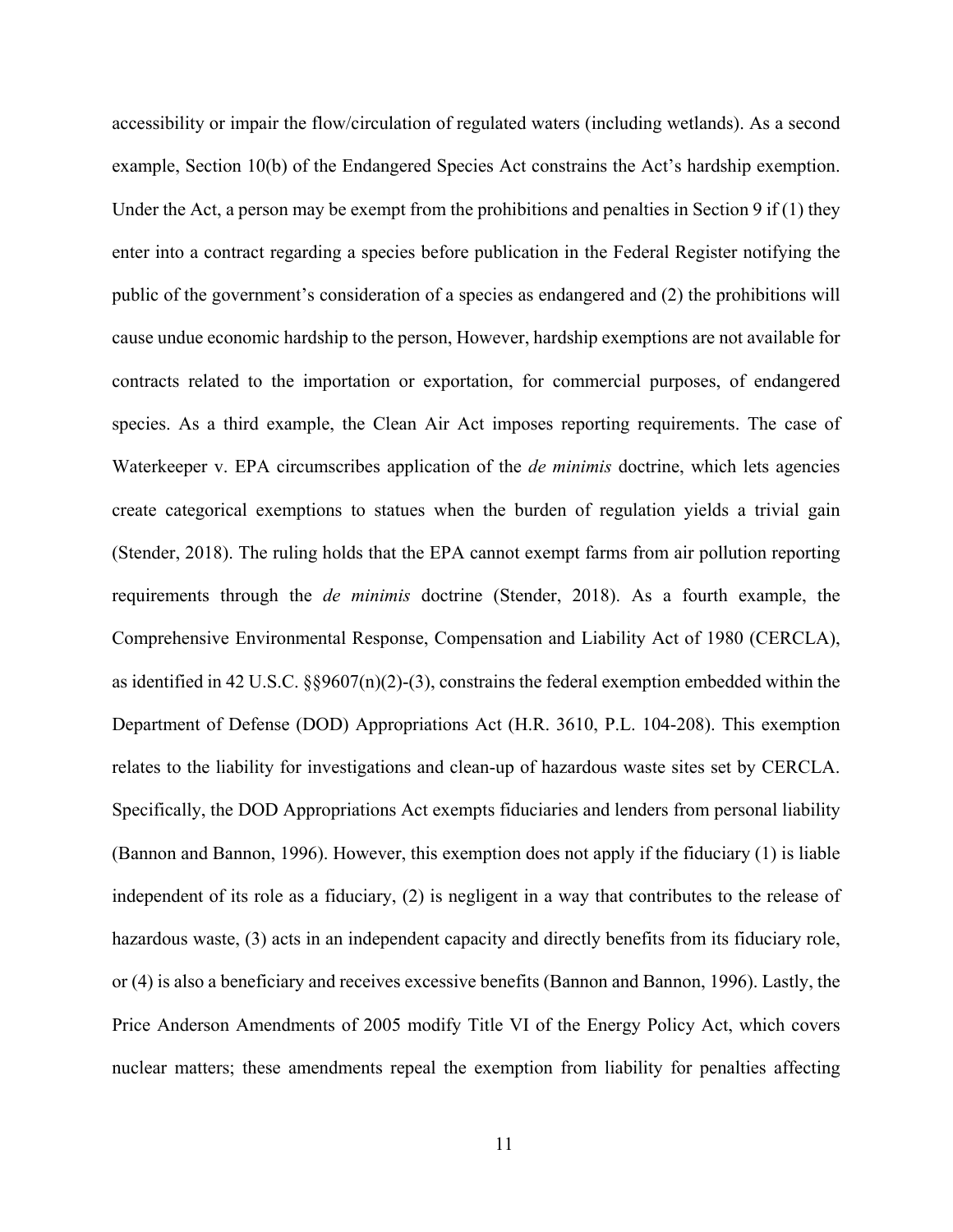certain universities, corporations, and their subcontractors and suppliers*.*

While these examples demonstrate that laws certainly circumscribe agencies' use of exemptions, we note no patterns driving the cases in which exemptions are and are not allowed or are or are not circumscribed. Therefore, no such empirical facts can drive our model design.

### **4. Basic Model**

Our model includes three types of economic agents: (1) firms that sell products and generate pollution; (2) households that bear the consequences of pollution generated by firms; and (3) a regulator who legally constrains firms' pollution levels. The regulator may or may not seek to maximize social welfare. The regulator's tools are (a) a limit on pollution, which we refer to as the *discharge limit*, and (b) an exemption that the regulator may grant on an idiosyncratic basis to a firm. An exemption allows a firm to meet a limit that is less stringent than the discharge limit. While the word *exemption* is often used as a discrete choice variable – complete dispensation from a regulation – we allow exemptions to include situations in which the regulator requires the firm to partially adhere to the regulation, meeting a less stringent limit.

## **4.1. Model Foundations**

*J* firms produce products that they sell on output markets and generate a single type of pollution. We assume that pollution is a continuous variable. Constrained by its production and abatement technologies, firm *j* chooses a level of pollutant discharges, *Ej*, to maximize profits,  $\pi(E_j | \theta_j)$ , where  $\theta_j$  is a parameter that determines a firm *j*'s marginal abatement cost curve position, as we discuss below. While social welfare functions typically do not represent firms directly, we assume that each firm's profit accrues to a single risk-neutral owner so that changes in a firm's profits map directly to changes in welfare. We do not allow entry of new firms;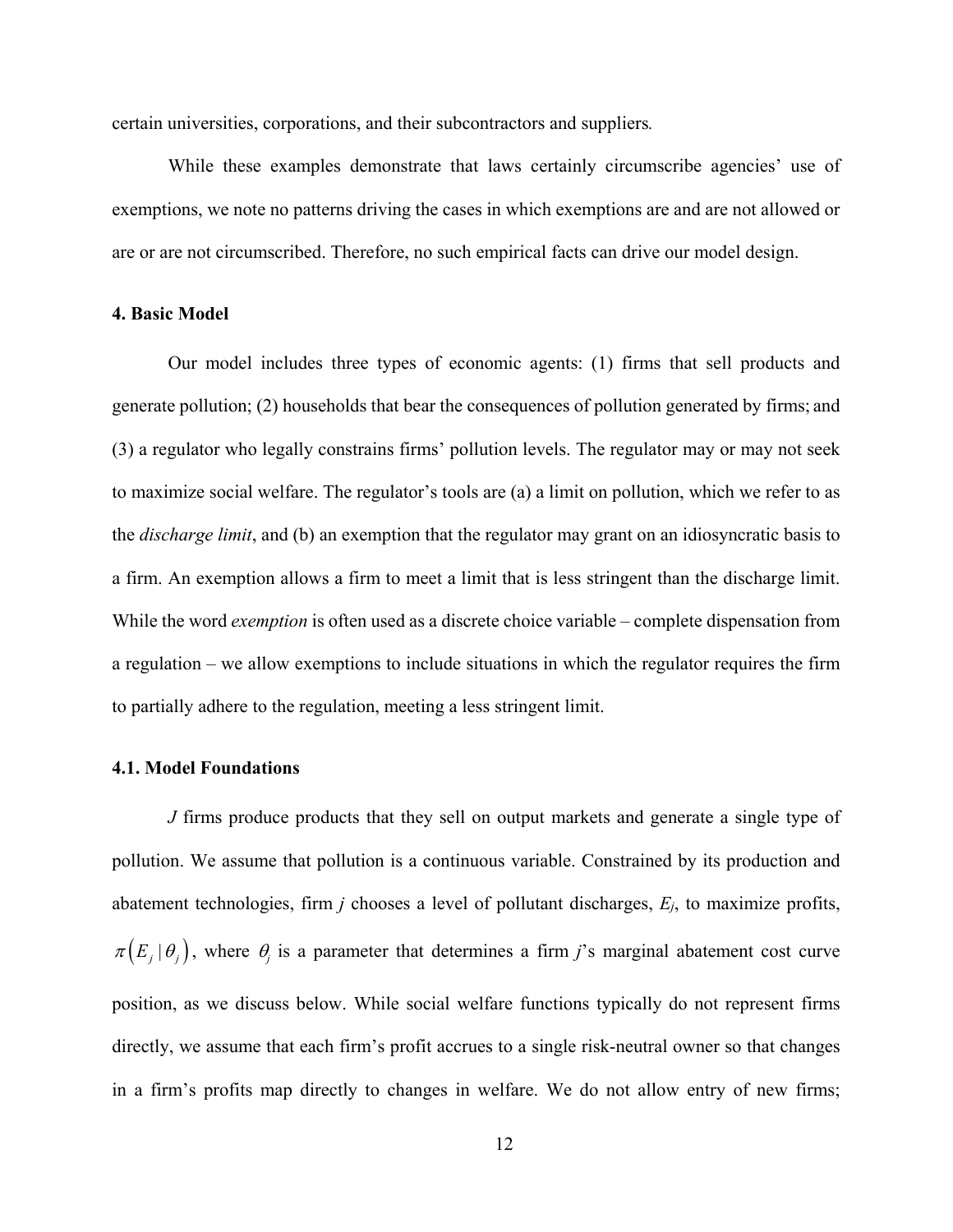therefore, in our model, firms can earn positive profits in their competitive markets. This condition is equivalent to assuming that the fixed costs of entry exceed the present value of profits of a potential entrant. Similarly, we do not consider fixed costs of a firm's operation so that we can ignore concerns about firm exit.

We assume that the cost parameter linearly scales marginal abatement costs. To make explicit this functional form assumption, we define the new single-argument function  $\overline{\pi}'(E_j) > 0$ to represent the baseline profit function's first derivative. We then define the marginal benefit of discharges (i.e., marginal abatement cost) to the  $j^{\text{th}}$  firm as  $\theta_j \overline{\pi}'(E_j)$ . This marginal benefit function reaches zero at the profit-maximizing level of discharges,  $E^{\pi}$ . We assume  $\overline{\pi}''(E_j)$  < 0. Each firm faces a discharge limit,  $R_j$ , imposed by the regulator. If a firm exceeds its discharge limit, including any exempted limit, the firm pays a penalty, which we assume is unavoidable and sufficiently high that no firm exceeds its limit. Consequently, as long as  $R_j \leq E^{\pi}$ , an assumption maintained for all possible limits, including exempted limits, the firm's discharge level equals the limit,  $E_j = R_j$ .<sup>[6](#page-13-0)</sup> Therefore, we can express the firm's profit function as  $\pi (R_j | \theta_j)$ .

The *I* households' welfare depends on environmental damage caused by pollution. We assume that pollution is uniformly dispersed, which implies that each household experiences damages as a function of the level of aggregate pollution, denoted as  $E = \sum E_j$  $E = \sum_j E_j$ 

 $\overline{a}$ 

<span id="page-13-0"></span><sup>&</sup>lt;sup>6</sup> We model discharges as a deterministic outcome. In reality, discharges stem from a stochastic process. This uncertainty may cause polluters to choose to over-comply with discharge limits (Beavis and Walker, 1983a, b).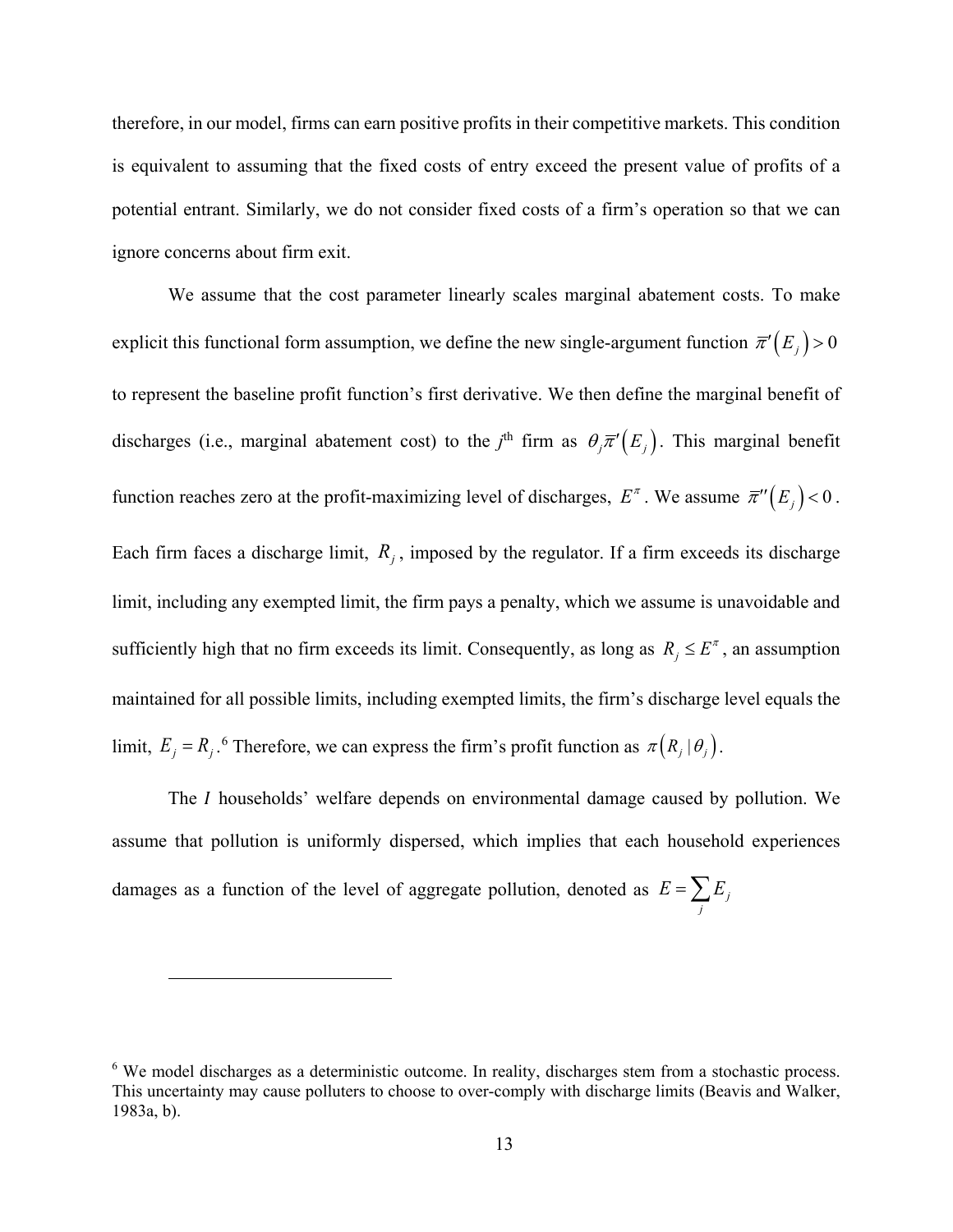$D_i(E)$ . Aggregating across households, we write

total environmental damages as  $D(E) = \sum_i D_i(E)$  with  $D' > 0$  and  $D'' > 0$ . We express environmental damages in monetary units. We further assume that  $D'(0) < \sum \theta_j \overline{\pi}'(0)$  $D'(0) < \sum_{k} \theta_{j} \overline{\pi}'(0)$ , which ensures it is socially optimal for this industry to exist and discharge positive amounts of pollution.

We model the regulatory process in two stages. In Stage 1, the regulator observes homogeneous firms and sets discharge limits; in Stage 2, firms receive heterogeneous shocks to their marginal benefit curves and make their discharge decisions. In the latter stage, the regulator may be able to issue exemptions to firms and may choose to do so. The regulator's objective is to maximize the benefits to firms less the damages to the public:

$$
W = \sum_{j=1}^{J} \pi \left( R_j \mid \theta_j \right) - D \left( E \right). \tag{1}
$$

In the social welfare function of our base model, captured by Equation [\(1\),](#page-14-0) the weights placed on firms and households are implicitly equal. Section 5 explores the case where the regulator maximizes an optimand other than an equally weighted social welfare function.

In Stage 1, the regulator views the firms as homogeneous with  $\theta_i = 1$  for all *j*. As a result of this homogeneity, the regulator sets a uniform discharge limit for all firms. We represent this uniform discharge limit as  $\overline{R}$  and refer to it as the *discharge standard*.

In Stage 2, after the discharge standard is set,  $S \leq J$ 

<span id="page-14-0"></span>
$$
\theta_j \overline{\pi}'(R_j)
$$
, where  $\theta_j > 0$ .

 $\theta_i > 1$ 

 $0 < \theta_j < 1$  indicates a negative (cost-reducing) shock. The form of this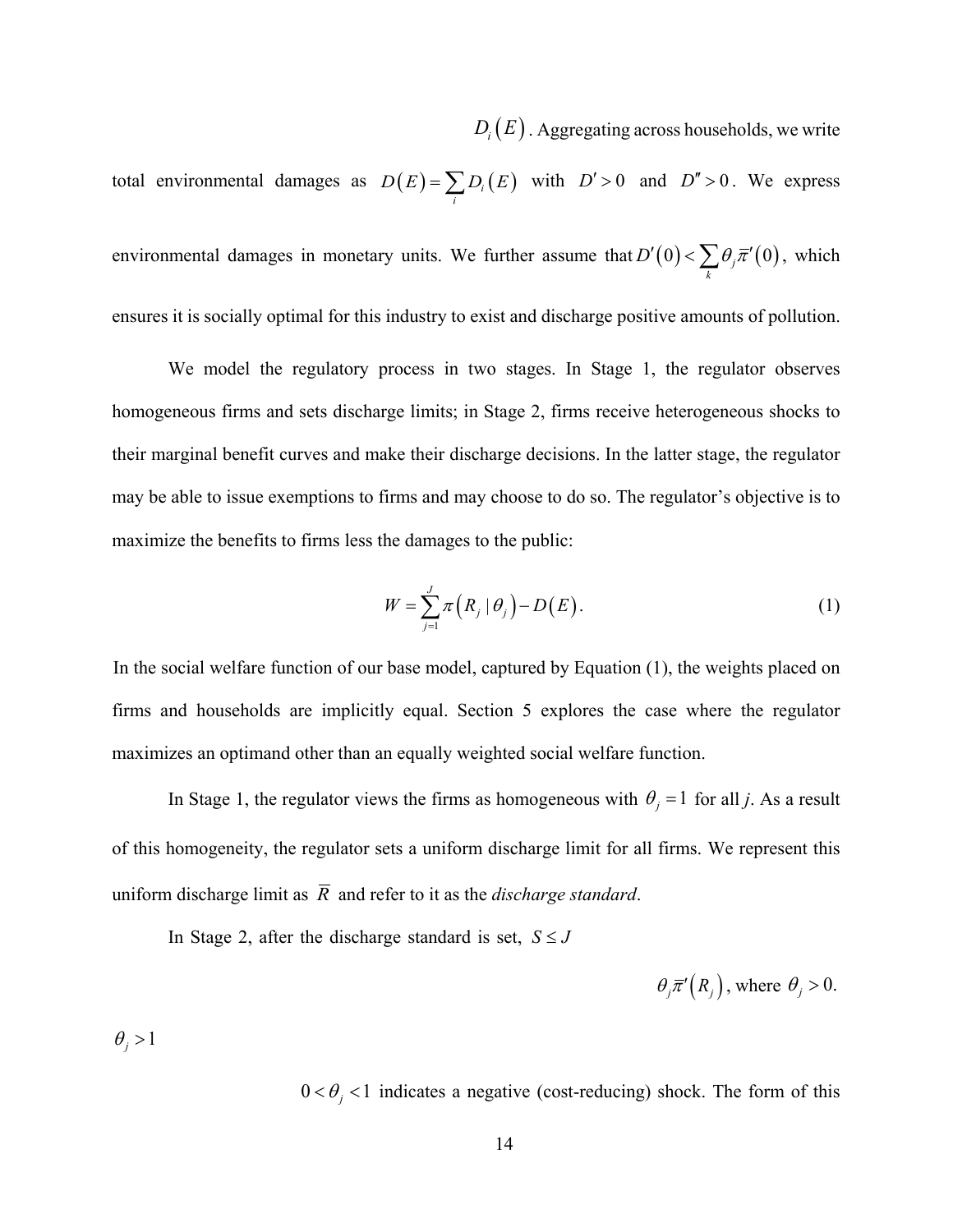shock ensures that all firms stay in business and discharge positive amounts of pollution in the social optimum. This shock can be interpreted as either an actual change or a revelation of firmspecific marginal benefits to the regulator, allowing the regulator to update its beliefs about firm costs. For notational simplicity, we order shocked firms by the magnitude of their shocks from highest to lowest; i.e.,  $\theta_i \ge \theta_j$  for all  $i \le j \le S$ .

After these shocks in Stage 2, the regulator learns their incidence and magnitudes and may grant exemptions to  $K \leq J$  firms. Then firms bear abatement costs and generate discharges. We define an exemption granted to firm  $k$  as  $R_k$ , the level at which the firm is allowed to discharge under the exemption. We assume that the exemption process is costless for both the regulator and firms. More important, we assume that the regulator can only issue exemptions that allow firms to pollute more. The regulator cannot grant exemptions that tighten a firm's discharge limit. This assumption is consistent with the use of exemptions in environmental regulation; with rare exceptions (e.g., 2009 California Clean Car regulations), regulators only use exemptions to loosen pollution control requirements. Finally, we assume that only shocked firms can receive exemptions, as only those firms can claim and document new circumstances to the regulator.

We apply a two-digit superscript to  $\overline{R}$ , where the first digit refers to the number of firms the regulator anticipates being shocked in Stage 2 and the second digit refers to the number of exemptions the regulator anticipates granting in Stage 2. For example,  $\overline{R}^{11}$  captures the discharge standard when the regulator anticipates a single shocked firm and a single exemption.

The first-best optimum occurs if the regulator grants exemptions to firms such that the marginal damage cost,  $D'(E)$ , equals the marginal benefit of increasing each firm's discharge limit, which requires equimarginality across all firms:  $D'(E) = \overline{\pi}'(\overline{R}) = \theta_k \overline{\pi}'(R_k)$  for all shocked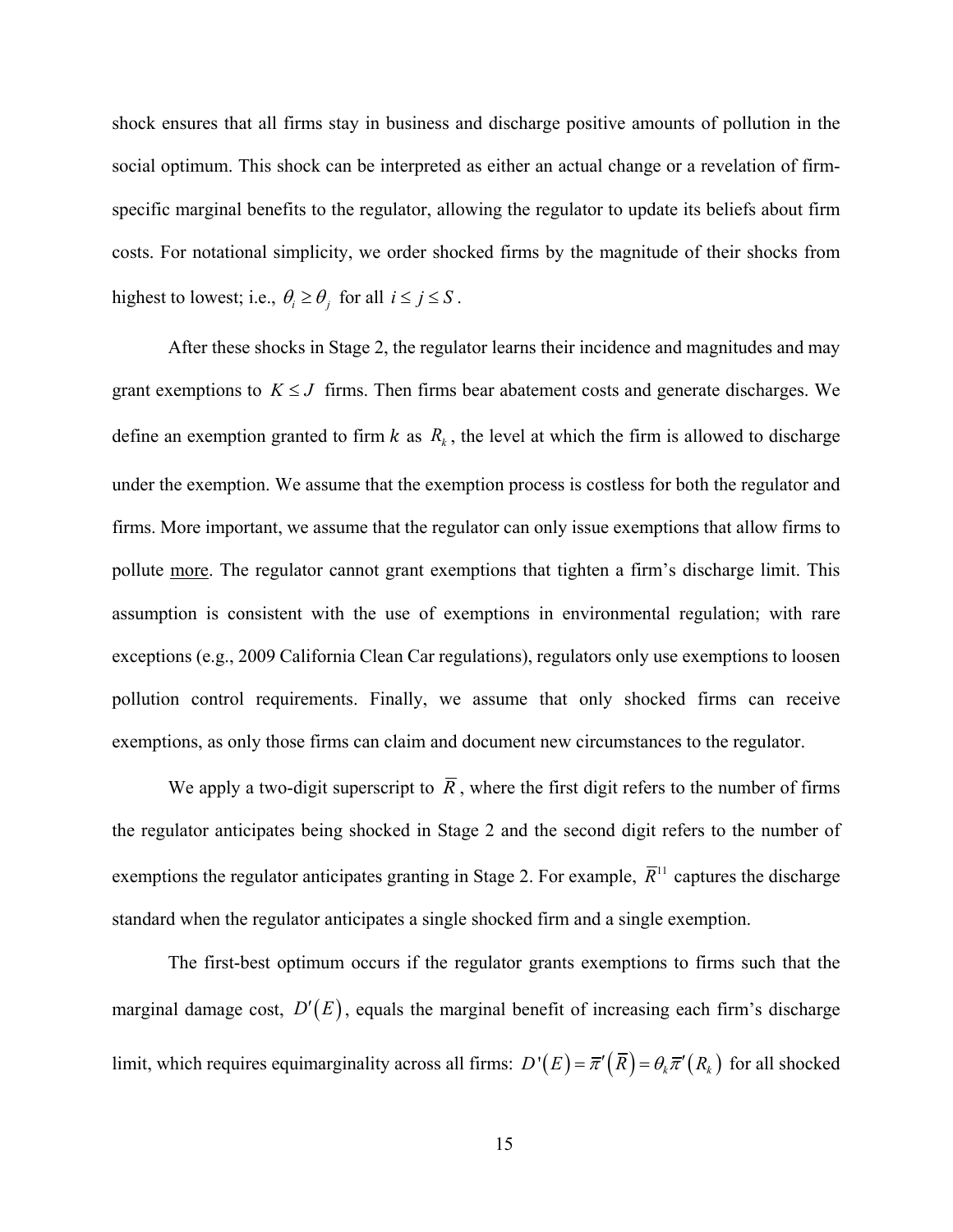firms *k*, where the middle term represents unshocked firms. However, this equimarginality requires a custom optimal exemption for each shocked firm, which, due to informational, administrative, and/or legal constraints, is not likely in practice. More important, as already noted, we assume that the regulatory landscape disallows granting exemptions that tighten limits and exemptions to unshocked firms. Yet optimality requires these features, especially to accommodate cost-reducing shocks. Thus, we proceed by examining settings in which the first-best optimum is not possible.

In what follows, we implement the base model in increasing levels of complexity in terms of the regulator's decision. We start with the case in which the regulator does not foresee shocks and cannot issue exemptions (Case 1). Then we move to the case in which the regulator anticipates shocks when setting the discharge standard in Stage 1 but is not able to grant exemptions in Stage 2 (Case 2). Next, we examine the case in which the regulator does not anticipate shocks when setting the discharge standard in Stage 1 (or is not allowed to base the discharge standard on anticipated shocks) but can grant exemptions in Stage 2 (Case 3). Finally, we consider the fully forward-looking case in which the regulator optimally sets the discharge standard in Stage 1 with knowledge that shocks will occur and exemptions will be issued in Stage 2 (Case 4). The Appendix provides proofs of all results.

### **4.2. Case 1: Unanticipated Shocks and No Exemptions**

Consider the case in which the regulator chooses a discharge standard in Stage 1 without anticipating any shocks and without the ability to grant exemptions. In this case, the regulator chooses the standard,  $\bar{R}^{00}$ , to maximize welfare as defined in Equation [\(1\).](#page-14-0) Since the regulator views *J* firms' profit functions as homogenous in Stage 1, the regulator's objective function is  $W = J\pi(\overline{R}^{00} | \theta = 1) - D(J\overline{R}^{00})$ . Taking the first-order condition with regard to  $\overline{R}^{00}$  yields the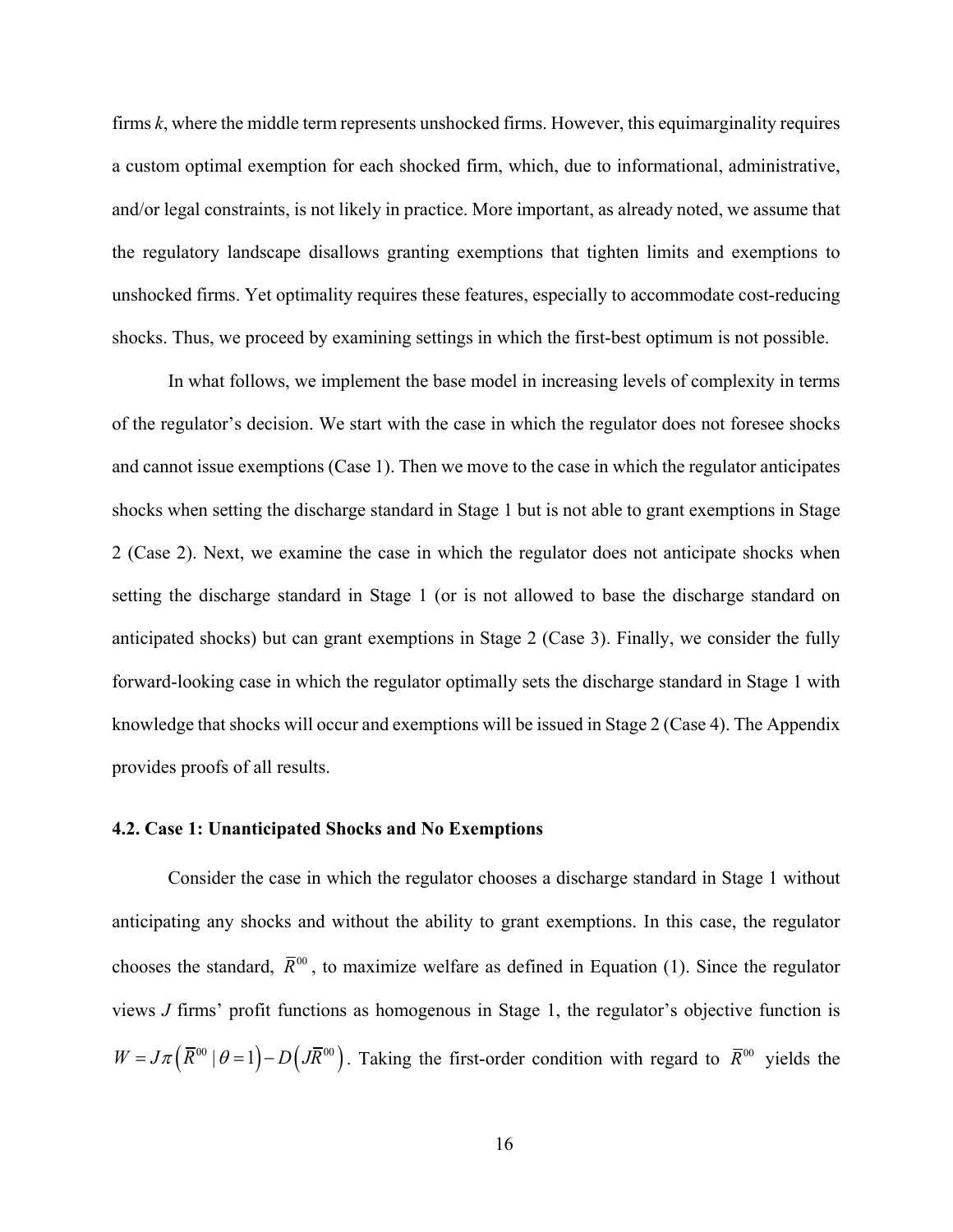following:

<span id="page-17-0"></span>
$$
J\pi\left(\overline{R}^{00} \mid \theta=1\right) = D\left(J\overline{R}^{00}\right). \tag{2}
$$

While *J* could be cancelled out in this expression, we retain it to emphasize that the standard  $\bar{R}^{00}$ is chosen considering the profits and discharges of *all* regulated firms.

Obviously, if shocks strike firms' marginal benefits, the  $\bar{R}^{00}$  chosen by the regulator to meet condition [\(2\)](#page-17-0) generally ceases to be optimal, as we show in subsection 4.3. On the other hand, if, after viewing such unanticipated shocks, the regulator could grant exemptions, those exemptions could improve welfare, as shown in subsection 4.4.

In the next subsection, we consider the case in the regulator is still unable to grant exemptions but at least anticipates the shocks.

# **4.3. Case 2: Anticipated Shocks but No Exemptions**

Suppose now that the regulator anticipates that firms will experience shocks but lacks the opportunity to grant exemptions. Consider first the setting in which only firm  $j = 1$  experiences a shock. Let  $\mathcal{E}(\cdot)$  represent an operator that captures the regulator's (possibly subjective) expectations over the distribution of shocks that occur in Stage 2 after the discharge standard is set. Anticipating a shock to one (as yet unidentified) firm, the regulator sets discharge standard  $\overline{R}^{10}$  that satisfies the following first-order condition:

$$
\[ \mathcal{E}(\theta_1 + J - 1) \] \overline{\pi}'(\overline{R}^{10}) = JD'(\overline{J}(\overline{R}^{10})). \tag{3}
$$

If  $\mathcal{E}(\theta_1) > 1$ 

<span id="page-17-1"></span>[\(2\)](#page-17-0) and [\(3\)](#page-17-1) imply that  $\overline{R}^{00} < \overline{R}^{10}$ . Put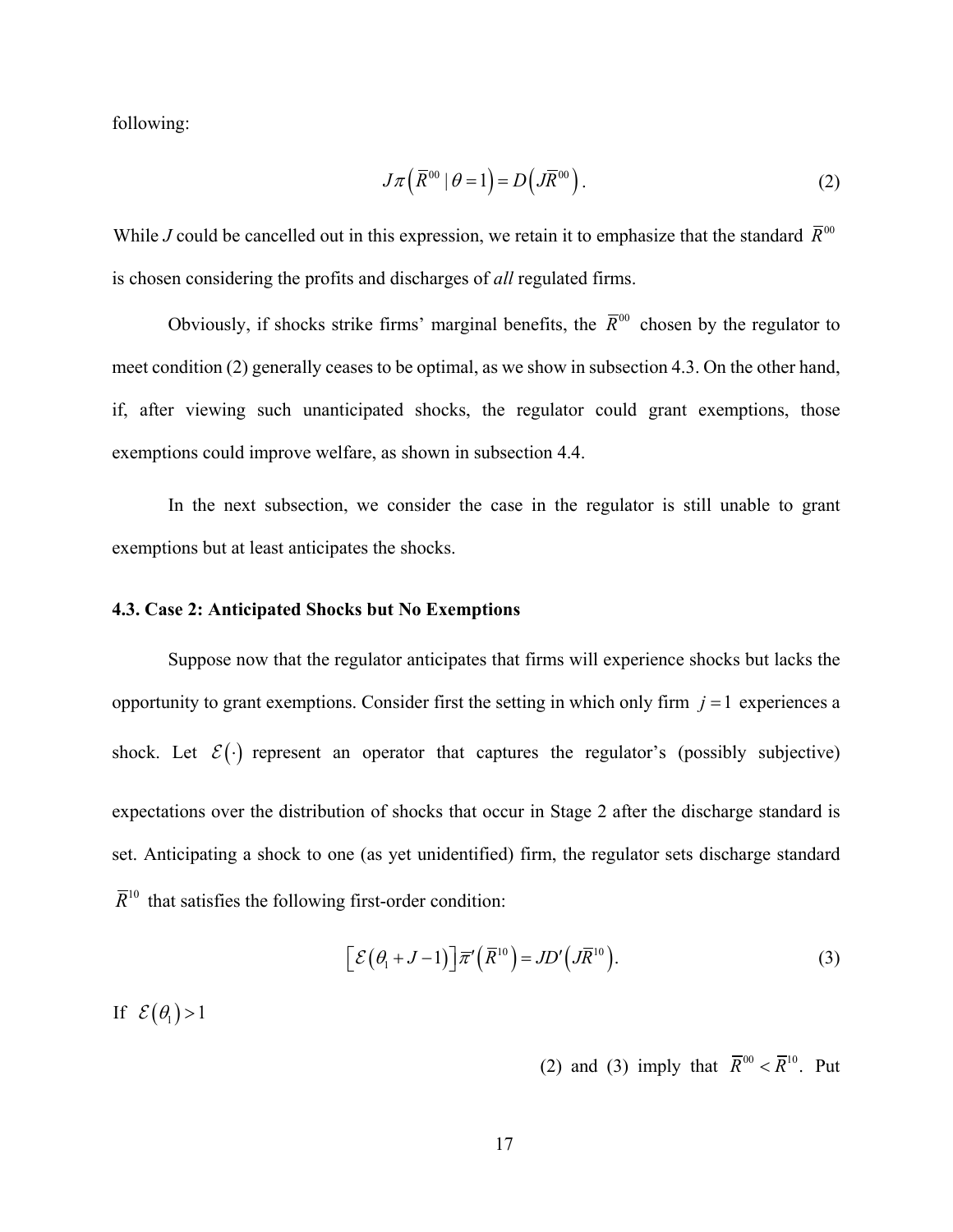differently, a discharge standard that does not anticipate a positive shock is too strict. Likewise, if  $\mathcal{E}(\theta_1)$  < 1, a myopic standard is looser than the second-best standard.

These comparisons are similar if *S* >1 firms are shocked with no possibility of exemptions. The regulator sets standard  $\overline{R}^{s_0}$  to solve the following first-order condition:

<span id="page-18-1"></span>
$$
\[ \mathcal{E} \bigg( \sum_{s \le S} \theta_s \bigg) + J - S \] \overline{\pi}' \big( \overline{R}^{S0} \bigg) = J D' \big( J \overline{R}^{S0} \big). \tag{4}
$$

Again, if regulator expects the shocks to increase marginal abatement costs,  $\mathcal{E}|\sum \theta_s$ *s S*  $\theta_{s}$  > S ≤  $\mathcal{E}\bigg(\sum_{s\leq S}\theta_s\bigg) > S$ , then

the myopic discharge standard is tighter than the second-best discharge standard; if the regulator expects shocks to decrease marginal abatement costs, the myopic standard is looser. Result [1](#page-18-0) summarizes this insight.

<span id="page-18-0"></span>**Result 1:** In the absence of exemptions, as compared to the discharge standard set in the case in which the regulator does not anticipate shocks (i.e., the myopic discharge standard), the optimal discharge standard is looser if the regulator anticipates positive shocks to marginal benefit curves and tighter if the regulator anticipates negative shocks.

While we show that a different discharge standard enhances welfare if the regulator anticipates shocks to firms' marginal benefit curves, in practice, it may be legally or politically challenging for a regulator to set discharge standards based on such expectations. For example, a regulator may anticipate a negative shock in the form of future improvements in abatement technology, but realistic regulatory contexts may disallow the stringency of current discharge limits to be influenced by speculation regarding future pollution control costs. Therefore, we next examine cases in which the regulator does not, or cannot, anticipate shocks when setting the discharge standard but can still grant exemptions after the shocks take place.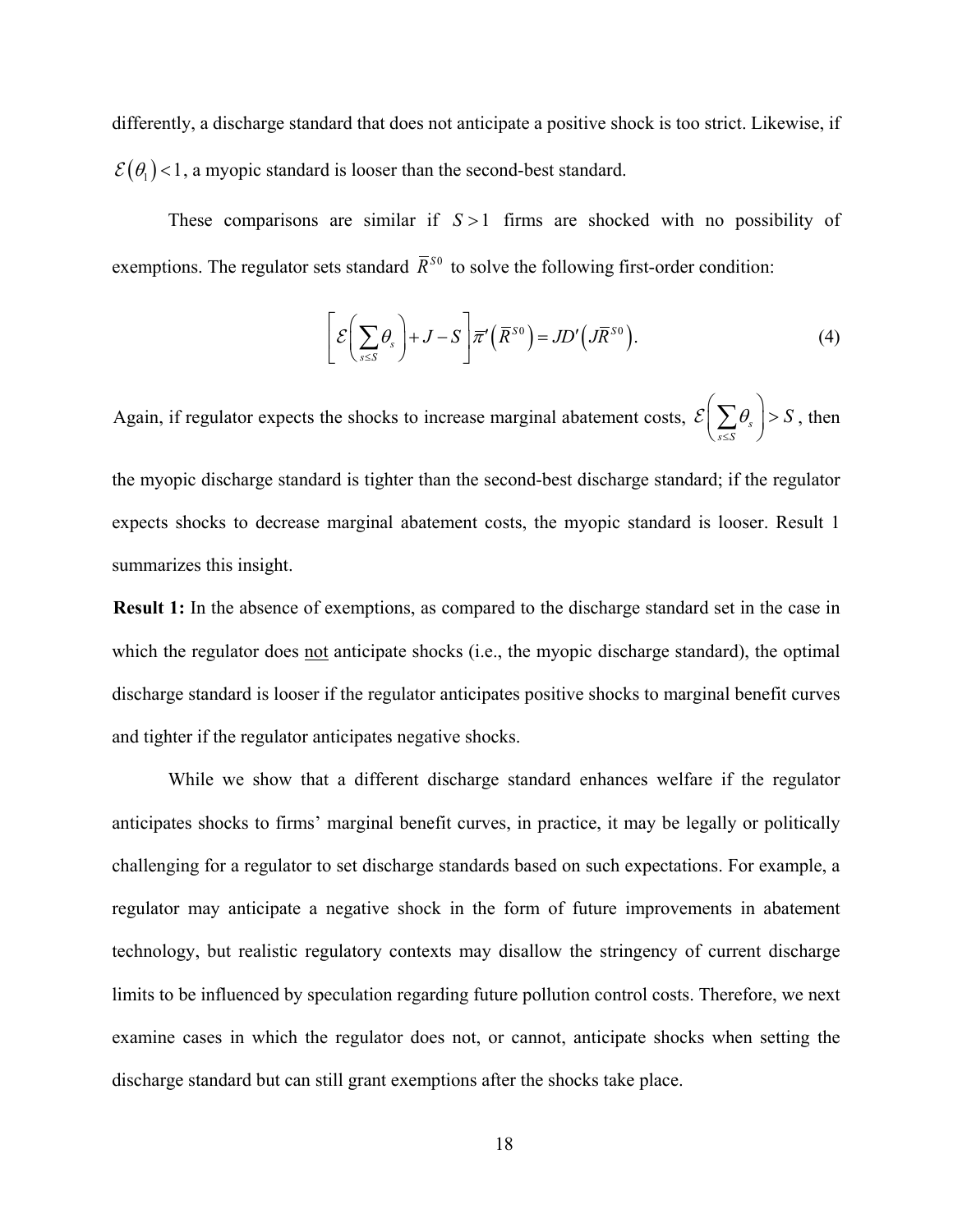#### **4.4. Case 3: Unanticipated Shocks with Exemptions Possible but Unanticipated**

Now consider what happens if the regulator has the ability to grant exemptions in Stage 2 yet fails to anticipate shocks or lacks the authority to take into account (in the Stage 1 limit-setting decision) the exemptions prompted by the shocks. In this case, the regulator sets the standard in Stage 1 equal to  $\overline{R}^{00}$ , as in subsection 4.2.

Again, we start with the setting in which only firm  $j = 1$  experiences a shock. If the marginal benefit curve of Firm 1 is shocked to  $\theta_1 \overline{\pi}'(R_1)$ , with  $\theta_1 > 1$ , then the optimal exemption yields an individual standard  $R_1$  for Firm 1 satisfying the following first-order condition:

<span id="page-19-0"></span>
$$
\theta_1 \overline{\pi}^{\prime}(R_1) = D'((J-1)\overline{R}^{00} + R_1).
$$
 (5)

Equation [\(5\)](#page-19-0) demonstrates that the optimal exemption  $R_1$  depends on the standard  $\bar{R}^{00}$ . Accordingly, we establish an optimal exemption function,  $R_1(\overline{R}^{00})$ , that captures this relationship. Taking a total derivative of Equation [\(5\)](#page-19-0) and noting that, by assumption,  $\overline{\pi}^{\prime\prime}(R) < 0$  and  $D''(E) < 0$ , it follows that  $dR_1 \left( \overline{R}^{00} \right) / d\overline{R}^{00} < 0$ . In other words, the optimal exemption for the shocked firm becomes less generous as  $\bar{R}^{00}$  increases, as summarized in Result [2.](#page-19-1)

<span id="page-19-1"></span>**Result 2:** The magnitude of the optimal exemption is inversely related to the standard set in Stage 1; i.e., as the standard tightens, the exemption grows more generous.

If the shock is positive, increasing the firm's marginal benefits of discharges, then the optimal exemption leads to an increase in aggregate discharges,  $R_1 (\overline{R}^{00}) > \overline{R}^{00}$ 

[\(5\),](#page-19-0) by definition, the gain to Firm 1 exceeds the increased damage costs it causes, yielding a net welfare gain. However, if the shock is negative,  $0 < \theta_1 < 1$ ,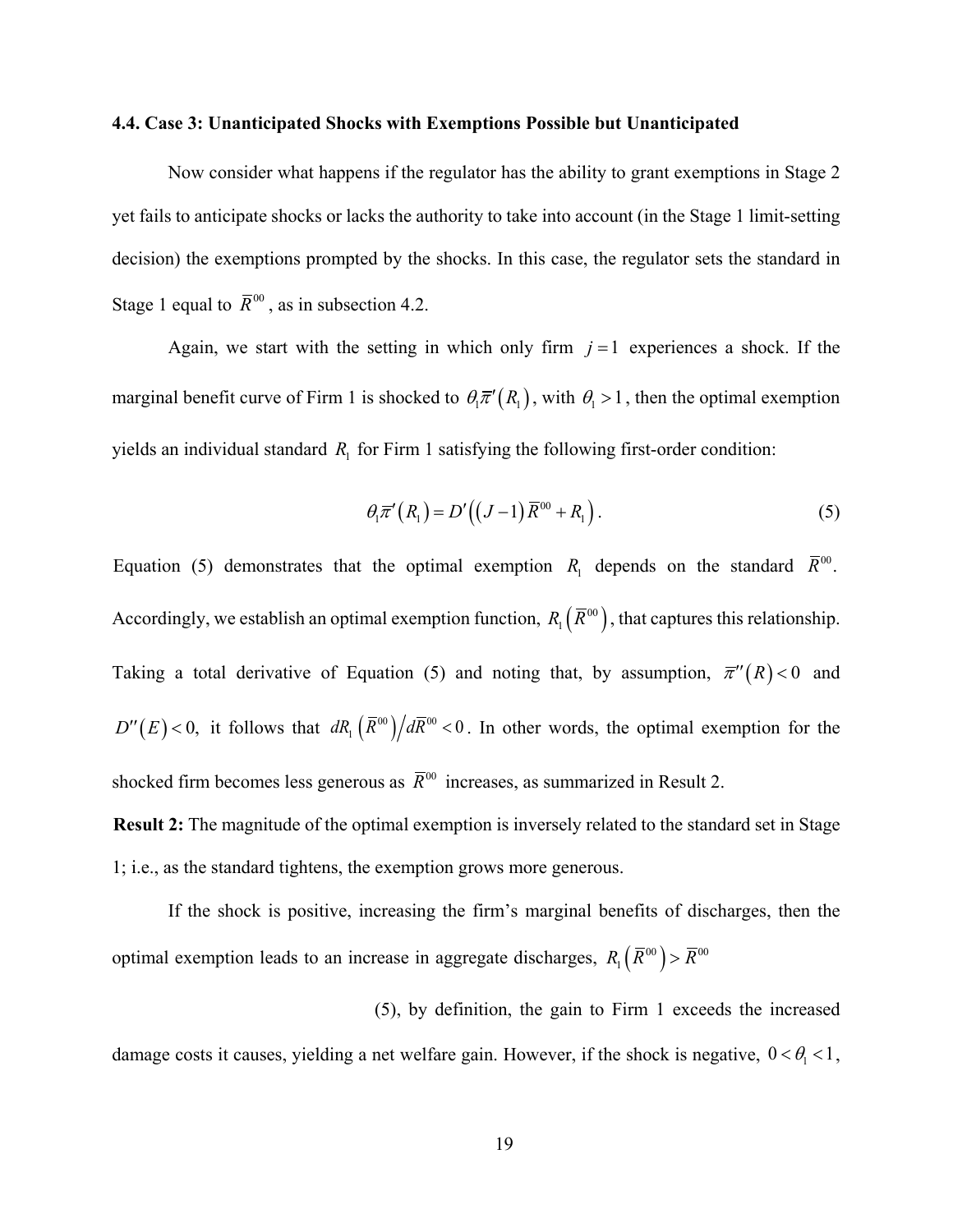the solution to Equation [\(5\)](#page-19-0) requires a tighter limit for the shocked firm:  $R_1(\bar{R}^{00}) < \bar{R}^{00}$ . Since, by assumption, an exemption can only increase a firm's discharge limit, a cost-reducing shock does not affect aggregate discharges but creates a situation in which pollution exceeds the optimal level.

We now examine the setting in which  $S > 1$ , that is, multiple firms are shocked. We consider the setting in which the regulator may be restricted as to how many firms can receive exemptions,  $K \leq S$ ,<sup>[7](#page-20-0)</sup> rather than focusing solely on the less interesting case in which the regulator can grant exemptions to all shocked firms,  $K = S$ . (If only positive shocks strike firms, when  $K = S$ , the regulator can achieve the optimal discharge allocation.) In this setting, the regulator must select which firms to grant exemptions to and choose the magnitude of each exemption. The regulator maximizes welfare gains by granting exemptions to the firms with the largest costincreasing shocks. Since we order shocked firms by shock size, this logic means that the regulator maximizes welfare by issuing exemptions to Firms 1 through *K* (or through the number of positively shocked firms if that number is smaller). In what follows, we use *K* for the number of exemptions granted, noting that *K* may either reflect the administrative cap on the number of exemptions or the number of positively shocked firms. The optimal exemptions' magnitudes are again set where the first-order conditions are satisfied for the relevant firms:

<span id="page-20-1"></span>
$$
\theta_k \overline{\pi}^{\prime}(R_k) = D' \bigg( (J - K) \overline{R}^{00} + \sum_{j=1}^{K} R_j \bigg), \text{ for all } k \leq K. \tag{6}
$$

 $\overline{a}$ 

<span id="page-20-0"></span><sup>&</sup>lt;sup>7</sup> While a regulator is unlikely to face an arbitrary numerical cap on the number of exemptions to grant, in practice, regulators may issue a limited number of exemptions instead of fully reoptimizing discharge standards for reasons such as administrative costs.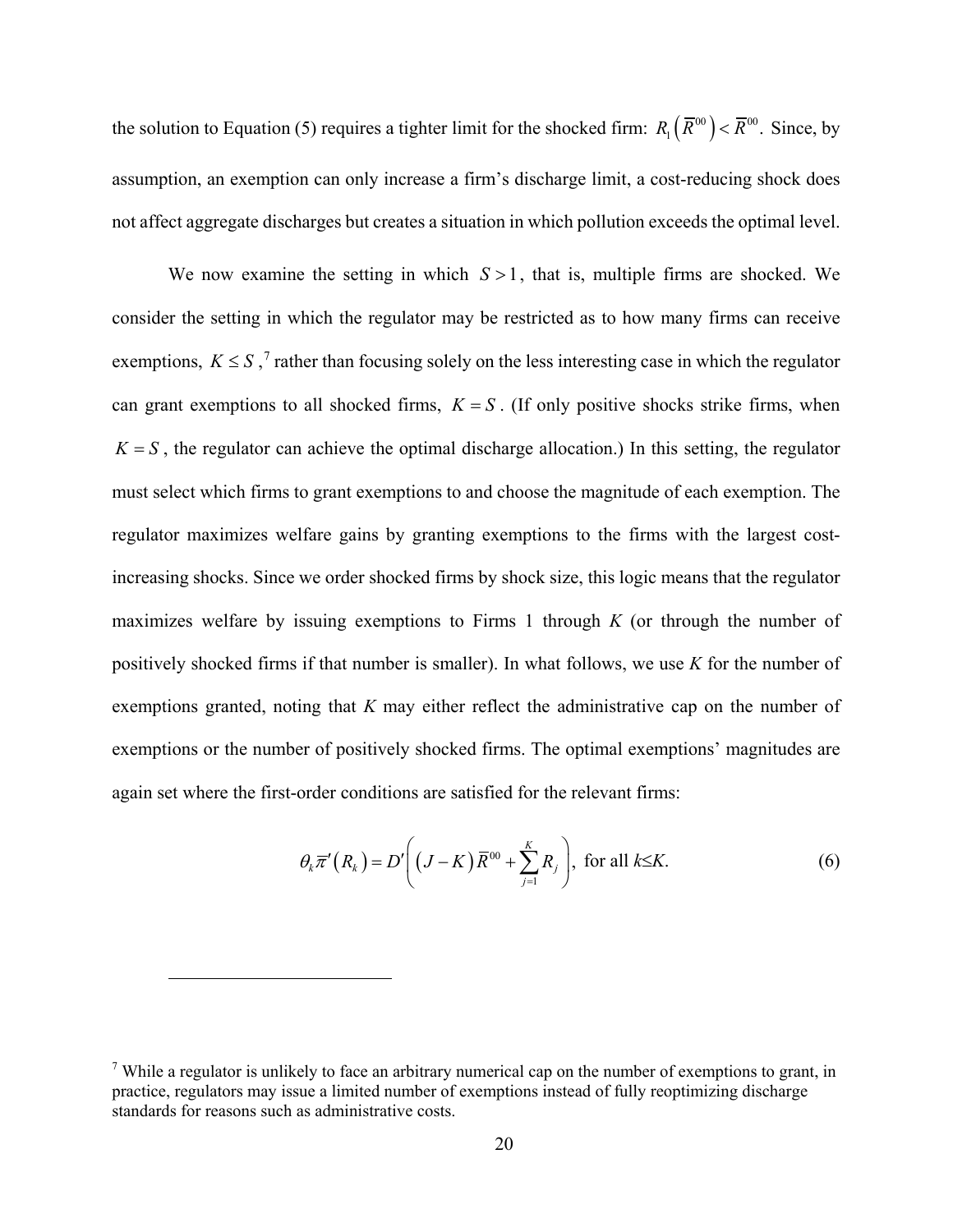If the regulator grants exemptions based on Equation [\(6\),](#page-20-1) welfare is increased relative to the case with no exemptions, despite the fact that discharges and environmental damages rise, because the increase in abatement costs stemming from the shocks yields a higher optimal aggregate amount of pollution. If  $K = S$  and all shocks are positive, the regulator issues a customized exemption to every shocked firm so that each of them discharges at a level that is optimal. If fewer exemptions can be granted, only those firms that receive exemptions get the optimal discharge limit. Additionally, abatement is still not optimal since the exemptions do not achieve equimarginality. The equality of marginal profits shown in equation [\(6\)](#page-20-1) applies only to the exempted firms. Marginal profits for the firms without exemptions differ from those of the exempted firms: (1) the marginal profits of the  $J-S$  unshocked firms remain equalized to the expectation of the marginal damages without exemptions, and (2) the marginal profits of the *S* − *K* shocked firms without exemptions are arbitrarily different. In particular, any firm receiving a pollution benefit- (abatement cost-) reducing shock,  $0 < \theta_k < 1$ , by assumption, cannot receive a tighter limit; thus, these firms face marginal profits lower than the unshocked firms.<sup>[8](#page-21-0)</sup>

Since the condition for optimal exemptions is the same as for a single shocked firm, the logic for Result [2](#page-19-1) still holds for the setting in which *S* >1: the tighter is the initial standard, the looser are the exemptions.

# **4.5. Case 4: Anticipated Shocks with Anticipated Exemptions**

 $\overline{a}$ 

Clearly, if the regulator anticipates granting exemptions in Stage 2, then the regulator

<span id="page-21-0"></span><sup>&</sup>lt;sup>8</sup> This comparison fails to hold only when the marginal benefit-reducing shock drives a firm's profitmaximizing level of discharges below the level desired by the regulator; we do not consider this extreme scenario because the assumed functional form for the shocks eliminates the possibility.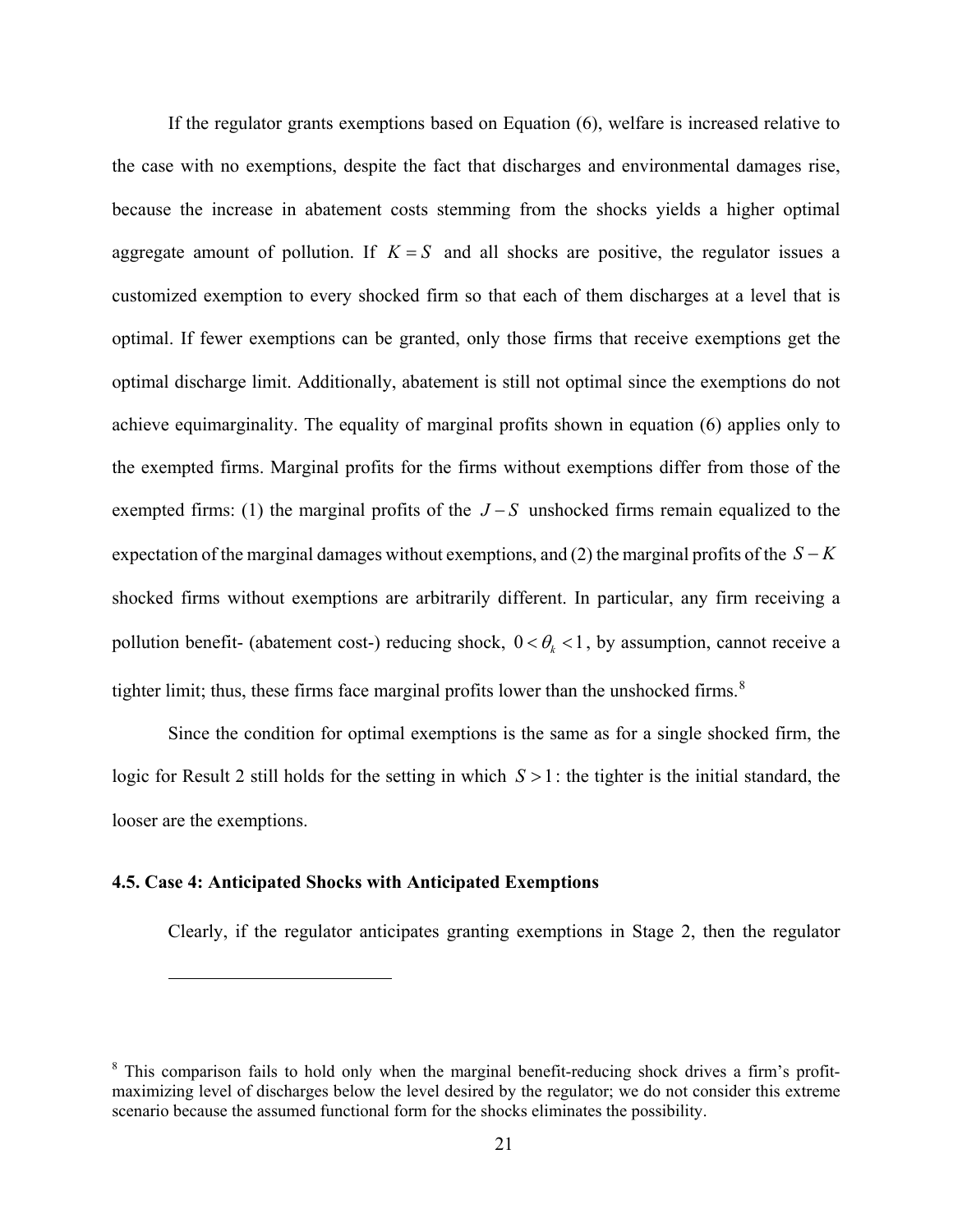should take these exemptions into account when setting the discharge standard in Stage 1. To evaluate this problem, we use backward induction.

We again consider first the scenario in which only Firm 1 is shocked. Suppose a discharge standard  $\bar{R}^{11}$  is set in Stage 1. Following Equation [\(5\)](#page-19-0) and substituting  $\bar{R}^{11}$  for the myopic standard,  $\overline{R}^{00}$ , we can write the optimal exemption granted to Firm 1 in Stage 2 as  $R_1(\overline{R}^{11})$ . The forwardlooking regulator sets  $\overline{R}^{11}$  to maximize welfare taking into account (1) the direct effect of the standard on the *S* −1 unshocked firms, and (2) the indirect effect on the shocked firm.

We assume that, if  $\theta_1 > 1$ , then the regulator sets optimally the exemption,  $R_1$ . We consider the possibility of a negative shock,  $0 < \theta_1 < 1$ , which may be nonzero even when  $\mathcal{E}(\theta_1) > 1$ . We define  $\omega^-$  as the probability of a negative shock and  $\mathcal{E}^-$  as the expectation operator conditional on  $0 < \theta_1 < 1$ . As shown in the Appendix, we can use an envelope condition to simplify the firstorder condition to the following:

$$
\left[ (J-1) + \omega^-\mathcal{E}^-(\theta_1) \right] \overline{\pi}'(\overline{R}^{11}) = \mathcal{E}\left[ (J-1)D'\Big((J-1)\overline{R}^{11} + R_1\Big(\overline{R}^{11}|\theta_1\Big) \Big) \right] + \omega^-\overline{D}'\Big(\overline{J}\overline{R}^{11}\Big). \tag{7}
$$

If shocks only increase abatement costs, then  $\omega$ <sup>-</sup> = 0 and Equation (7) simplifies to the following:

<span id="page-22-0"></span>
$$
\overline{\pi}^{\prime}\left(\overline{R}^{11}\right) = \mathcal{E}\left[D^{\prime}\left(\left(J-1\right)\overline{R}^{11} + R_1\left(\overline{R}^{11} \mid \theta_1\right)\right)\right],\tag{8}
$$

from which we obtain Result 3.

**Result 4:** The regulator who anticipates a single positive shock and anticipates granting an exemption in Stage 2 achieves an *ex ante* optimal aggregate level and allocation of discharges.

Result 5 follows from these points. Unshocked firms, in expectation, have marginal profits equal to marginal damages. The regulator establishes a forward-looking discharge standard and grants an exemption as determined by a relationship that is otherwise like Equation [\(5\).](#page-19-0) This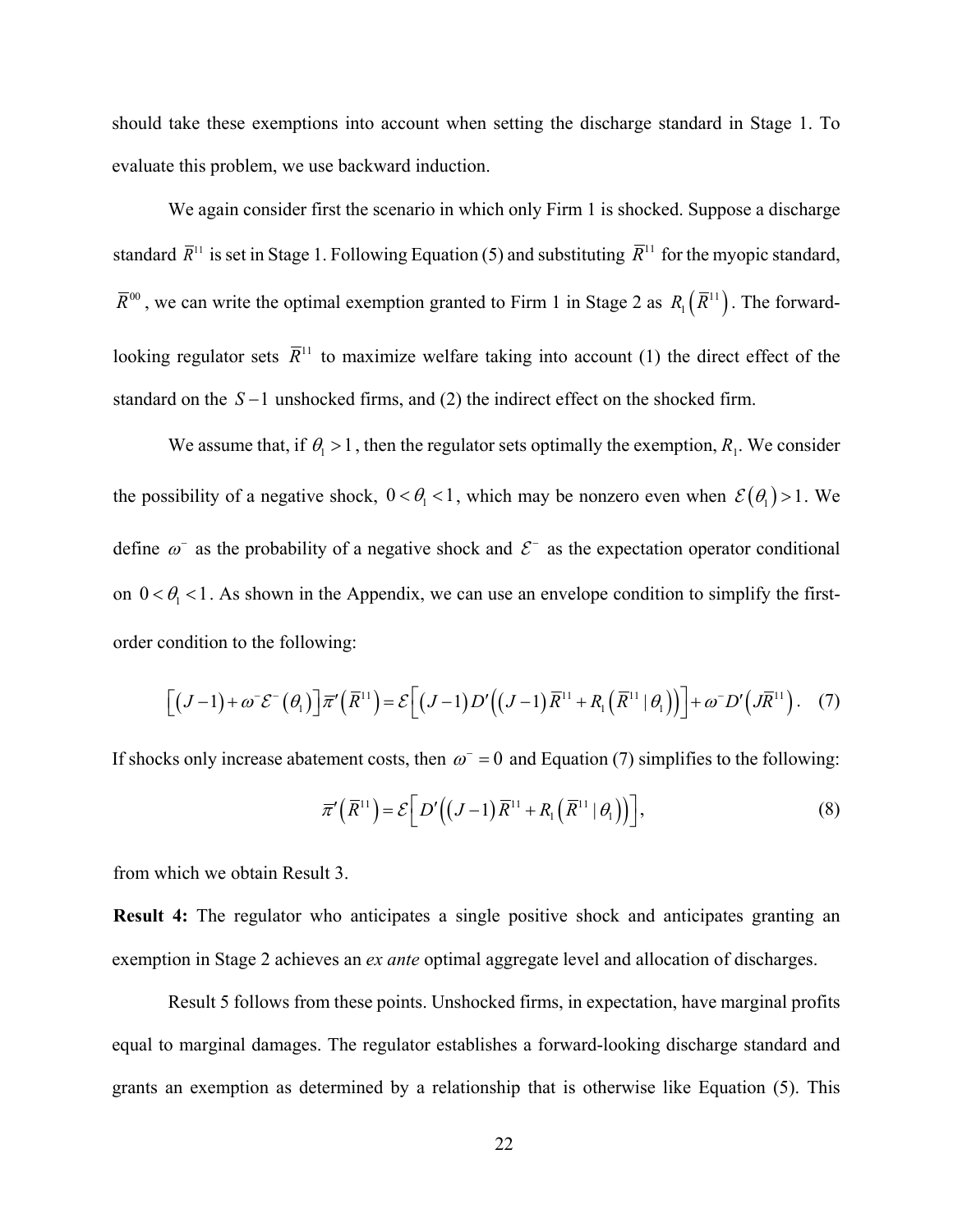relationship equates the marginal profits of the shocked and exempted firm to marginal damages as well.

Recall that the regulator grants no exemptions in Stage 2 if  $0 < \theta_1 < 1$  (i.e., the shock is negative) yet grants exemption  $R_1(\overline{R}^{11} | \theta_1) > \overline{R}^{11}$  if  $\theta_1 > 1$ . This asymmetry means that, if the regulator expects an uncertain but mean zero shock, i.e.,  $\mathcal{E}(\theta_1) = 1$ , the expected exemption is still positive,  $\mathcal{E}\left( R_1\left( \overline{R}^{11} \right) \middle| \theta_1 \right) > \overline{R}^{11}$ . This logic leads to Result 6:

<span id="page-23-0"></span>**Result 7:** The regulator who anticipates a single shock and granting an exemption in Stage 2 sets a tighter discharge standard than the regulator who anticipates granting no exemptions:  $\overline{R}^{11} \leq \overline{R}^{10}$ . **Corollary:** The regulator who anticipates *S* shocks and granting *K* exemptions in Stage 2 sets a tighter discharge standard than the regulator who anticipates granting fewer than *K* exemptions:  $\overline{R}^{SK} \leq \overline{R}^{SL}$  for  $0 \leq L < K$ .

Result [4](#page-23-0) and the corollary offer important implications for policy: the ability to grant exemptions allows a stricter discharge standard to be set.

Now consider what happens as the number of shocks and exemptions rise. Exemptions have two key advantages over discharge standards: exemptions are set *ex post* instead of *ex ante* and can be individualized to each firm. Taken to the extreme, if all firms receive marginal profitincreasing shocks and are subsequently granted exemptions,  $K = S = J$  and  $\omega^+ = 1$ , then the regulator sets the optimal exemptions at the first-best levels where each firm's marginal benefit from discharges equals the marginal damage caused by the discharges. To achieve this result, the regulator must set a discharge standard that is so strict that every firm would receive an exemption, as summarized in Result [5.](#page-24-0)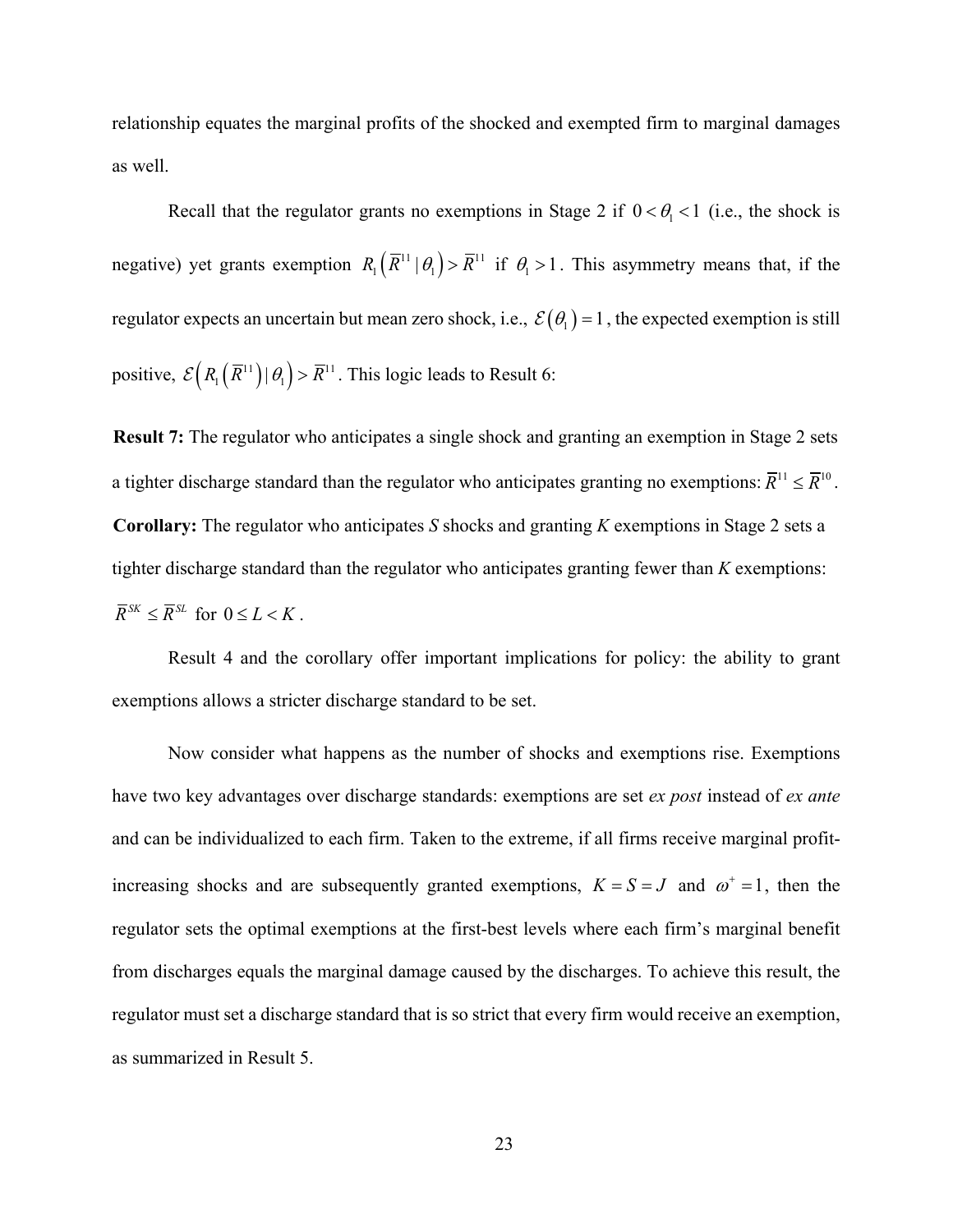<span id="page-24-1"></span><span id="page-24-0"></span>**Result 8:** If  $K = S = J$  and  $\omega^+ = 1$ , the optimal discharge standard  $\overline{R}^J$  is sufficiently strict that all firms receive an exemption in Stage 2 and the regulator grants exemptions to all firms to achieve the optimal aggregate amount of pollution and the first-best allocation of pollution across firms.

### **4.6. Comparison of Outcomes with and without Exemptions**

Focusing on the scenario in which a single firm is shocked, we consider four policy settings: (1) a situation (like in subsection 4.2) in which the regulator is completely myopic, setting a standard without anticipating any shocks and without the ability to issue exemptions: here,  $R_i = \overline{R}^{00}$  for all *j*; (2) a situation (subsection 4.3) in which the regulator anticipates a shock but is unable to grant exemptions: here,  $R_i = \overline{R}^{10}$  for all *j*; (3) a situation (subsection 4.4) in which the regulator does not anticipate shocks in Stage 1 yet is still able to grant exemptions in Stage 2: here,  $R_1(\overline{R}^{00})$  and  $R_i = \overline{R}^{00}$  for  $j > 1$ ; and (4) a situation (subsection 4.5) in which the regulator anticipates a shock and the ability to grant an exemption to the shocked firm: here,  $R_1(\overline{R}^{11})$  and  $R_{i} = \overline{R}^{11}$  for  $j > 1$ .

Comparing the four policy settings, we can ascribe some relative welfare rankings among the four cases. For this comparison, let  $W_i$  denote the *ex ante* welfare associated with each situation *i*. Relative to Case 1, welfare is improved in any of the other settings since, in each of the other cases, the regulator takes into account, to some extent, the differential marginal benefits of pollution for the shocked firm. Further, because in Case 4, the regulator is maximally able to optimize, that must be the case with the highest welfare. As a result,  $W_4 \ge W_2 \ge W_1$  and  $W_4 \geq W_3 \geq W_1$ . If shocks are always marginal profit-increasing, these inequalities are strict. Only  $W_2$  and  $W_3$  are not unambiguously comparable because (1) the regulator increases welfare in Case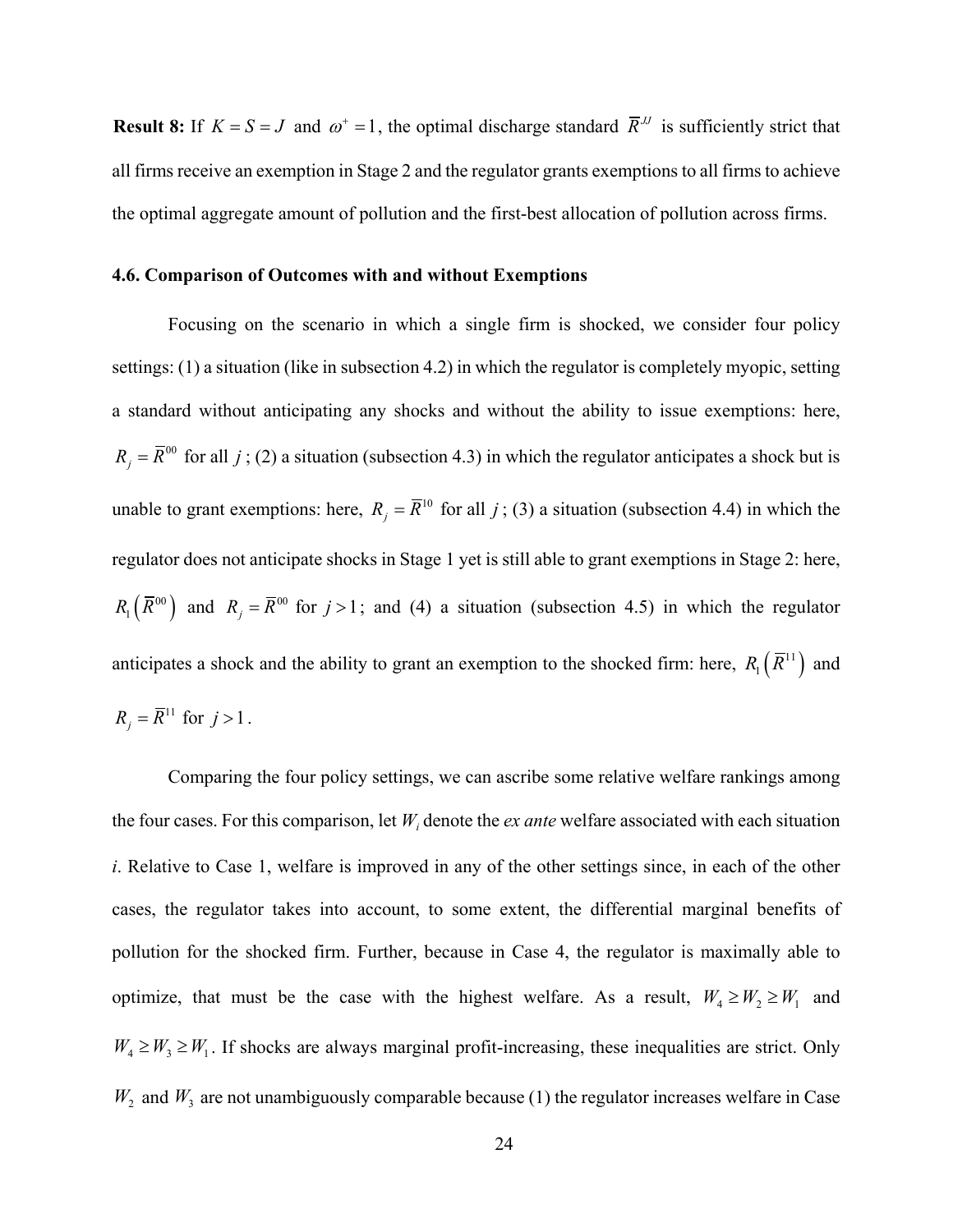2 welfare using improved information available in Stage 1, yet (2) the regulator increases welfare in Case 3 by granting in Stage 2 an unanticipated exemption.

We can also compare expected aggregate discharges across the policy settings. This requires knowing whether the regulator anticipates a positive or negative shock to the firm's marginal benefits. If the anticipated shock is positive, aggregate discharges in Cases 2 and 3 are greater than in Case 1. For the comparison involving Case 2, the ranking follows because, in Cases 1 and 2, the regulator grants no exemptions but sets a looser discharge standard in Case 2. For the comparison involving Case 3, the ranking follows because the regulator sets an identical discharge standard in Cases 1 and 3 yet grant exemptions to some firms in Case 3, allowing them to discharge more. Thus, anticipating positive shocks raises aggregate discharges relative to the case in which the shocks are unanticipated, regardless of whether the regulator is able to issue exemptions. If the anticipated shock is negative, aggregate pollution is the same across Cases 1, 2, and 3, since the regulator grants no exemptions regardless.

Case 4 offers a more interesting comparison, particularly relative to Case 2. The regulator is equally informed in Cases 2 and 4, yet only grants exemptions in Case 4. As shown in Result 6, *ex ante* aggregate discharges are lower in Case 4, when an exemption is possible. This result might seem ambiguous since, in Case 4, the discharge standard is tighter but the exemption is looser. Intuitively, however, the aggregate costs of achieving any aggregate pollution level are lower because of the exemptions. Therefore, exemptions allow society to optimize at a lower level of aggregate pollution.

**Result 9:** If the regulator anticipates a shock, expected aggregate discharges are weakly lower if the regulator is able to grant (and anticipates, in Stage 1, being able to grant) an exemption in Stage 2 than if the regulator cannot grant exemptions.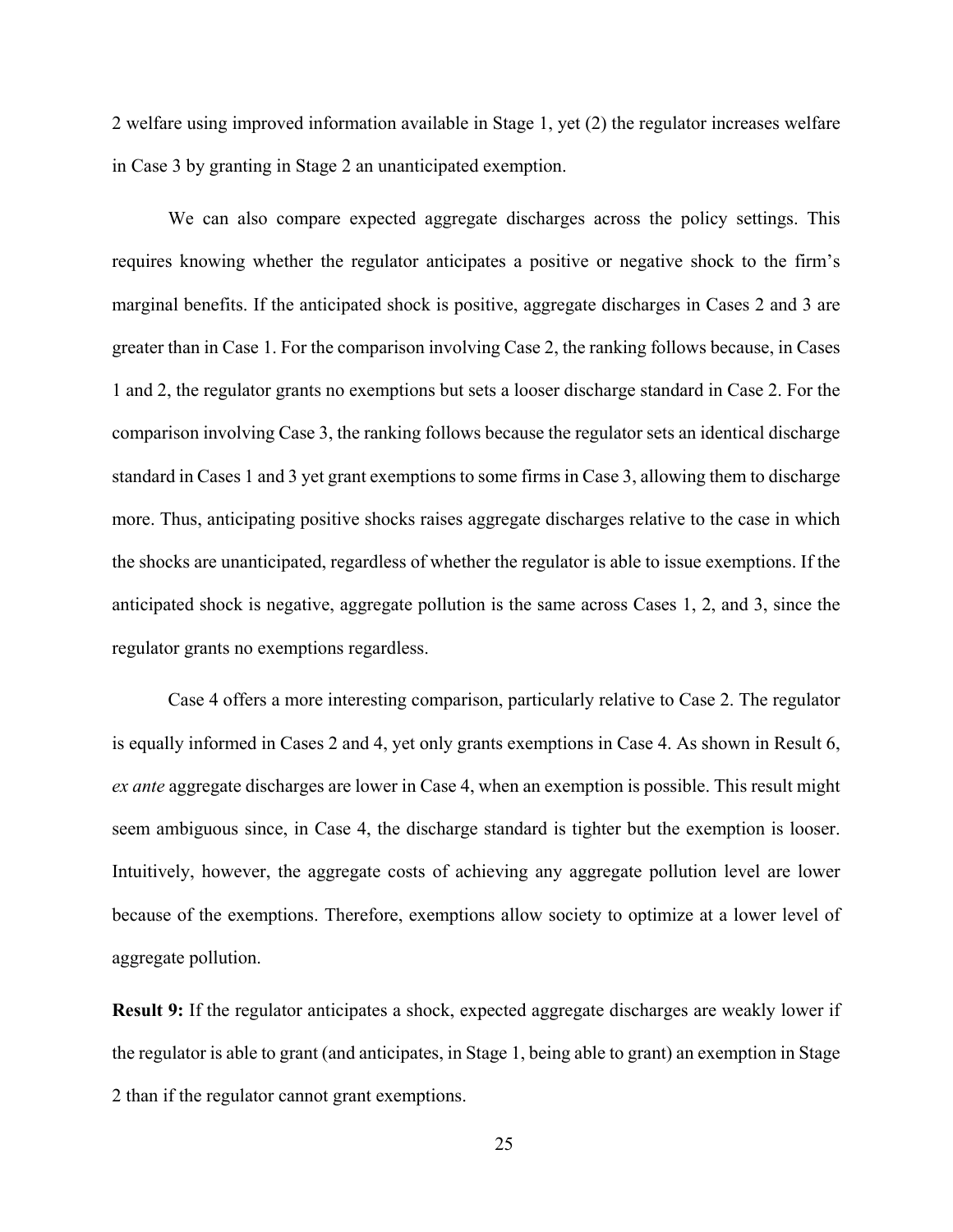While we have only shown these to be true for the case of a single shocked firm, they should also hold if an arbitrary number of firms are shocked.

### **4.7. Full Waivers**

Up to this point, we have assumed that the regulator has the discretion to grant an exemption of any magnitude. However, regulators do not always possess such discretion. In some cases, they can only grant a complete exemption from the regulation in the sense of releasing the firm from being bound by it at all, often referred to as a waiver. We call this type of exemption a "full waiver." In the context of our model, a full waiver grants a firm the right to discharge at any level. Consequently, the firm chooses the privately optimal level,  $E^{\pi}$ , where  $\theta_j \bar{\pi}'(E^{\pi}) = 0$ . Since  $D'$  > 0 and, by assumption, the optimally set discharge limit does not exceed the privately optimal level  $(R_j \leq E^{\pi}$  for all j), a full waiver is not socially optimal. Marginal damages always exceed the marginal benefit to a firm receiving a full waiver. Nonetheless, full waivers can enhance welfare if firms are otherwise subject to a uniform discharge standard that is so tight that the increment to the exempted firm's profits exceeds the increment in damages caused by higher discharges.

Consider a marginal profit-increasing (marginal abatement cost-increasing) shock to a single firm (Firm 1). We focus on the regulator's Stage 2 decision to grant the firm a full waiver. We can approximate the welfare change stemming from Firm 1's discharges increasing from the standard  $\overline{R}$  to the profit-maximizing level,  $E^{\pi}$ , using a first-order approximation that averages the slopes at  $\overline{R}$  and  $E^{\pi}$ :

<span id="page-26-0"></span>
$$
\Delta W = \frac{1}{2} \Big[ \theta_1 \overline{\pi}' \Big( \overline{R} \Big) + \theta_1 \overline{\pi}' \Big( E^{\pi} \Big) \Big] \Big( E^{\pi} - \overline{R} \Big) - \frac{1}{2} \Big[ D' \Big( J \overline{R} \Big) + D' \Big( (J - 1) \overline{R} + E^{\pi} \Big) \Big] \Big( E^{\pi} - \overline{R} \Big) > 0. \tag{9}
$$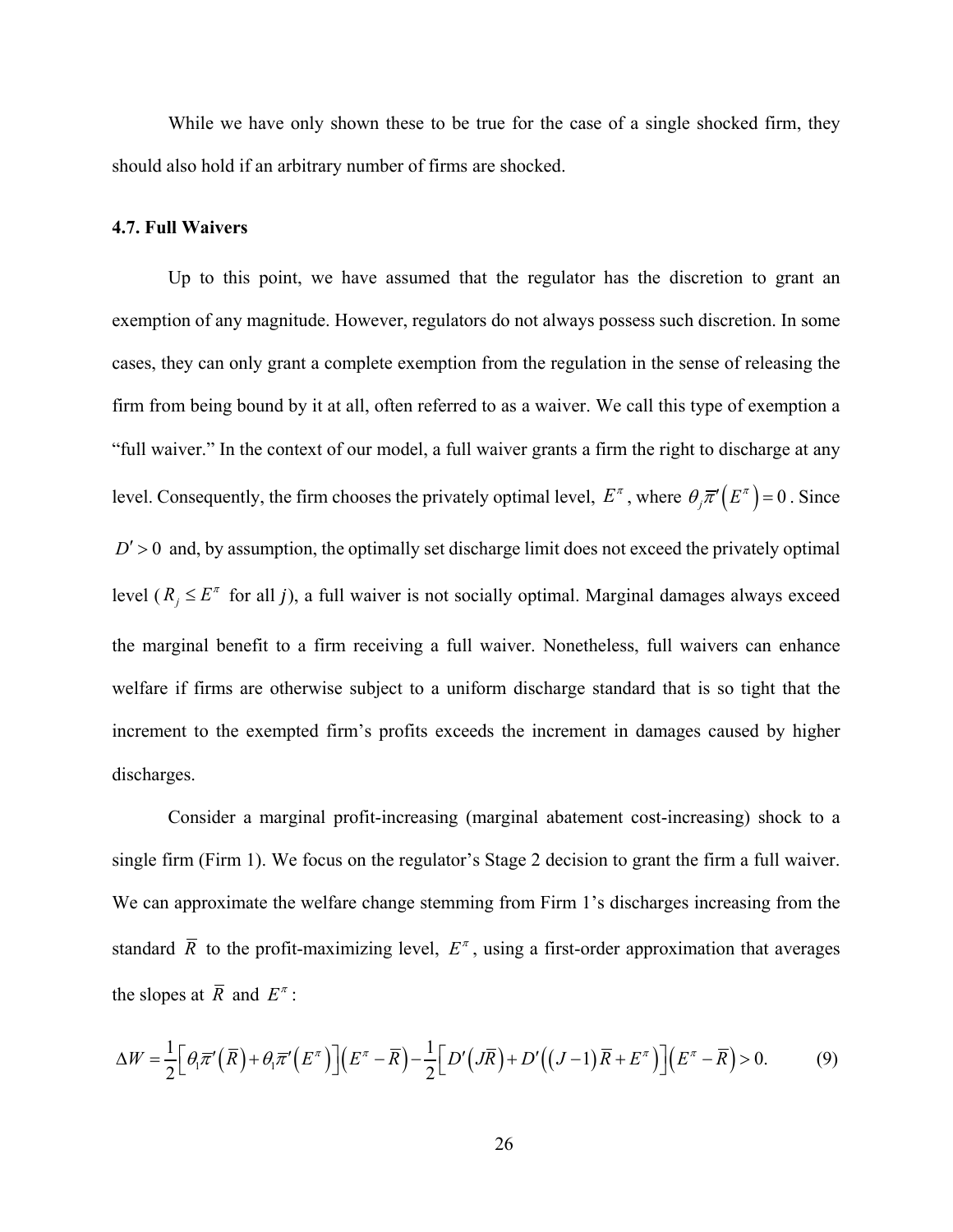If we assume that the *D*′ is approximately constant over this range, as might be expected if *J* is large so that each firm's share of total discharges is small, then

$$
D'\big(J\overline{R}\big) + D'\big((J-1)\overline{R} + E^{\pi}\big) \cong 2 \cdot D'\big(J\overline{R}\big).
$$
 Since  $\overline{\pi}'(E^{\pi}) = 0$ , this expression implies the following:

$$
\Delta W = \frac{1}{2} \Big( \theta_1 \overline{\pi}^{\prime} \big( \overline{R} \big) \Big) \Big( E^{\pi} - \overline{R} \Big) - D^{\prime} \big( J \overline{R} \big) \Big( E^{\pi} - \overline{R} \Big) > 0. \tag{10}
$$

This inequality holds if  $\frac{1}{2} \theta_1 \overline{\pi}'(\overline{R}) > D'(\overline{JR})$  $\theta_1 \overline{\pi}'(\overline{R}) > D'(\overline{JR})$ . If the standard  $\overline{R}$  is set optimally so that  $\overline{\pi}'(\overline{R})$ 

approximately equals  $D'(J\overline{R})$  (again, assuming Firm 1 is small), then the inequality in [\(8\)](#page-26-0) further simplifies to:  $\Delta W > 0$  if  $\theta_1 > 2$ . As a rule of thumb, therefore, a full waiver enhances welfare only if the shock doubles the marginal benefit of discharges for the shocked firm.

## **5. Flexible Weights in Regulator's Optimand**

In the preceding sections, we assume the regulator makes decisions to maximize a social welfare function composed of equally weighted benefits and costs accruing to firms and households. However, this need not be the regulator's optimand. A growing literature questions the equal treatment of values of all benefits and costs (Coate, 2001; Fleurbaey and Abi-Rafeh, 2016; Hendren, 2017) and argues that regulators should weigh values accruing to members of society differently if society is more concerned about the welfare of disadvantaged or vulnerable people. Alternatively, a regulator might weight welfare function components unequally if the regulator is particularly answerable (or beholden) to some subset of society.

We explore these cases by adding weights to the regulator's optimand. Let  $\alpha$  and  $\delta$ represent the weights placed by the regulator on profits enjoyed by firm owners and environmental damage costs, respectively, and let  $\gamma_n$  represent the weight that the regulator puts on the welfare that accrues to community *n* out of communities 1 to *N*. With these weights, we can rewrite the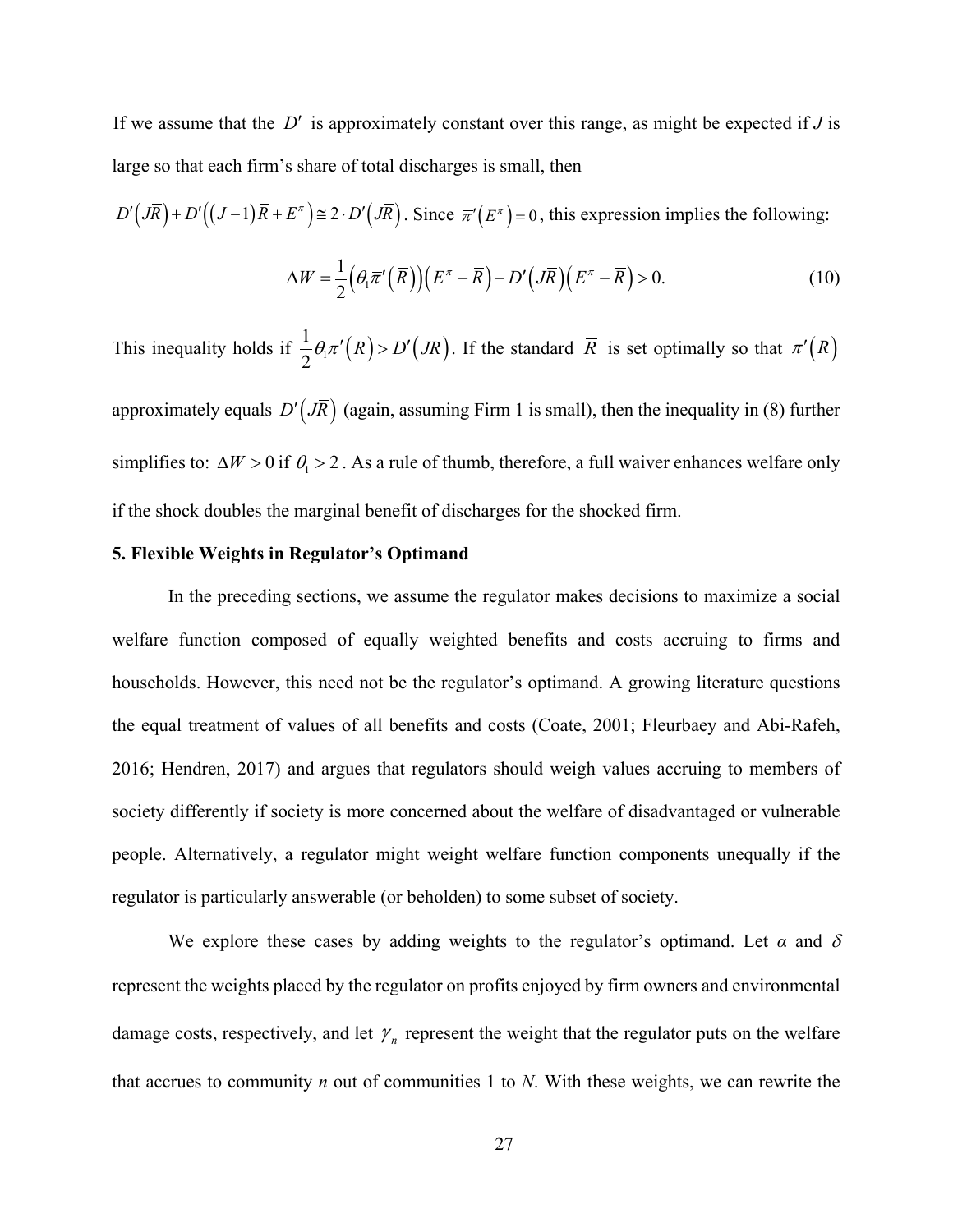regulator's optimand, which we still denote as *W* even though it need not represent social welfare:

$$
W = \sum_{n} \gamma_{n} \left[ \alpha \sum_{j=1}^{J_{n}} \pi \left( R_{j} \mid \theta_{j} \right) - \delta D_{n} \left( E \right) \right], \tag{11}
$$

where  $J_n$  is the set of firms in community *n* and  $D_n$  is the damage costs borne by the  $n^{\text{th}}$  community.

In general, these weights change the marginal conditions that drive the regulator's decision; if the weight on profits exceeds the weight on households' pollution damages, then the likelihood of an exemption is greater than in the case of an equally weighted welfare function, and vice versa.

Practically speaking, why would unequal weights arise in a regulator's optimand, and what are their implications? First, across communities, society might weight households more heavily than firms (so  $\delta > \alpha$ ) because households in general might represent more vulnerable populations as compared to firm owners. This weighting decreases the likelihood of an exemption, particularly if the exemption is not anticipated so that the discharge standard is not optimally lowered for firms that do not receive an exemption. If society weights firms more heavily (so  $\alpha > \delta$ ), then the opposite holds.

If an unequally weighted optimand represents the social welfare function, then, by definition, a policy that increases the optimand improves welfare. However, the regulator's optimand could be unequally weighted for reasons that make the optimand differ from the social welfare function. Regulators might be biased in favor of the industry that they regulate for a variety of reasons: from the deplorable case of outright bribery to the common practice of hiring as regulators a particular client group of individuals who have close ties to that group (Prendergast, 2007). In these cases, the optimand of the regulator diverges from that of society; thus, the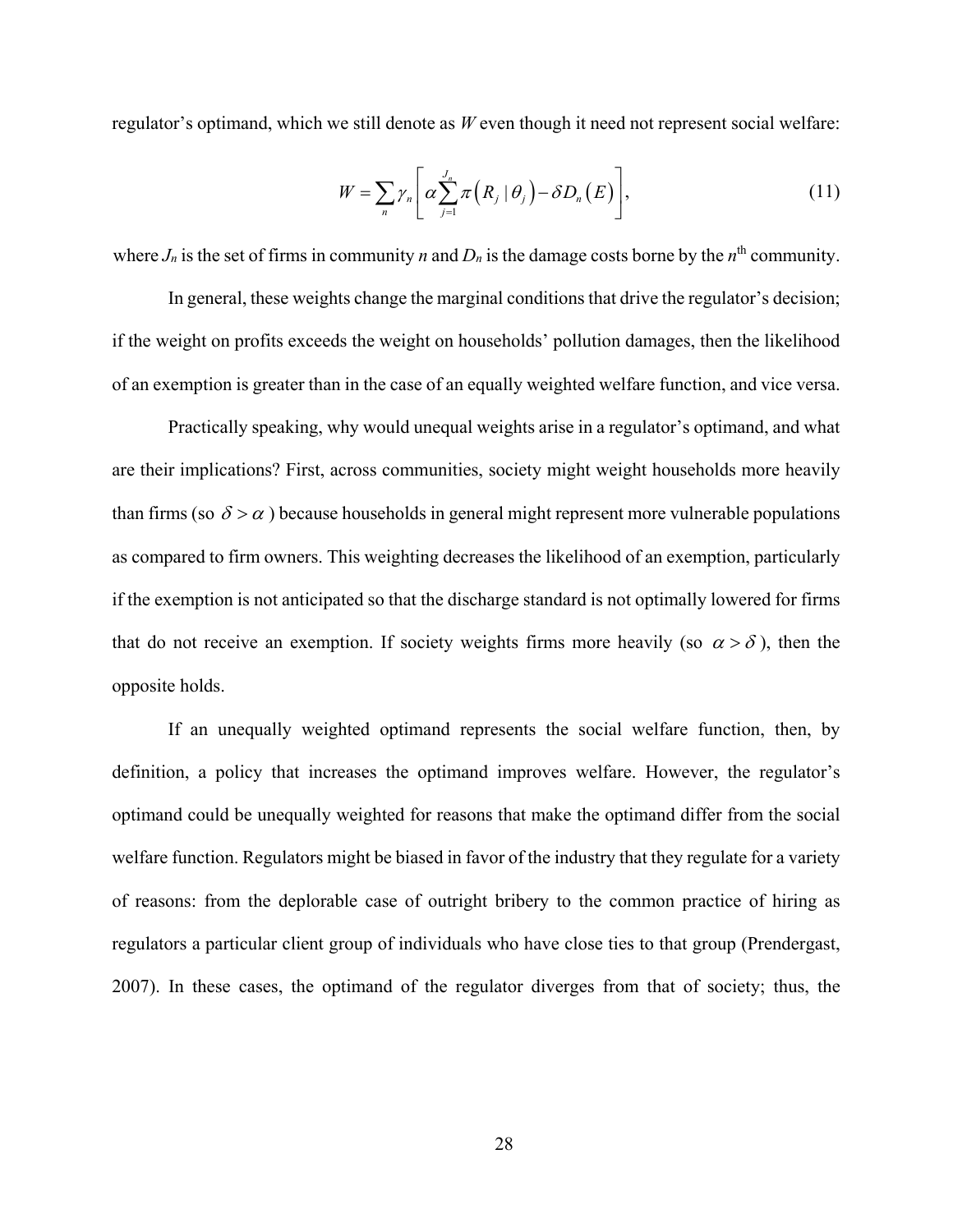regulator's discretion can create exemptions that decrease welfare.<sup>[9](#page-29-0)</sup>

If the regulator is captured by industry, firm profits are weighted more heavily than household outcomes by the regulator even though society does not share those weights; in the extreme, the regulator might place no weight on household outcomes ( $\delta = 0$ ). Since an exemption increases firms' profits, a regulator captured by industry is more likely to issue an exemption than one serving the public good, resulting in too much pollution relative to the optimal.

If the regulator favors only some firms, rather than all of them, then not only is the aggregate amount of pollution excessive, but the allocation across the polluting firms is also inefficient. Equimarginality does not hold due to favoritism.

If the regulator is parochially focused, having jurisdiction in only the regulator's own community, say  $n = 1$ , then  $\gamma_1 = 1$  and  $\gamma_n = 0 \,\forall n \neq 1$ . For example, zoning variances are granted by local boards charged with considering only local welfare. Similarly, under the Clean Water Act, EPA's consideration of costs focuses exclusively on locally borne costs (Environmental Protection Agency, 1995). Moreover, when a state agency prepares an application for a multiple discharger variance from Clean Water Act water quality-based limits, the agency focuses exclusively on costs borne within that state (Environmental Protection Agency, 2013). A parochially focused regulator issues the same exemptions as a regulator with a broader perspective if regulatory costs and benefits accrue only in community  $n = 1$ . However, if some costs or benefits are exported, the story changes. Commonly, pollution is exported, as is the case of nonuniformly mixed water

 $\overline{a}$ 

<span id="page-29-0"></span><sup>&</sup>lt;sup>9</sup> In this section, we do not consider the case in which a forward-looking regulator tightens the discharge standard imposed on firms in Stage 1 in anticipation of exemptions. If the non-social-welfare-maximizing regulator has great discretion with regard to the discharge standard, they could simply set a loose standard instead of granting exemptions to allow more pollution.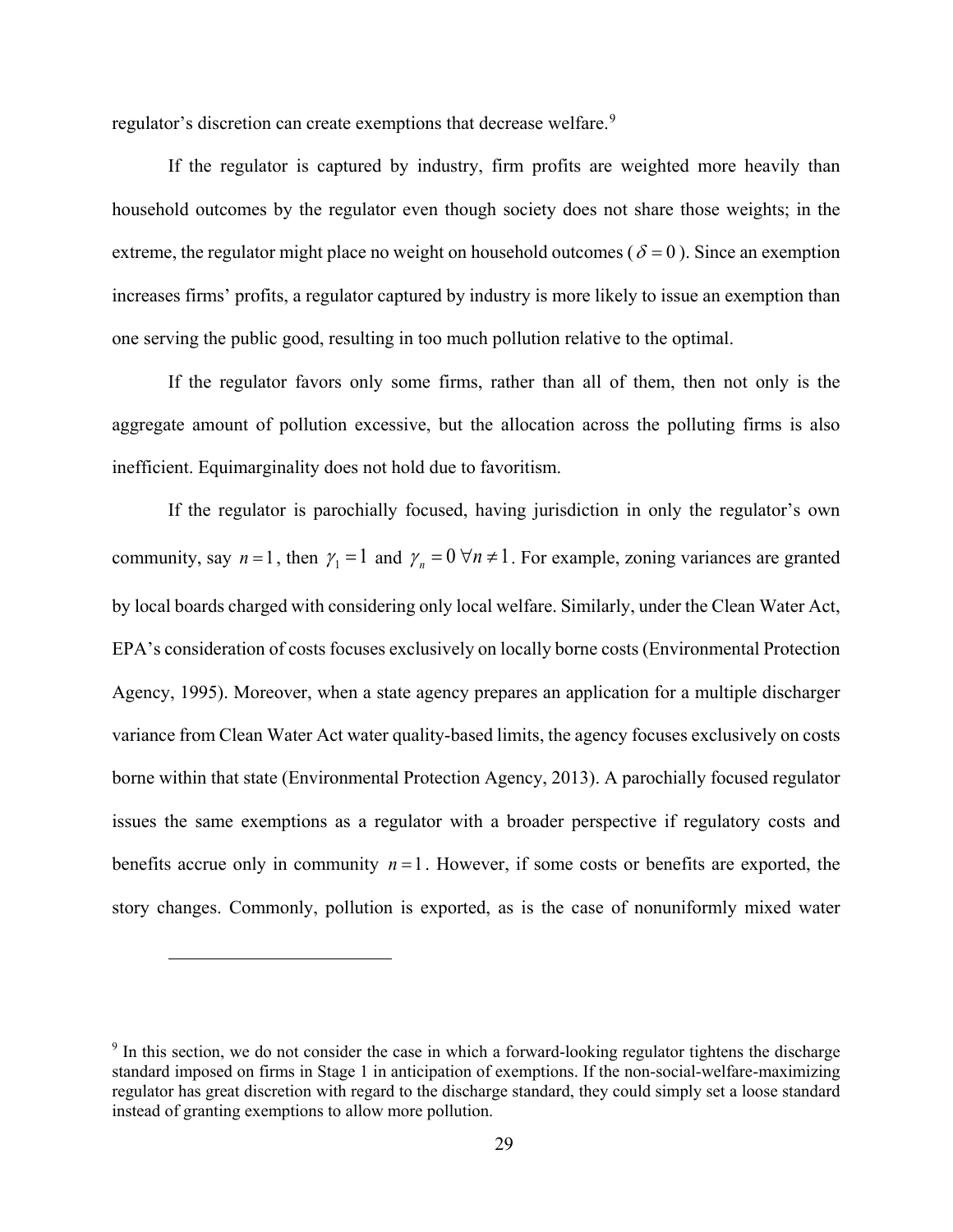pollution carried downstream out of a community, while abatement costs accrue locally. In this case, the parochially focused regulator may issue too many exemptions, resulting in too much pollution affecting downstream communities outside the regulator's jurisdiction.

In addition, a parochially focused regulator likely undermines cost-effectiveness. For uniformly mixed pollutants, discharges should be distributed across firms so that marginal abatement costs are equal across firms. If the regulator in community  $n = 1$  grants an exemption from a regulation that affects its operations or at least its discharges in other jurisdictions, then the equimarginal criterion is unlikely to be met in those other communities.<sup>[10](#page-30-0)</sup>

Finally, even if a regulator has jurisdiction over multiple communities, the regulator might weight some of them more heavily than others. The set of weights,  $\gamma_n$ , might now reflect communities' capacities to exert political pressure, as in Earnhart (2004a). If greater power rests in communities with firm owners or communities far from pollution damage, the regulator is likely to grant too many exemptions. If greater power rests with elites who do not receive firm profits but are affected by pollution, the regulator issues too few exemptions.

### **6. Conclusions**

 $\overline{a}$ 

Many laws grant government agencies the discretion to grant exemptions – known also as variances, exceptions, and waivers – as a safety valve that can loosen the stringency of protective restrictions. Government agencies commonly use exemptions in the realm of environmental protection (and other settings), but the implications of this tool have been understudied. In this

<span id="page-30-0"></span><sup>&</sup>lt;sup>10</sup> Other communities may also grant parochially driven exemptions, especially if firms can relocate based on regulatory costs. This "race to the bottom" could result in a cost-effective allocation if regulations are relaxed to the same level; however, in this scenario, the relaxed discharge limits likely would generate too much pollution relative to the optimum.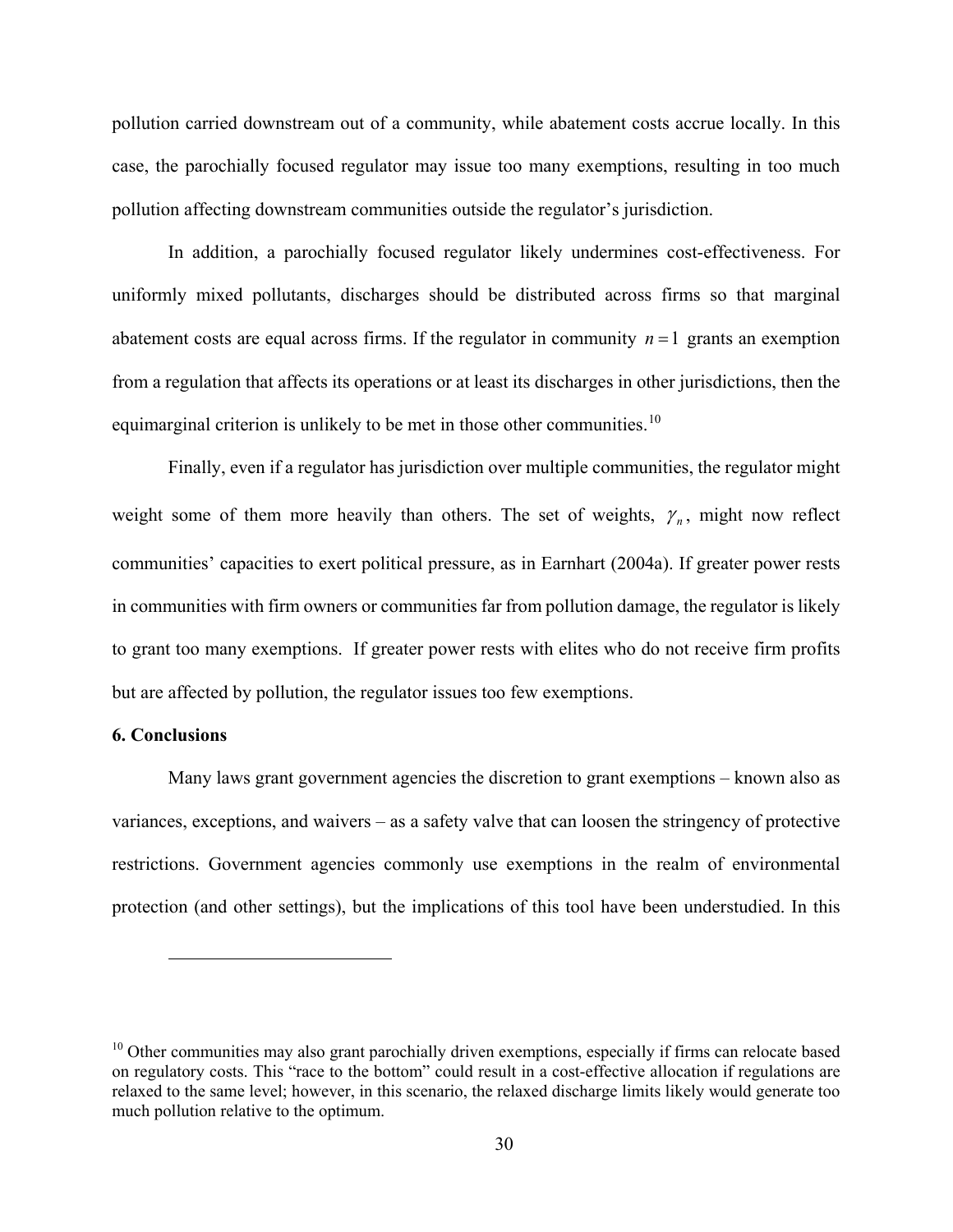study, we explore the impact of exemptions to demonstrate that the discretion to grant exemptions can improve social welfare by providing flexibility, though it need not. We demonstrate this welfare-improving outcome by assuming that the regulator seeks to maximize social welfare with equal weights. However, the discretion granted to a regulator may harm social welfare if the regulator does not apply equal weights to the social welfare function.

As our core model, we consider a simple two-stage decision-making context in which the regulator is assumed to maximize a standard social welfare function. As our extended model, we explore a differentiated social welfare function that allows separate weights for firms and households that are specific to an individual community. In all contexts, we show that an exemption can increase social welfare, or serve other social goals, by giving the regulator discretion to relax a limit that is too tight: discretion begets flexibility, which yields costeffectiveness. This reduction in the cost of fighting pollution relative to a strict uniform discharge standard may even reduce the aggregate amount of pollution. These results are similar to the welfare-improving effects of other forms of policy flexibility, such as emissions charges.

Exemptions, however, contrast strongly with other policies in the way they offer flexibility. Emissions charges, for example, offer flexibility to polluters, allowing them to take advantage of private information about their own abatement costs. Exemptions, in contrast, offer discretion to regulatory agencies, allowing for flexible adjustments to otherwise uniformly imposed limits. Under an exemption, polluters still lack flexibility over their emissions levels – polluters may not legally exceed even adjusted limits and gain no legal benefits by over-complying with limits.

The identified cases in which exemptions improve welfare assume a great deal of information on the part of the regulator. To make optimal exemption decisions, the regulator eventually requires perfect knowledge of the costs of each polluting firm and the damage costs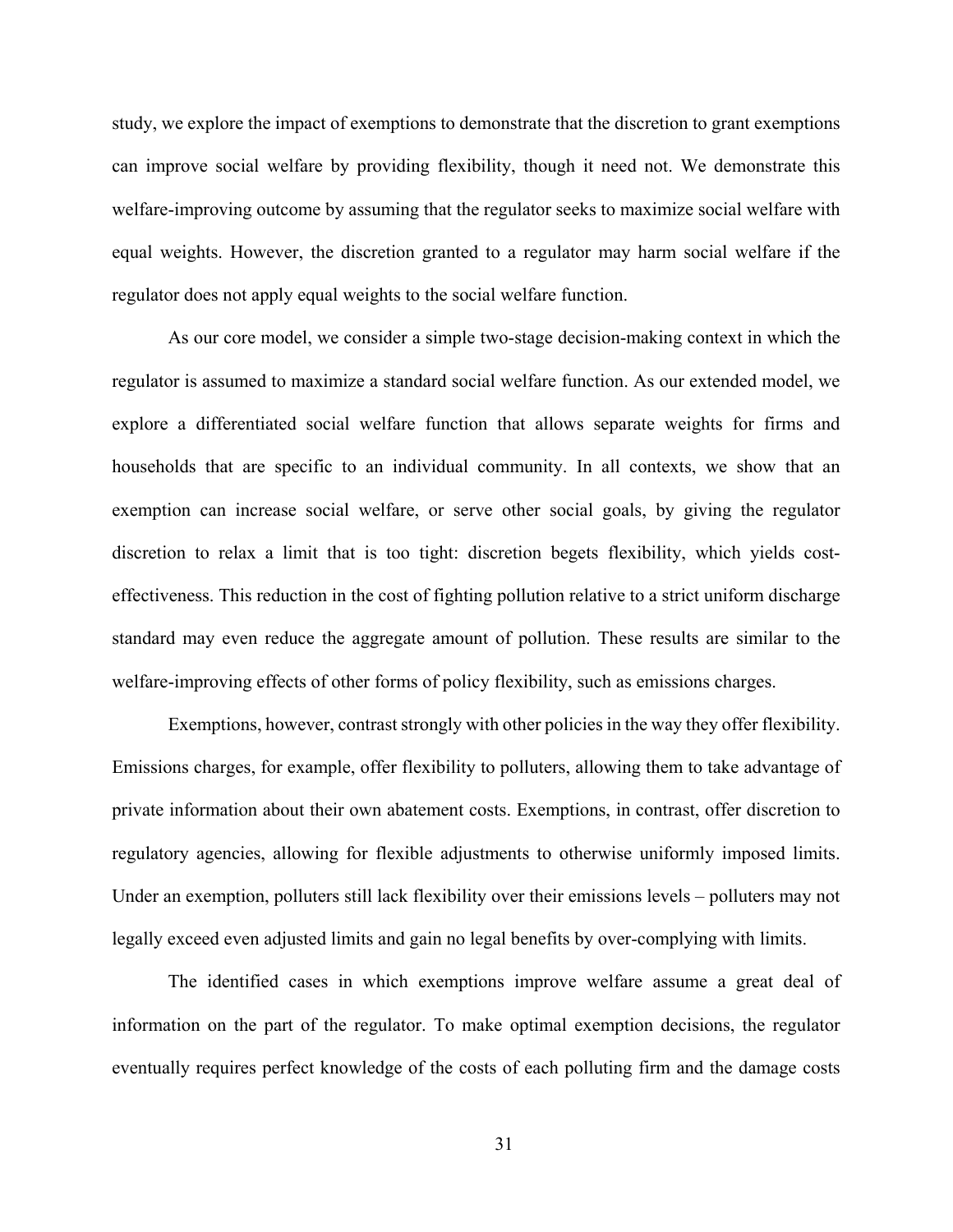associated with pollution. In reality, the regulator is unlikely to possess all this information. Indeed, in most cases, firms must submit exemption applications to reduce their regulatory burdens. If firms can misrepresent their costs to the regulator, then the identified welfare gains may not arise. Worse yet, a regulator may exploit regulatory discretion by granting an exemption when it is not merited, reducing welfare by either granting too many exemptions (reducing efficiency) or by granting them to the wrong entities (reducing cost-effectiveness). To capture these failures, we also consider cases in which the elements in the regulator's optimand are not weighted equally, either across components (firm profits and environmental damages) or across communities. If the regulator is captured by an industry, focuses only on a local jurisdiction, or cares only about the interests of certain communities, exemptions undermine efficiency and perhaps cost-effectiveness. In these cases, the regulator uses regulatory discretion against society's best interests.

We made a number of critical assumptions with regard to functional forms, information, and the temporal structure of the problem. An analysis that relaxes these restrictions could offer different results from those we present here, and in so doing could reveal many important insights. Furthermore, many questions adjacent to those studied in this paper merit study, such as the following: Do regulators grant exemptions in ways that maximize social welfare or to benefit one community (or constituency) at the expense of society as a whole? Does the granting of exemptions demonstrate a regulator's information asymmetry with regard to grantees? Do exemptions create progressive or regressive impacts? How is the surplus generated by an exemption shared between producers and households? Do regulated firms face exemption application costs, and do regulators bear costs when granting exemptions? Since exemptions are common in environmental policy, further theoretical study of exemptions, as well as empirical analysis, along these lines is needed.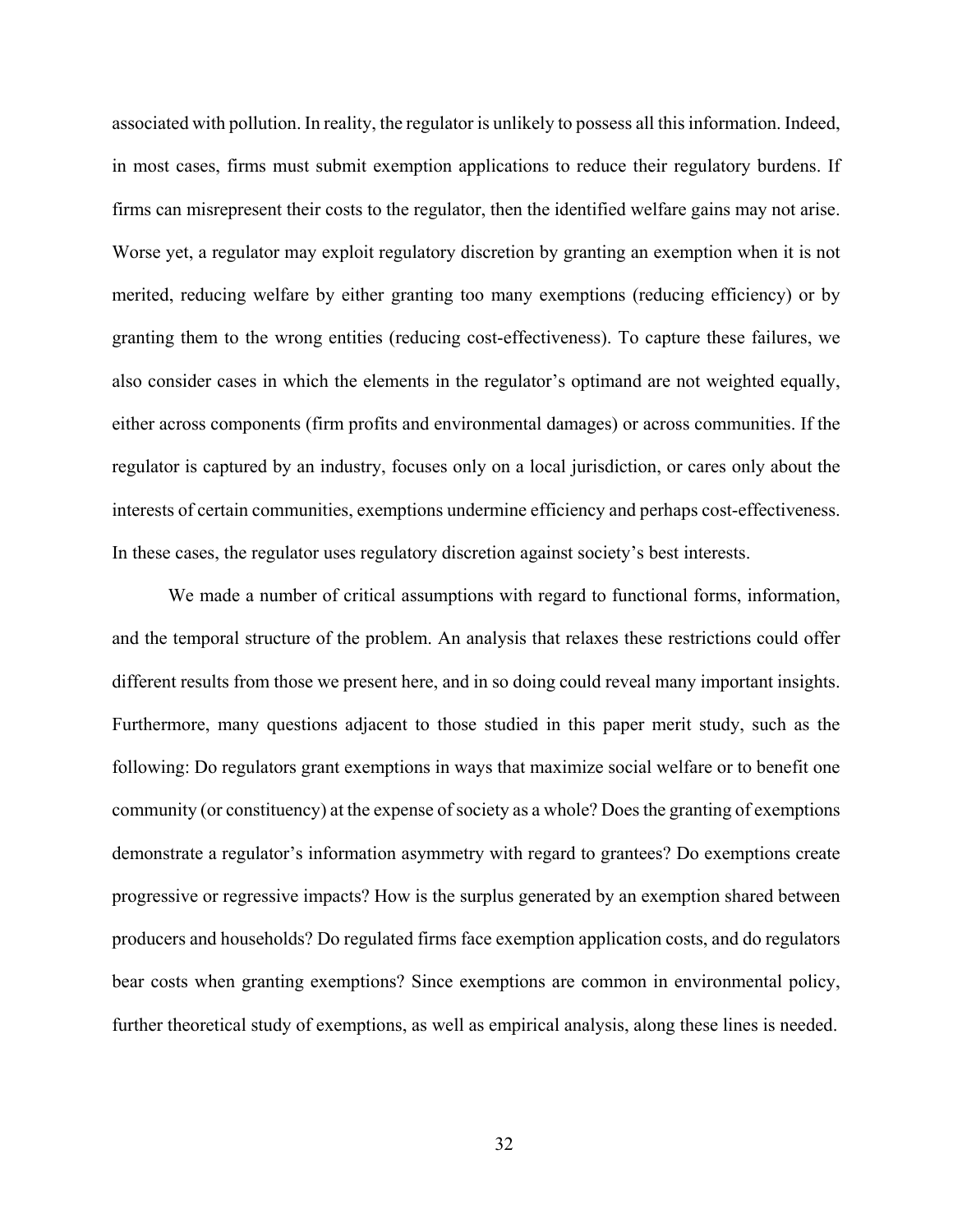#### **Appendix: Proofs**

### **A.1. Proof for Result [1](#page-18-0)**

**Result [1:](#page-18-0)** In the absence of exemptions, as compared to the discharge standard set in the case in which the regulator does not anticipate shocks (i.e., the myopic discharge standard), the optimal discharge standard is looser if the regulator anticipates positive shocks to marginal benefit curves and tighter if the regulator anticipates negative shocks.

#### **Proof:**

According to Equation [\(4\),](#page-18-1) the optimal standard is set where

*s S*

 $\left\langle \sigma_s \right| + J - S \left| \overline{\pi}' \left( \overline{R}^{SO} \right) = JD' \left( J \overline{R}^{SO} \right) \right.$ *s S*  $\theta_{s}$  |+ J – S  $|\bar{\pi}'(R^{S0})=JD'(JR)$ ≤  $\mathcal{E}\left(\sum_{s\leq S}\theta_s\right)+J-S\left(\overline{R}^{S0}\right)=JD'\left(J\overline{R}^{S0}\right)$ . When no shock is anticipated,  $\mathcal{E}\left(\theta_j\right)=1$  for all *j*, and therefore  $\mathcal{E}|\sum \theta_s$ *s S*  $\theta_{s}$  | = S  $\mathcal{E}\left(\sum_{s \leq S} \theta_s\right) = S$ , so the expression becomes  $J\overline{\pi}'(\overline{R}^{S0}) = JD'(\overline{R}^{S0})$ . By Equation [\(2\),](#page-17-0) this requires  $\bar{R}^{s_0} = \bar{R}^{00}$ . The left-hand side of Equation [\(4\)](#page-18-1) (the marginal benefit to firms of loosening their limit) is increasing in expected shock size  $\mathcal{E} | \sum \theta_s$ *s S* θ  $\mathcal{E}\left(\sum_{s \leq S} \theta_s\right)$  and, since  $D'(E)$  is monotonically increasing, higher levels of  $\mathcal{E}|\sum \theta_s$ θ  $\mathcal{E}\left(\sum_{s \leq S} \theta_s\right)$  must be accompanied by higher levels of total discharges

 $\overline{R}^{S0}$ , that is, a looser standard. Relative to the no-shock scenario, therefore, an expected shock that is greater than 1 yields a higher discharge standard and an expected shock less than 1 yields a lower discharge standard.

## **A.2. Proof for Result [2](#page-19-1)**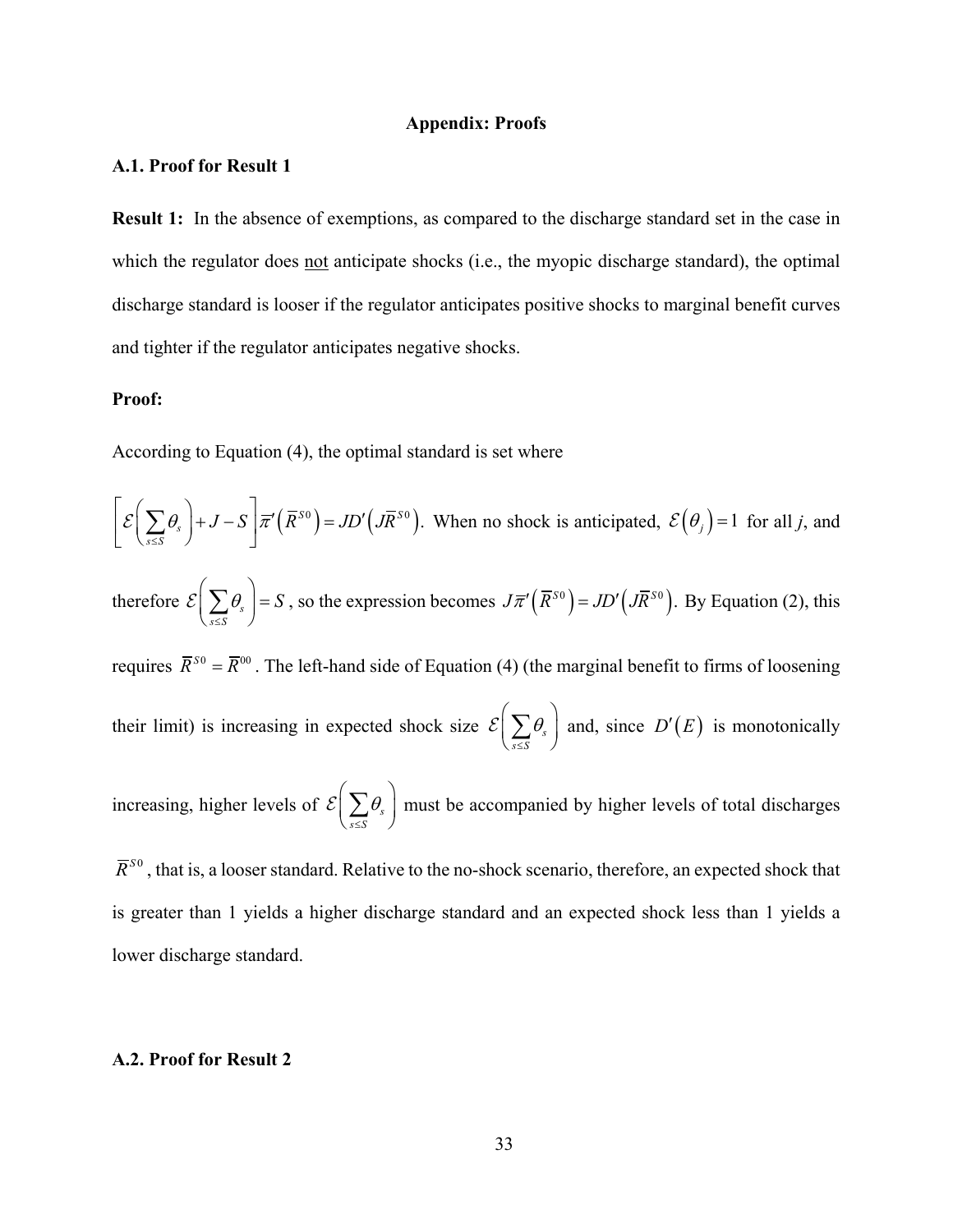**Result 2:** The magnitude of the optimal exemption is inversely related to the standard set in Stage 1; i.e., as the standard tightens, the exemption grows more generous.

## **Proof:**

The claim is that  $\frac{dR_1}{dR_{00}}$  is negative for any standard  $\bar{R}^{00}$ . Equation [\(5\)](#page-19-0) states that the optimal exemption for  $\theta_1 > 1$  is defined by the condition:

$$
\theta_1\overline{\pi}'(R_1)=D'\big((J-1)\overline{R}^{00}+R_1\big).
$$

The total differential of this expression follows:

$$
\theta_1 \overline{\pi}''(R_1) dR_1 = D''((J-1)\overline{R}^{00} + R_1)((J-1) d\overline{R}^{00} + dR_1),
$$

which rearranges to the following:

$$
\frac{dR_1}{d\overline{R}^{00}}=\frac{D''\left((J-1)\overline{R}^{00}+R_1\right)}{\theta_1\overline{\pi}''-D''}.
$$

Since by assumption,  $D''(\cdot) > 0$  and  $\pi''(\cdot) < 0$ , the numerator is unambiguously positive and the denominator is unambiguously negative, so the derivative is negative.

# <span id="page-34-0"></span>**A.3. Derivation of Equation** [\(7\)](#page-22-0)**:**

$$
\left[ \left(J-1\right)+\omega^-\mathcal{E}^-\left(\theta_1\right) \right] \overline{\pi}'\left(\overline{R}^{11}\right) = \mathcal{E}\left[ \left(J-1\right)D'\left(\left(J-1\right)\overline{R}^{11} + R_1\left(\overline{R}^{11} \mid \theta_1\right)\right) \right] + \omega^- D'\left(J\overline{R}^{11}\right)
$$

## **Proof:**

If one exemption is granted and the regulator anticipates this exemption, *ex ante* welfare from the regulator's perspective follows: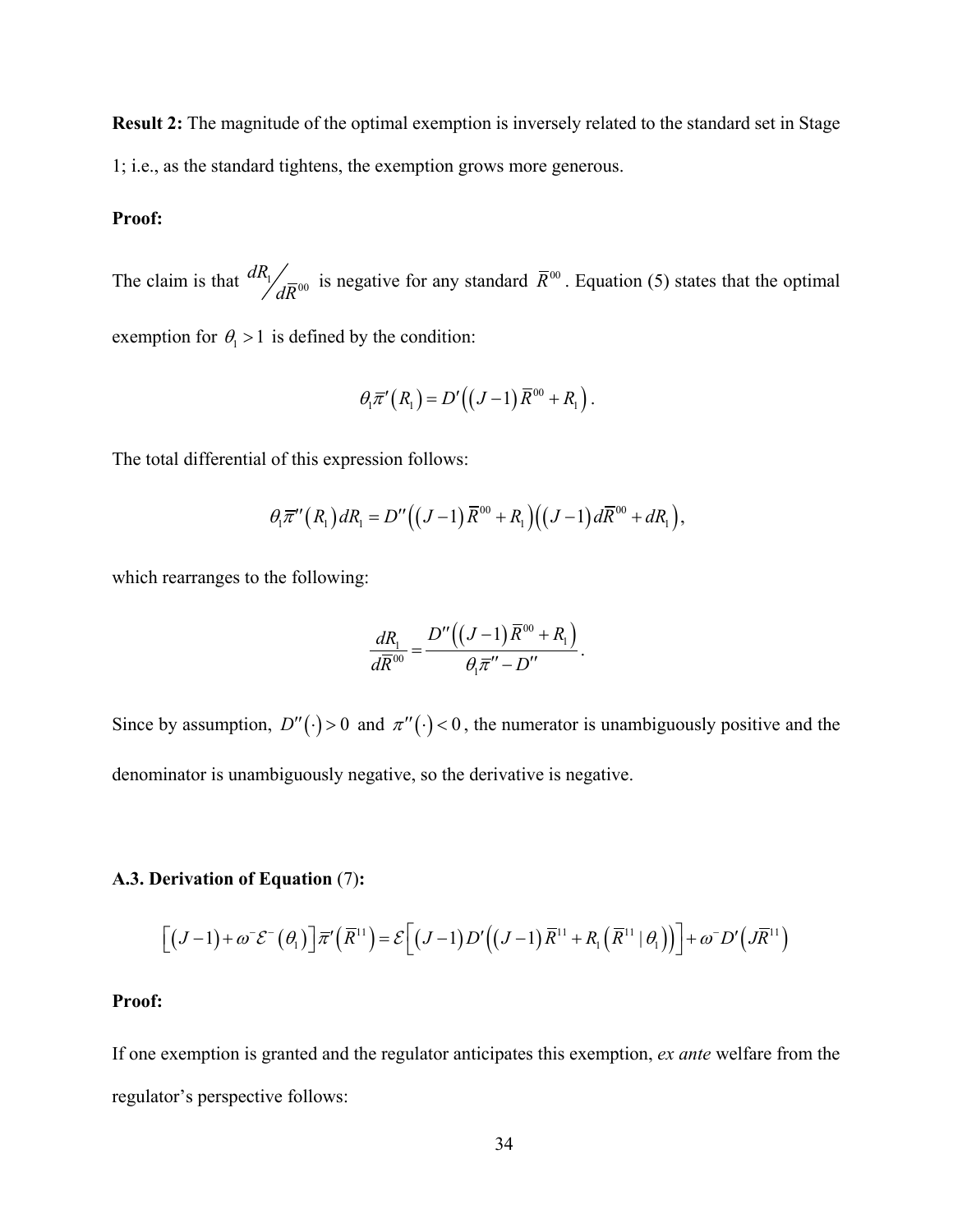$$
W = (J-1)\pi \left( \overline{R}^{11} | \theta = 1 \right) + \mathcal{E} \left[ \pi \left( R_1 \left( \overline{R}^{11} \right) | \theta_1 \right) \right] - D \left( (J-1) \overline{R}^{11} + \mathcal{E} \left( R_1 \left( \overline{R}^{11} | \theta_1 \right) \right) \right)
$$

Taking a first order condition yields the following condition:

$$
(J-1)\overline{\pi}'(\overline{R}^{11})+\mathcal{E}\bigg[\theta_1\frac{\partial R_1}{\partial \overline{R}^{11}}\overline{\pi}'\big(R_1(\overline{R}^{11}|\theta_1)\big)\bigg]=\bigg(J-1+\mathcal{E}\bigg(\frac{\partial R_1}{\partial \overline{R}^{11}}\bigg)\bigg)D'\bigg((J-1)\overline{R}^{11}+\mathcal{E}\big(R_1(\overline{R}^{11}|\theta_1)\big)\bigg)
$$

where we invoke our assumption that the shock to Firm 1's profit function is represented as changing marginal profits according to  $\theta_1 \bar{\pi}'(R_1)$ . We rearrange this expression to the following:

$$
(J-1)\overline{\pi}'(\overline{R}^{11})=\mathcal{E}\bigg[\bigg(J-1+\frac{\partial R_1}{\partial \overline{R}^{11}}\bigg)D'\bigg((J-1)\overline{R}^{11}+R_1(\overline{R}^{11}\mid\theta_1)\bigg)-\theta_1\frac{\partial R_1}{\partial \overline{R}^{11}}\overline{\pi}'\bigg(R_1(\overline{R}^{11}\mid\theta_1)\bigg)\bigg],
$$

and then further rearrange to the following:

$$
(J-1)\overline{\pi}'(\overline{R}^{11}) = \mathcal{E}\left[\frac{(J-1)D'\big((J-1)\overline{R}^{11} + R_1(\overline{R}^{11} | \theta_1)\big) + \frac{\partial R_1}{\partial \overline{R}^{11}}D'\big((J-1)\overline{R}^{11} + R_1(\overline{R}^{11} | \theta_1)\big)\big)}{-\theta_1\frac{\partial R_1}{\partial \overline{R}^{11}}\overline{\pi}'\big(R_1(\overline{R}^{11} | \theta_1)\big)\right],
$$

which we rewrite as follows:

$$
(J-1)\overline{\pi}'(\overline{R}^{11}) = \mathcal{E}\Big[(J-1)D'\Big((J-1)\overline{R}^{11} + R_1(\overline{R}^{11} | \theta_1)\Big)\Big] +\mathcal{E}\Big[\frac{\partial R_1}{\partial \overline{R}^{11}}\Big(D'\Big((J-1)\overline{R}^{11} + R_1(\overline{R}^{11} | \theta_1)\Big) - \theta_1\overline{\pi}'\Big(R_1(\overline{R}^{11} | \theta_1)\Big)\Big)\Big]
$$

However, in Stage 2, if  $\theta_1 > 1$  (i.e., the shock to Firm 1 increases marginal profits from pollution or marginal abatement costs), the exemption  $R<sub>1</sub>$  is set such that:

$$
\theta_1 \overline{\pi}^{\prime}(R_1) = D'((J-1)\overline{R}^{11} + R_1).
$$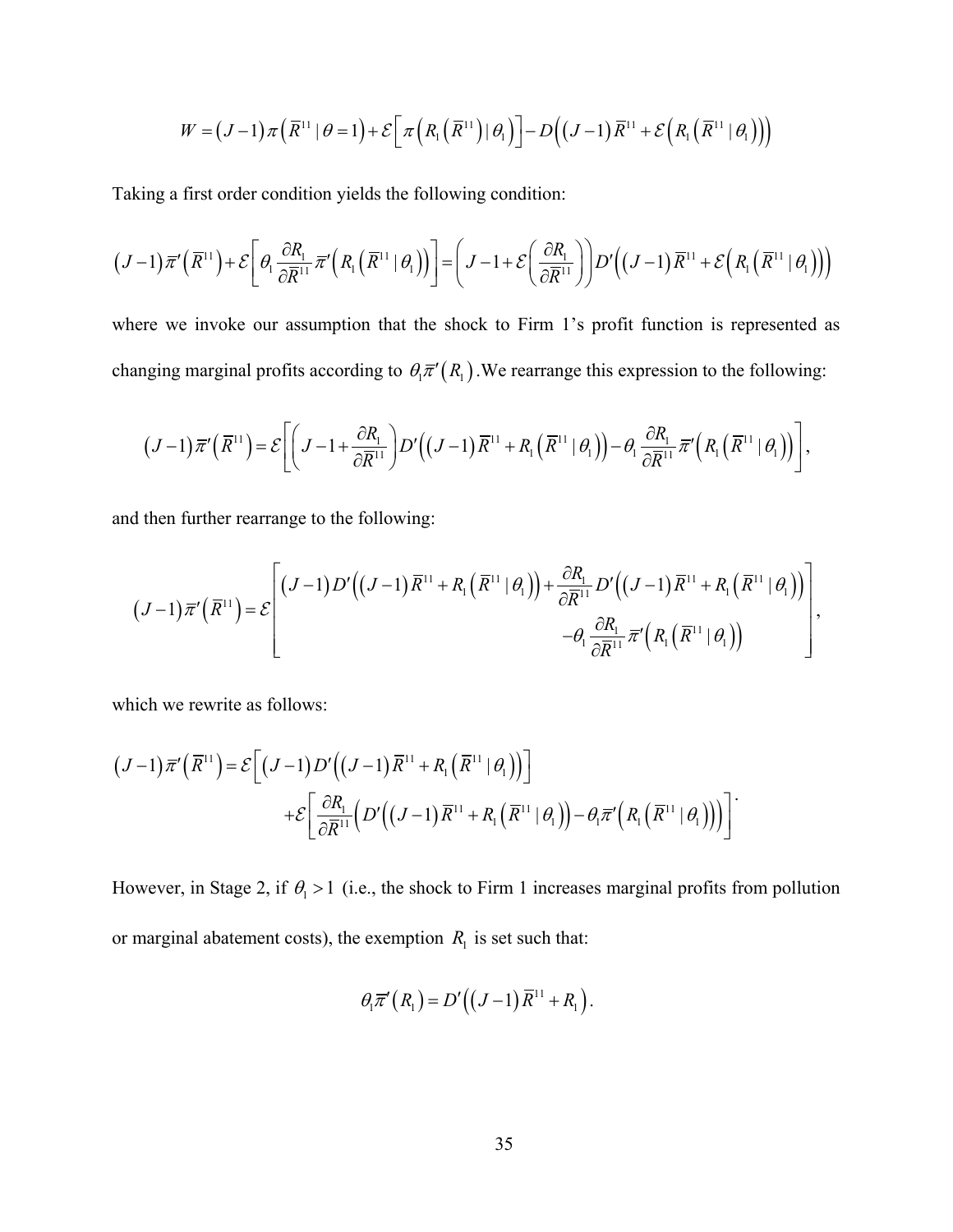This expression follows the logic of Equation [\(5\)](#page-19-0) and still holds even though the regulator responds to a different discharge standard set in Stage 1. These are also trivially equalized if  $\theta_1 = 1$  with no exemption granted so  $R_1 = \overline{R}^{11}$  and this is optimal. Thus, when  $\theta_1 \ge 1$ , the difference in the last term of the equation above equals zero.

Now, consider the case in which the firm receives a marginal profit-decreasing shock  $0 < \theta_1 < 1$ . The optimal response by the regulator would be to tighten the standard on that firm with an "exemption" that allows less pollution, but by assumption this is not allowed, so  $R_1 = \overline{R}^{11}$ . This does not satisfy optimality and  $\theta_1 \overline{\pi}^{\prime}(R_1) < D'((J-1)\overline{R}^{11} + R_1)$ . Thus, when  $0 < \theta_1 < 1$ , the difference in the last term of the equation above is non-zero, but we can note that  $\frac{\partial R_1}{\partial \overline{R}^{11}} = 1$ because  $R_1 = \overline{R}^{11}$ .

We define  $\omega^+$  and  $\omega^-$  as the regulator's believed probabilities that the shock is marginal profit-increasing and -decreasing respectively, and  $\mathcal{E}^-$  as the regulator's expectation conditional on the shock being a negative. We can then write the condition as the following:

$$
(J-1)\overline{\pi}'(\overline{R}^{11}) = \mathcal{E}\Big[(J-1)D'\big((J-1)\overline{R}^{11} + R_1(\overline{R}^{11}|\theta_1)\big)\Big] + \omega^{-} \mathcal{E}^{-}\Big[D'\big((J-1)\overline{R}^{11} + R_1(\overline{R}^{11}|\theta_1)\big)\Big] - \mathcal{E}^{-}\Big[\theta_{1}\overline{\pi}'\Big(R_1(\overline{R}^{11}|\theta)\Big)\Big]^{-}.
$$

Note that this is true because we have also assumed that the regulator can only issue exemptions to firms that have received shocks; otherwise, if Firm 1 receives a negative shock, then given the injunction against standard-tightening exemptions, the regulator should set the baseline standard tighter and issue an exemption to an unshocked firm.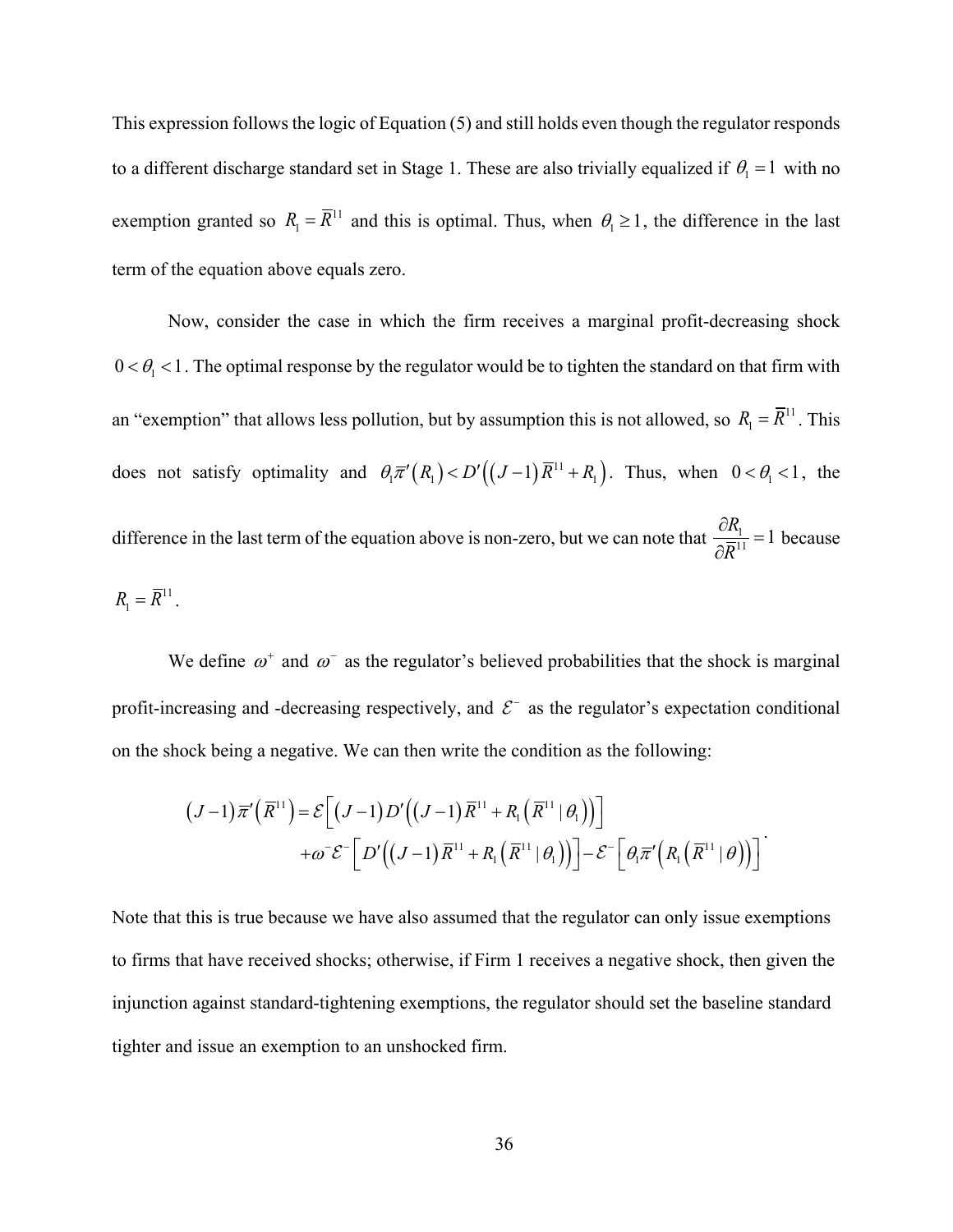Since  $R_1 = \overline{R}^{11}$  when the shock reduces marginal profits, we can rewrite the condition as the following:

$$
(J-1)\overline{\pi}^{\prime}\left(\overline{R}^{11}\right) = \mathcal{E}\left[\left(J-1\right)D^{\prime}\left(\left(J-1\right)\overline{R}^{11} + R_1\left(\overline{R}^{11} \mid \theta_1\right)\right)\right] + \omega^{-}\left(D^{\prime}\left(\left(J-1\right)\overline{R}^{11} + \overline{R}^{11}\right) - \mathcal{E}^{-}\left(\theta_1\right)\overline{\pi}^{\prime}\left(\overline{R}^{11}\right)\right)
$$

which simplifies as follows:

$$
(J-1)\overline{\pi}'(\overline{R}^{11})=\mathcal{E}\Big[(J-1)D'\big((J-1)\overline{R}^{11}+R_1(\overline{R}^{11}|\theta_1)\big)\Big]+\omega^-\big(D'\big(J\overline{R}^{11}\big)-\mathcal{E}^-\big(\theta_1\big)\overline{\pi}'\big(\overline{R}^{11}\big)\Big).
$$

We rearrange this expression to the following:

$$
(J-1)\overline{\pi}'(\overline{R}^{11})+\omega^{-} \mathcal{E}^{-}(\theta_{1})\overline{\pi}'(\overline{R}^{11})=\mathcal{E}\Big[(J-1)D'\big((J-1)\overline{R}^{11}+R_{1}(\overline{R}^{11}|\theta_{1})\big)\Big]+\omega^{-}D'\big(J\overline{R}^{11}\big).
$$

Then we combine terms to reveal the following:

$$
\left[ \left(J-1\right)+\omega^{\scriptscriptstyle -}\mathcal{E}^{\scriptscriptstyle -}\left(\theta_{1}\right) \right] \overline{\pi}^{\prime}\left(\overline{R}^{11}\right)=\mathcal{E}\left[ \left(J-1\right)D^{\prime}\left(\left(J-1\right)\overline{R}^{11}+R_{1}\left(\overline{R}^{11}\mid\theta_{1}\right)\right) \right]+\omega^{\scriptscriptstyle -}D^{\prime}\left(J\overline{R}^{11}\right).
$$

This expression is Equation [\(7\).](#page-22-0)

## **A.4. Proof for Result 3**

**Result 3:** The regulator who anticipates a single positive shock and anticipates granting an exemption in Stage 2 achieves an *ex ante* optimal aggregate level and allocation of discharges.

From Equation [\(7\),](#page-22-0) if the regulator anticipates one positive shock, which implies  $\omega$  = 0, and anticipates granting one exemption, the regulator chooses optimal standard,  $\overline{R}^{11}$ , based on this condition:

<span id="page-37-0"></span>
$$
\overline{\pi}'(\overline{R}^{11}) = \mathcal{E}\Big[D'\Big((J-1)\overline{R}^{11} + R_1(\overline{R}^{11} | \theta_1)\Big)\Big].
$$
 (A.1)

From Equation [\(5\),](#page-19-0) the optimal exemption,  $R_1$ , is chosen so that the following holds: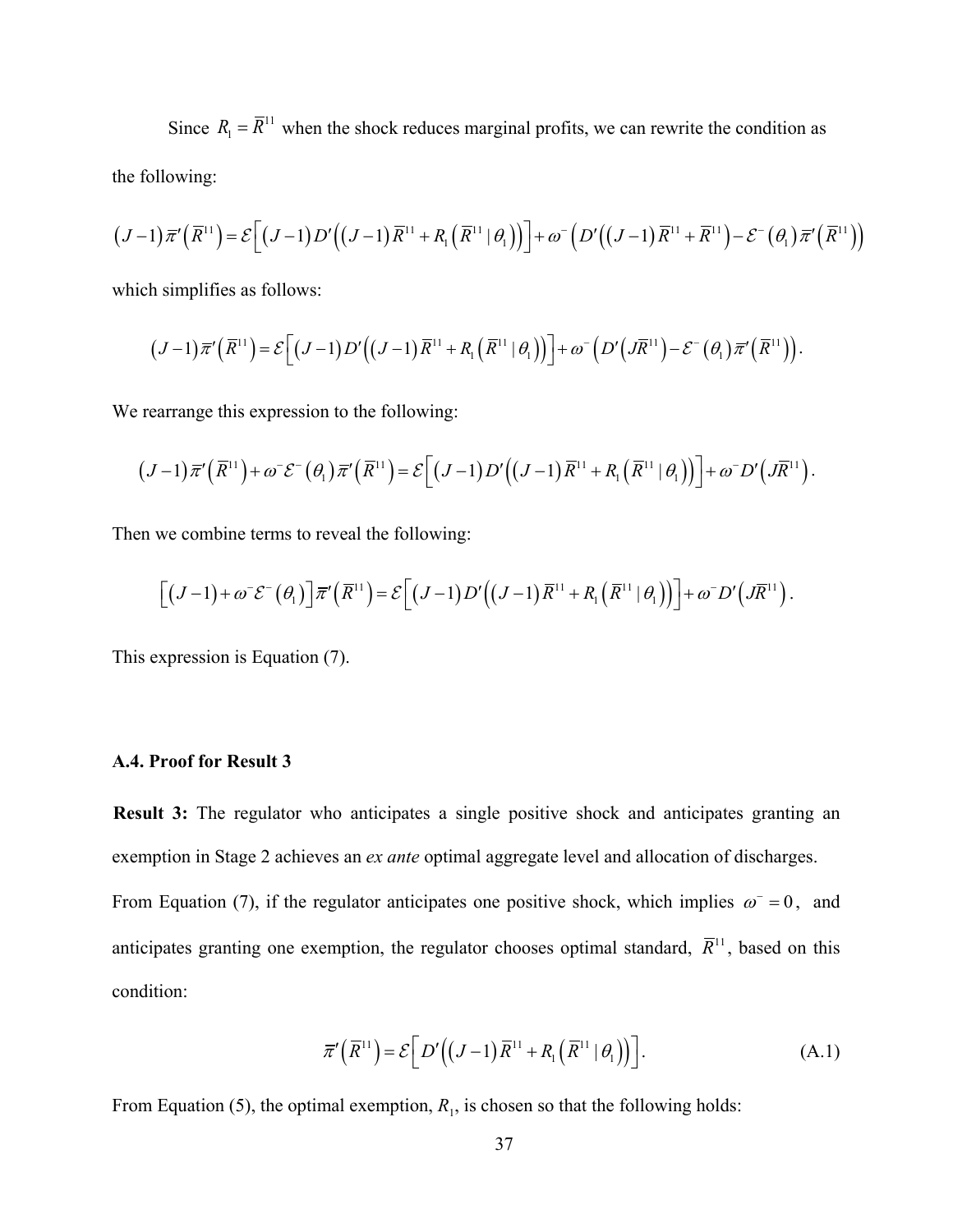<span id="page-38-0"></span>
$$
\theta_1 \overline{\pi}^{\prime}(R_1) = D'((J-1)\overline{R}^{11} + R_1).
$$
\n(A.2)

Since the right-hand side of Equation [\(A.1\)](#page-37-0) is simply the expectation of the right-hand side of Equation [\(A.2\)](#page-38-0) as anticipated in Stage 1, the following holds:

$$
\overline{\pi}'(\overline{R}^{11}) = \mathcal{E}(\theta_1)\overline{\pi}'(\overline{R}^{11}) = \mathcal{E}\Big[D'\Big((J-1)\overline{R}^{11} + R_1(\overline{R}^{11} | \theta_1)\Big)\Big].
$$

The first equality represents equimarginality; this equality identifies the *ex ante* efficient allocation of discharges across firms. The second equality ensures that *ex ante* marginal damages equal *ex ante* marginal abatement costs. These conditions are sufficient for *ex ante* optimization.

## **A.5. Proof for Result [4](#page-23-0)**

**Result 4:** The regulator who anticipates a single shock and granting an exemption in Stage 2 sets a tighter discharge standard than the regulator who anticipates granting no exemptions:  $\overline{R}^{11} \leq \overline{R}^{10}$ . **Proof**:

Let  $\mathcal{E}^+$  and  $\mathcal{E}^-$  be the regulator's expectations conditional on the shock being positive and negative or zero, respectively, and let  $\omega^+$  and  $\omega^-$  be the probabilities for each case  $(\omega^+ + \omega^- = 1)$ . The regulator's Stage 1 first-order condition, as noted in the third equation within the derivation above in Section [A.3,](#page-34-0) yields:

$$
(J-1)\overline{\pi}'(\overline{R}^{11})=\mathcal{E}\bigg[\bigg(J-1+\frac{\partial R_1}{\partial \overline{R}^{11}}\bigg)D'\bigg((J-1)\overline{R}^{11}+R_1(\overline{R}^{11}\mid\theta_1)\bigg)-\theta_1\frac{\partial R_1}{\partial \overline{R}^{11}}\overline{\pi}'\bigg(R_1(\overline{R}^{11}\mid\theta_1)\bigg)\bigg].
$$

We can move the last term on the right to the left side of the equation and use the fact that  $\omega^+ + \omega^- = 1$  to expand the expression as follows: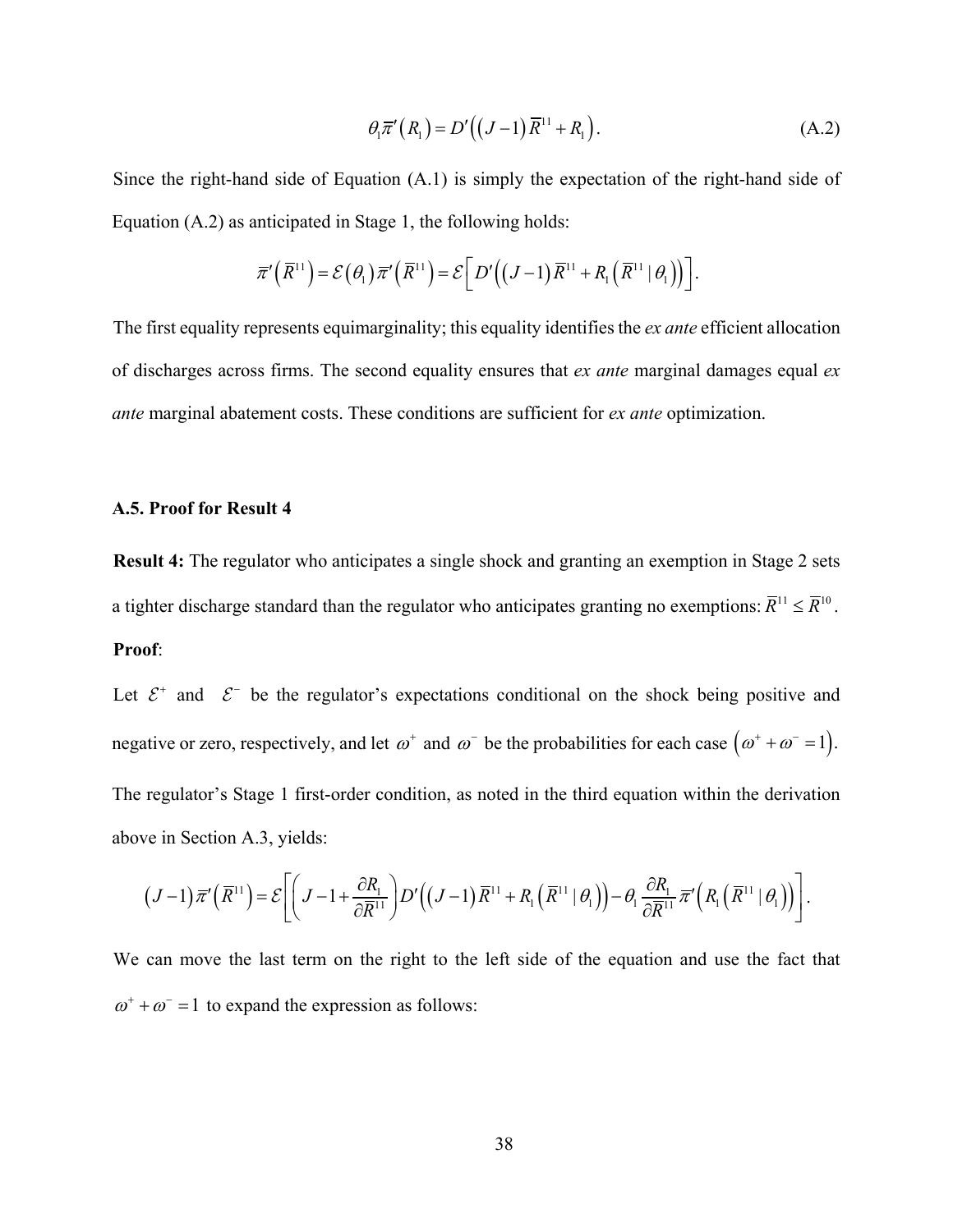$$
(J-1)\overline{\pi}'(\overline{R}^{11}) + \omega^* \mathcal{E}^* \left[ \theta_1 \frac{\partial R_1}{\partial \overline{R}^{11}} \overline{\pi}' \Big( R_1 (\overline{R}^{11} | \theta_1) \Big) \right] + \omega^* \mathcal{E}^- \left[ \theta_1 \frac{\partial R_1}{\partial \overline{R}^{11}} \overline{\pi}' \Big( R_1 (\overline{R}^{11} | \theta_1) \Big) \right]
$$
  
=  $\omega^* \mathcal{E}^* \left[ \left( J - 1 + \frac{\partial R_1}{\partial \overline{R}^{11}} \right) D' \Big( (J-1) \overline{R}^{11} + R_1 (\overline{R}^{11} | \theta_1) \Big) \right]$   
+  $\omega^- \mathcal{E}^- \left[ \left( J - 1 + \frac{\partial R_1}{\partial \overline{R}^{11}} \right) D' \Big( (J-1) \overline{R}^{11} + R_1 (\overline{R}^{11} | \theta_1) \Big) \right]$ 

When a shock reduces abatement costs, the regulator grants no exemption; consequently,

.

in that case,  $R_1 = \overline{R}^{11}$  and  $\frac{\partial R_1}{\partial \overline{R}^{11}} = 1$ . Thus, we can write the above condition as follows:

$$
(J-1)\overline{\pi}'(\overline{R}^{11}) + \omega^* \mathcal{E}^* \bigg[ \theta_1 \frac{\partial R_1}{\partial \overline{R}^{11}} \overline{\pi}'(R_1(\overline{R}^{11} | \theta_1)) \bigg] + \omega^* \mathcal{E}^- \bigg[ \theta_1 \overline{\pi}'(\overline{R}^{11}) \bigg]
$$
  
=  $\omega^* \mathcal{E}^* \bigg[ \bigg( J - 1 + \frac{\partial R_1}{\partial \overline{R}^{11}} \bigg) D' \big( (J-1) \overline{R}^{11} + R_1 (\overline{R}^{11} | \theta_1) \big) \bigg] + \omega^* \mathcal{E}^- \bigg[ JD' \big( J \overline{R}^{11} \big) \bigg]$ 

We rearrange terms and apply expectations only to uncertain elements to yield the following:

$$
(J-1)\overline{\pi}'(\overline{R}^{11}) + \omega^{\scriptscriptstyle{\top}} \mathcal{E}^{\scriptscriptstyle{\top}}(\theta_1) \overline{\pi}'(\overline{R}^{11})
$$
  
=  $\omega^{\scriptscriptstyle{\top}} \mathcal{E}^{\scriptscriptstyle{\pm}} \left[ \frac{\partial R_1}{\partial \overline{R}^{11}} \Big( D' \Big( (J-1) \overline{R}^{11} + R_1 \Big( \overline{R}^{11} \Big| \theta_1 \Big) \Big) - \theta_1 \overline{\pi}' \Big( R_1 \Big( \overline{R}^{11} \Big| \theta_1 \Big) \Big) \right] \right] \cdot$   
+  $\omega^{\scriptscriptstyle{\top}} \mathcal{E}^{\scriptscriptstyle{\pm}} \left[ (J-1) D' \Big( (J-1) \overline{R}^{11} + R_1 \Big( \overline{R}^{11} \Big| \theta_1 \Big) \Big) \right] + \omega^{\scriptscriptstyle{\top}} JD' \Big( J \overline{R}^{11} \Big)$ 

Per the envelope condition logic used in the derivation of Equation [\(7\),](#page-22-0) the first term on the righthand side equals zero at the optimal exemption choice  $R_1(\bar R^{11} \,|\, \theta_1)$  . Thus, the expression becomes the following:

<span id="page-39-0"></span>
$$
(J-1)\overline{\pi}'(\overline{R}^{11}) + \omega^{-} \mathcal{E}^{-}(\theta_{1}) \overline{\pi}'(\overline{R}^{11})
$$
  
=  $\omega^{+} \mathcal{E}^{+}[(J-1)D'((J-1)\overline{R}^{11} + R_{1}(\overline{R}^{11}|\theta_{1}))] + \omega^{-} JD'(\overline{J}\overline{R}^{11})$  (A3)

We know from Equation [\(3\)](#page-17-1) that, if the regulator anticipates a shock but does not anticipate the ability to grant an exemption, the discharge standard is set to satisfy: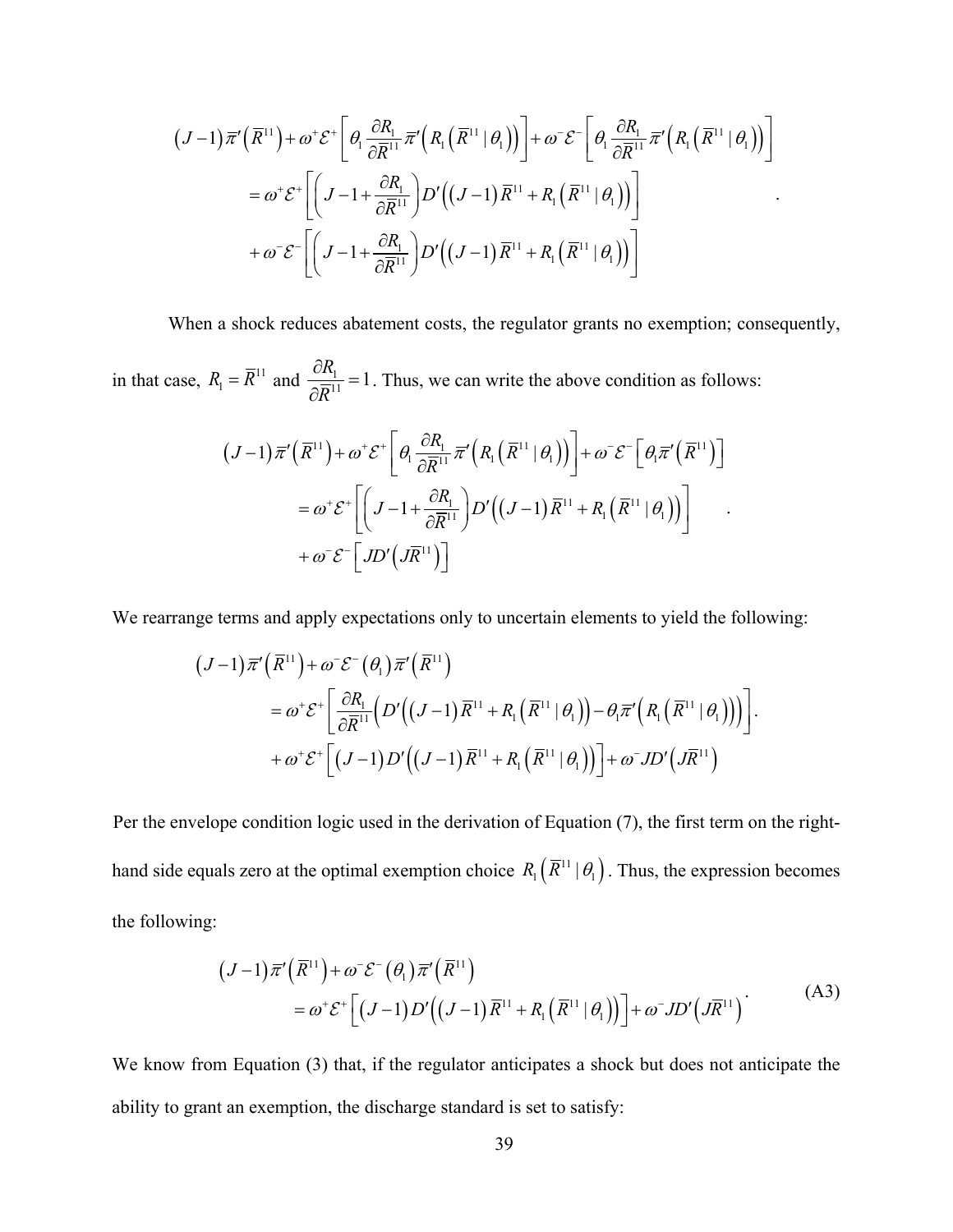<span id="page-40-1"></span><span id="page-40-0"></span>
$$
\left(\mathcal{E}(\theta_1)+J-1\right)\overline{\pi}'\left(\overline{R}^{10}\right)=JD'\left(J\overline{R}^{10}\right).
$$

We rewrite the left-hand side of this expression as follows:

$$
(J-1)\overline{\pi}'(\overline{R}^{10}) + \omega^* \mathcal{E}^*(\theta_1)\overline{\pi}'(\overline{R}^{10}) + \omega^- \mathcal{E}^-(\theta_1)\overline{\pi}'(\overline{R}^{10}) = JD'(\overline{J}(\overline{R}^{10})),
$$
 (A4)

and then rearrange further to yield the following:

$$
(J-1)\overline{\pi}'(\overline{R}^{10}) + \omega^{-} \mathcal{E}^{-}(\theta_{1})\overline{\pi}'(\overline{R}^{10}) = JD'(\overline{R}^{10}) - \omega^{+} \mathcal{E}^{+}(\theta_{1})\overline{\pi}'(\overline{R}^{10}).
$$
 (A5)

Our aim is to show that the forward-looking regulator who is able to grant an exemption sets a tighter discharge standard than the regulator who is not able to grant an exemption, that is, that  $\overline{R}^{11}$  satisfying Equatio[n \(A3\)](#page-39-0) is less than  $\overline{R}^{10}$  satisfying Equation [\(A5\).](#page-40-0) To this end, we assume that the discharge standard set by a forward-looking regulator that grants an exemption is not less but the same as the standard set by a regulator lacking this ability. This would imply that Equation [\(A3\)](#page-39-0) is satisfied with the same  $\bar{R}^{10}$  that satisfies Equation [\(A5\).](#page-40-0) We then show that a contradiction arises unless the regulator who grants an exemption sets a tighter standard.

We proceed by noting that if we substitute  $\overline{R}^{11} = \overline{R}^{10}$  into Equation [\(A3\),](#page-39-0) the left-hand sides of Equations [\(A3\)](#page-39-0) and [\(A5\)](#page-40-0) are the same. If, with this substitution, the right-hand side of Equation [\(A3\)](#page-39-0) is greater than the right-hand side of Equation [\(A5\),](#page-40-0) equality is contradicted, and specifically the  $\overline{R}^{11}$  that satisfies Equation [\(A3\)](#page-39-0) must be less than the  $\overline{R}^{10}$  that satisfies Equation [\(A5\)](#page-40-0) because a smaller  $\overline{R}$ <sup>11</sup> will decrease the right-hand side (since *D'*(⋅) is increasing) and increase the left-hand side (since  $\bar{\pi}'(\cdot)$  is decreasing).

Making that substitution, then, if the following inequality holds, it must be true that  $\overline{R}^{11} < \overline{R}^{10}$ :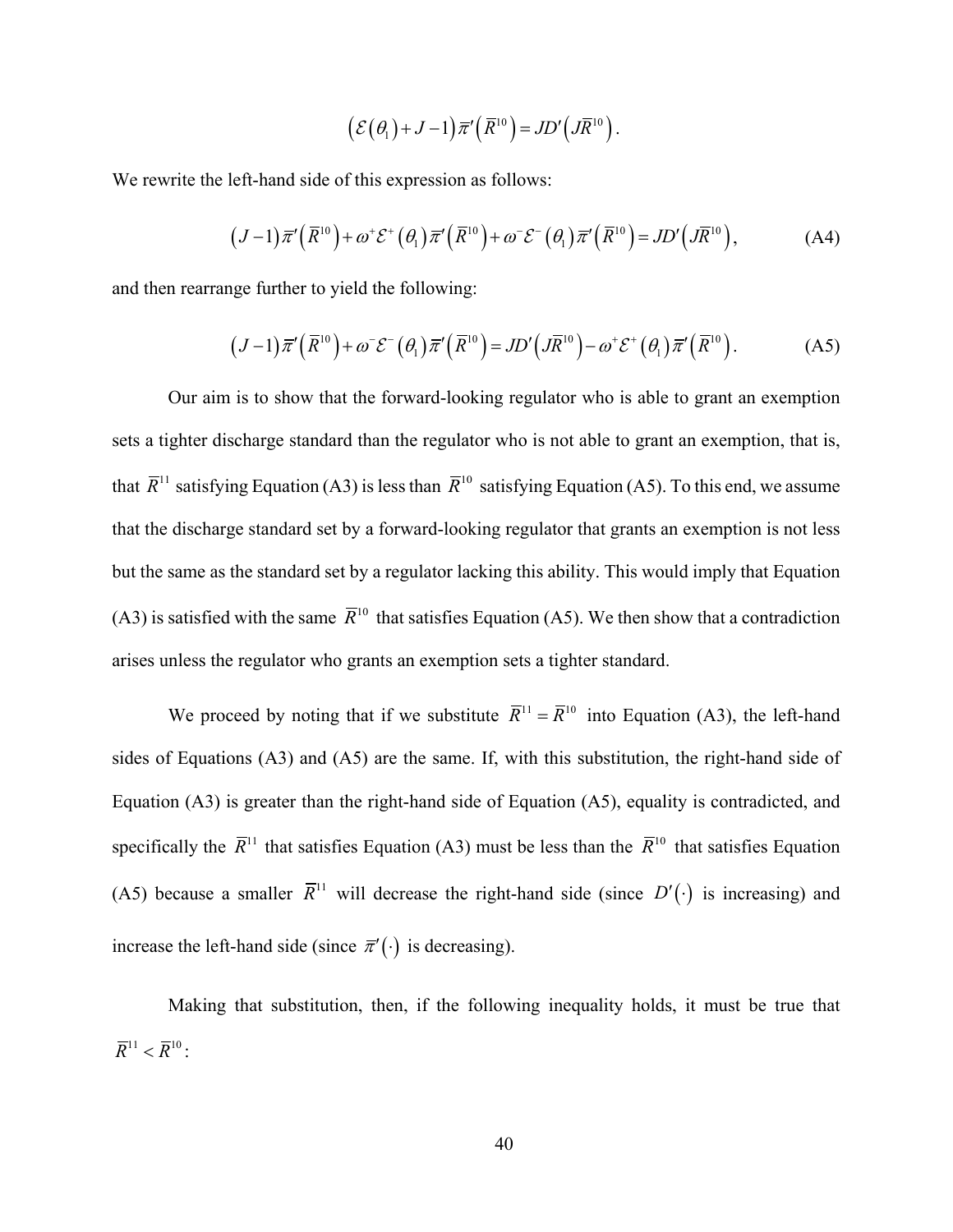<span id="page-41-0"></span>
$$
\omega^* \mathcal{E}^* \left[ \left( J - 1 \right) D' \left( \left( J - 1 \right) \overline{R}^{10} + R_1 \left( \overline{R}^{10} \mid \theta_1 \right) \right) \right] + \omega^- J D' \left( J \overline{R}^{10} \right) > J D' \left( J \overline{R}^{10} \right) - \omega^+ \mathcal{E}^+ \left( \theta_1 \right) \overline{\pi}' \left( \overline{R}^{10} \right)
$$
\n(A6)

We again use  $\omega^+ + \omega^- = 1$  to decompose Equation [\(A6\)](#page-41-0) into the following:

$$
\omega^+\mathcal{E}^+\Big[(J-1)D'\Big((J-1)\overline{R}^{10}+R_1(\overline{R}^{10}|\theta_1)\Big)\Big]+\omega^-JD'\Big(J\overline{R}^{10}\Big)\\>\omega^+JD'\Big(J\overline{R}^{10}\Big)+\omega^-JD'\Big(J\overline{R}^{10}\Big)-\omega^+\mathcal{E}^+\big(\theta_1\big)\overline{\pi}'\Big(\overline{R}^{10}\Big).
$$

We note that  $\omega^{\dagger}J = \omega^{\dagger}(J-1) + \omega^{\dagger}$ . We use this and cancel the term that appears on both sides to craft the following:

$$
\omega^+\mathcal{E}^+\left[ \left(J-1\right)D'\left(\left(J-1\right)\overline{R}^{10}+R_1\left(\overline{R}^{10}\mid\theta_1\right)\right)\right] > \omega^+\left(J-1\right)D'\left(J\overline{R}^{10}\right)+\omega^+D'\left(J\overline{R}^{10}\right)-\omega^+\mathcal{E}^+\left(\theta_1\right)\overline{\pi}'\left(\overline{R}^{10}\right).
$$

Moving the last term on the right-hand side to the left and cancelling the (positive)  $\omega^+$  that appears in all terms yields the following:

$$
\mathcal{E}^+\left[\left(J-1\right)D'\left(\left(J-1\right)\overline{R}^{10}+R_1\left(\overline{R}^{10}\mid\theta_1\right)\right)\right]+\mathcal{E}^+\left(\theta_1\right)\overline{\pi}'\left(\overline{R}^{10}\right)\\>(A7)
$$
\n
$$
>(J-1)D'\left(J\overline{R}^{10}\right)+D'\left(J\overline{R}^{10}\right)
$$

This inequality holds if the following two (sufficient but not necessary) conditions hold:

<span id="page-41-1"></span>
$$
\mathcal{E}^+ \Big[ \big( J - 1 \big) D' \Big( (J - 1) \overline{R}^{10} + R_1 \big( \overline{R}^{10} \, | \, \theta_1 \big) \Big) \Big] > \big( J - 1 \big) D' \big( J \overline{R}^{10} \big) \n\mathcal{E}^+ \big( \theta_1 \big) \overline{\pi}' \big( \overline{R}^{10} \big) > D' \big( J \overline{R}^{10} \big)
$$
\n(A8)

In fact, the inequality also strictly holds if one of the conditions in [\(A8\)](#page-41-1) holds strictly and the other holds weakly, and weakly holds if both hold weakly. The first inequality requires only that  $\mathcal{E}^+ \left[ D' \Big( (J-1) \overline{R}^{10} + R_1 \Big( \overline{R}^{10} \, | \, \theta_1 \Big) \Big) \right] > D' \Big( J \overline{R}^{10} \Big)$ .  $D' (\cdot)$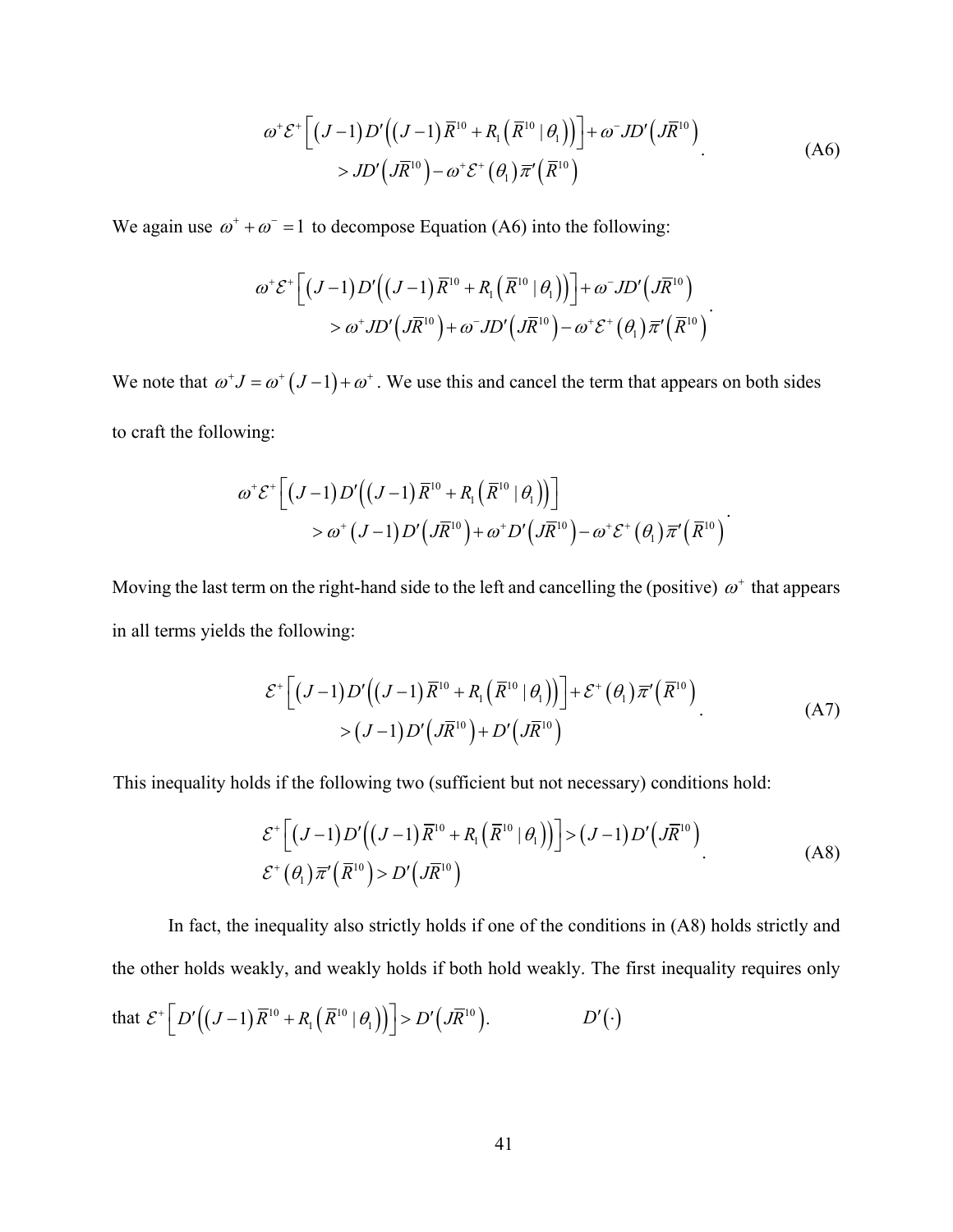because an exemption can only grant a higher discharge limit than the discharge standard. Specifically, this strict inequality holds if there is any probability  $\omega^+ > 0$  that there will be a positive shock, because then in expectation  $R_1(\overline{R}^{10} | \theta_1) > \overline{R}^{10}$ . If there is no chance the shock will be positive, then no exemption can be granted, and the first inequality only weakly holds.

We multiply both terms in the second inequality in [\(A8\)](#page-41-1) by (positive) *J* to yield:

$$
\mathcal{E}^+\left(\theta_1\right)J\overline{\pi}'\left(\overline{R}^{10}\right) > JD'\left(J\overline{R}^{10}\right).
$$

The right-hand side of the inequality is the same as the right-hand side of Equation [\(A4\)](#page-40-1) (based on the optimality condition for the no-exemption case) above, so we substitute the left-hand side of Equation [\(A4\)](#page-40-1) to get the following:

$$
\mathcal{E}^+\left(\theta_1\right)J\overline{\pi}'\left(\overline{R}^{10}\right) > \left(J-1\right)\overline{\pi}'\left(\overline{R}^{10}\right) + \omega^*\mathcal{E}^+\left(\theta_1\right)\overline{\pi}'\left(\overline{R}^{10}\right) + \omega^*\mathcal{E}^-\left(\theta_1\right)\overline{\pi}'\left(\overline{R}^{10}\right).
$$

Since all terms include  $\bar{\pi}'(\bar{R}^{10})$ , which is positive by assumption, we eliminate it. Further, we move the last term on the left to the right and group terms to get:

$$
(J - \omega^+) \mathcal{E}^+ (\theta_1) > J - 1 + \omega^- \mathcal{E}^- (\theta_1).
$$

Again, using  $\omega^+ + \omega^- = 1$ , we craft the following:

$$
(J-1+\omega^{-})\mathcal{E}^{+}(\theta_{1})>J-1+\omega^{-}\mathcal{E}^{-}(\theta_{1}),
$$

which we expand to this expression:

$$
(J-1)\mathcal{E}^+(\theta_1)+\omega^-\mathcal{E}^+(\theta_1) > J-1+\omega^-\mathcal{E}^-(\theta_1).
$$

We know that, by definition,  $(J-1)\mathcal{E}^+(\theta_1) > J-1$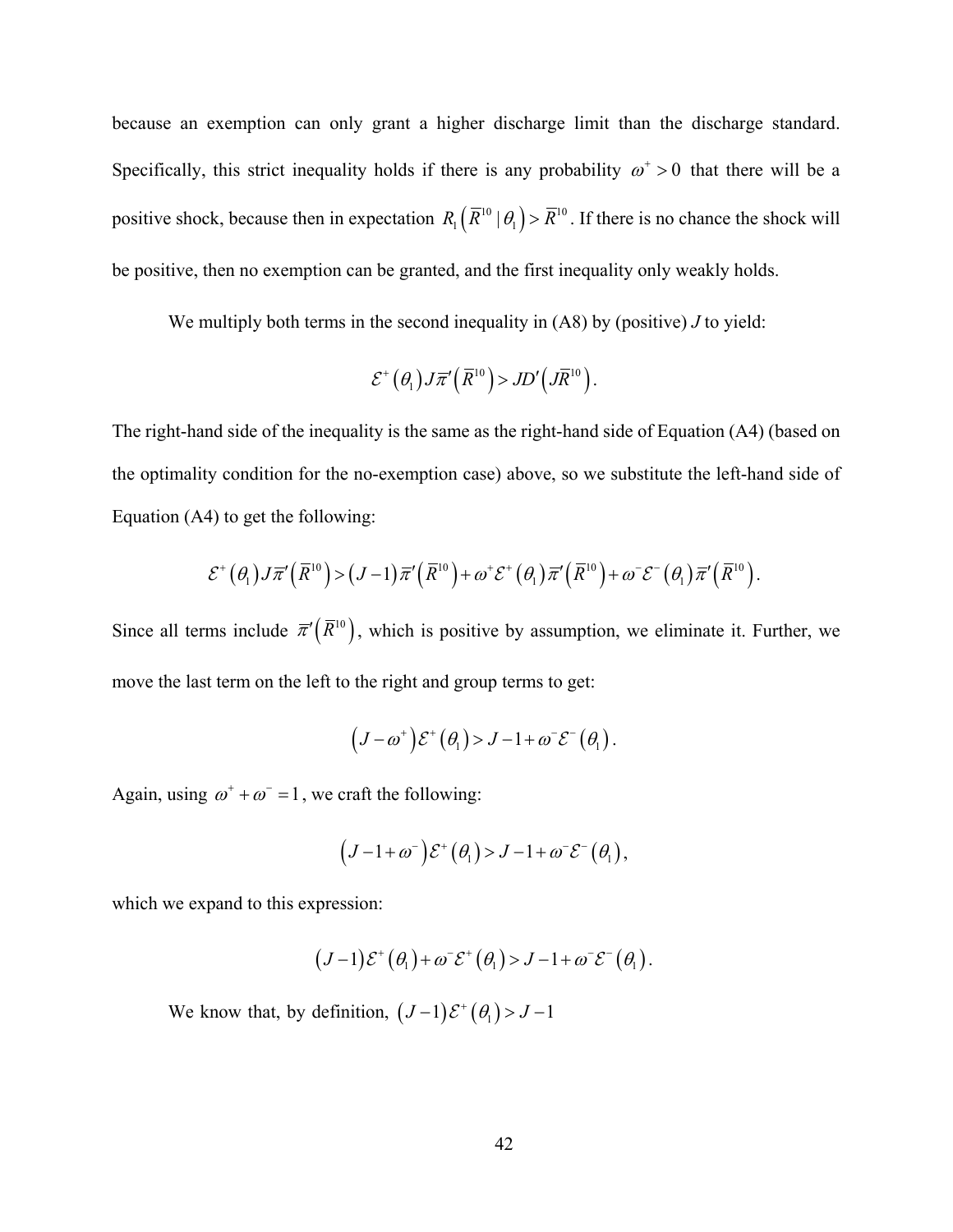$\mathcal{E}^+(\theta_1) > \mathcal{E}^-(\theta_1)$ , which is true by definition. Therefore, this inequality

holds, which completes our proof that  $\overline{R}^{11} < \overline{R}^{10}$  given that  $\omega^+ > 0$ .

If there is no chance there will be a positive shock, both inequalities hold weakly, so the discharge standard is only weakly tighter than if no exemptions are anticipated.

## **A.6. Proof for Corollary of Result [4](#page-23-0)**

**Corollary:** The regulator who anticipates *S* shocks and granting *K* exemptions in Stage 2 sets a tighter discharge standard than the regulator who anticipates granting fewer than *K* exemptions:  $\overline{R}^{SK} \leq \overline{R}^{SL}$  for  $0 \leq L \leq K$ .

**Proof:** We show in the proof of Result [4](#page-23-0) that, if a single shock is expected and a single exemption can be granted, then the discharge standard must be weakly lower than the case in which a shock is expected but no exemption can be granted, so that  $\overline{R}^{11} \leq \overline{R}^{10}$ . The same logic would apply for any number of shocks and a single exemption, so that  $\bar{R}^{S1} \leq \bar{R}^{S0}$ . Similarly, starting from any number of exemptions  $0 \le R \le S-1$  and increasing to  $R+1 \le S$  exemptions, we could follow the logic of the proof of Result [4](#page-23-0) to show that  $\overline{R}^{SR} \leq \overline{R}^{S(R-1)}$ . Therefore, it must be true that  $\overline{R}^{SK} \leq \overline{R}^{SL}$ for  $0 \leq L < K$ .

### **A.7. Proof for Result [5](#page-24-0)**

**[Result 5:](#page-24-1)** If  $K = S = J$  and  $\omega^+ = 1$ , the optimal discharge standard  $\overline{R}$ <sup>*JJ*</sup> is sufficiently strict that all firms receive an exemption in Stage 2 and the regulator grants exemptions to all firms to achieve the optimal aggregate amount of pollution and the first-best allocation of pollution across firms.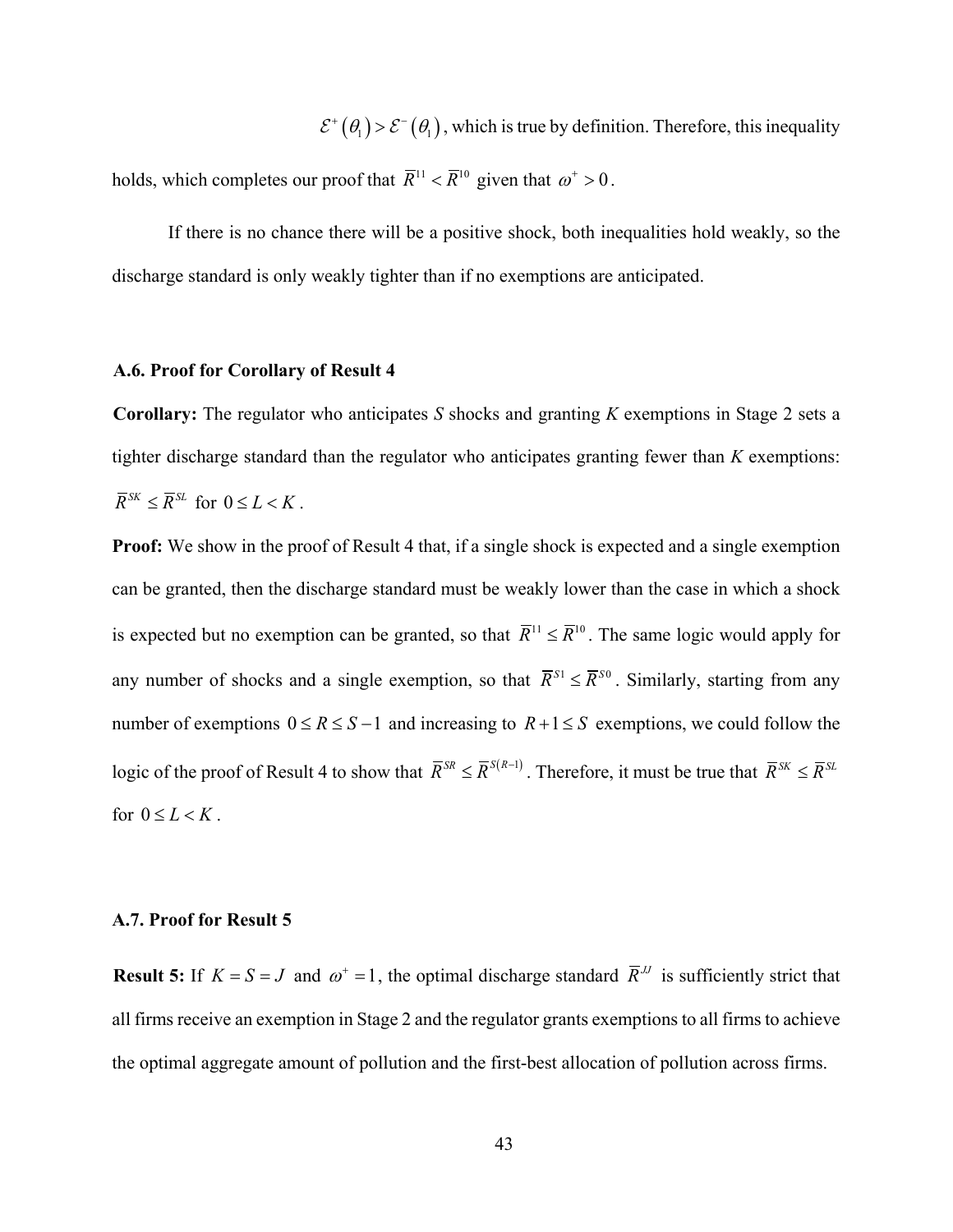**Proof:** Let  $R_k^*$  be the first-best optimal discharge for firm *k* defined by the following set of equations:

$$
D'\bigg(\sum_{j=1}^J R_j^*\bigg) = \theta_k \pi'\big(R_k^*\bigg) \text{ for all } k.
$$

These equations determine the Stage 2 outcomes with certainty if the standard,  $\bar{R}^{\prime\prime}$ , is sufficiently low that  $P(R_k^* < \overline{R}^N) = 0$  for all *k*. In this scenario, the regulator is able to issue up to *J* exemptions as long as those are less strict than the standard. The discharge standard can be ensured to be below the lower bound of the distribution of possible optimal discharge levels because the standard can always be set to  $\overline{R}^U = 0$ , and the optimal discharge limit for every firm must be positive by assumption.

## **A.8. Proof for Result 6**

**Result 6:** If the regulator anticipates a shock, expected aggregate discharges are weakly lower if the regulator is able to grant (and anticipates, in Stage 1, being able to grant) an exemption in Stage 2 than if the regulator cannot grant exemptions.

## **Proof:**

The claim is that given optimizing choices by the regulator, the total expected discharges with an exemption, including the *J* −1 firms discharging at the discharge standard  $\overline{R}$ <sup>11</sup> and the one firm discharging at the exemption limit  $R_1$ , will be less than the total expected discharges without an exemption, in which case *J* firms each discharge at the discharge standard  $\overline{R}^{10}$  :

$$
(J-1)\overline{R}^{11}+\mathcal{E}\Big[R_1(\overline{R}^{11} | \theta_1)\Big] < J\overline{R}^{10}.
$$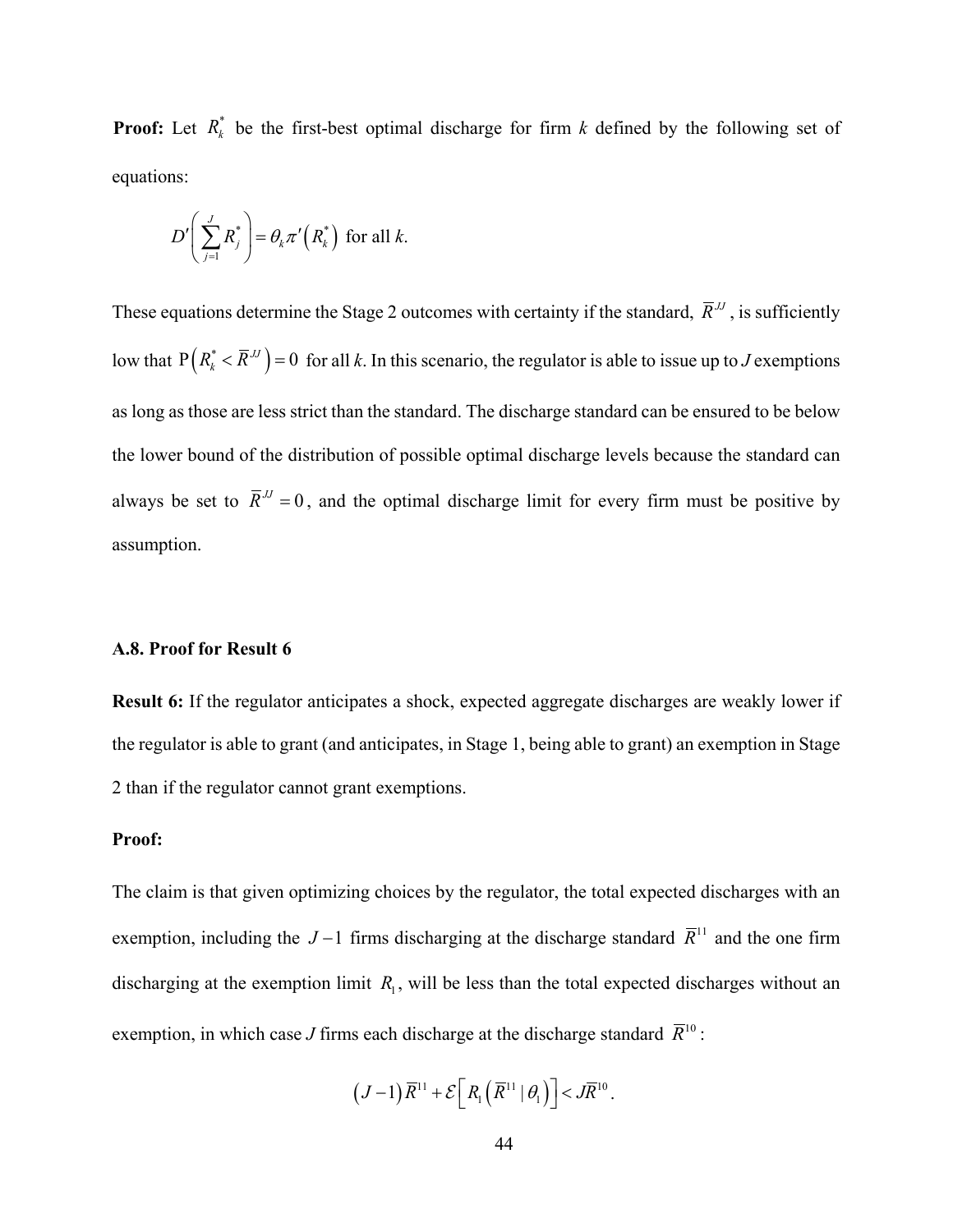We rewrite the right-hand side as:

$$
(J-1)\overline{R}^{11}+\mathcal{E}\Big[R_1(\overline{R}^{11}|\theta_1)\Big]\lt(J-1)\overline{R}^{10}+\overline{R}^{10},
$$

and then rearrange terms to the following:

$$
\mathcal{E}\Big[R_1\Big(\overline{R}^{11}\,\big|\,\theta_1\Big)\Big]-\overline{R}^{10}<(J-1)\Big(\overline{R}^{10}-\overline{R}^{11}\Big).
$$

The left-hand side of this inequality is the expected increase in discharges from the firm receiving the exemption; the right-hand side is the reduction in discharges due to the tightening of discharge standard in anticipation of the exemption. Given that  $\overline{R}^{10} > \overline{R}^{11}$ , the inequality requires the following:

$$
\frac{\mathcal{E}\left[R_1\left(\overline{R}^{11} | \theta_1\right)\right] - \overline{R}^{10}}{\overline{R}^{10} - \overline{R}^{11}} < J - 1.
$$

To demonstrate this inequality holds, we take a total derivative of the first-order condition for the optimal exemption as set in Stage 2 by a forward-looking regulator,  $R_1(\overline{R}^{11} | \theta_1)$ . This total derivative is equivalent to replacing  $\overline{R}^{00}$  with  $\overline{R}^{11}$  in Equation [\(5\),](#page-19-0) and yields the following:

$$
\theta_1\overline{\pi}^{\prime\prime}\left(R_1\right)dR_1=D^{\prime\prime}\left(\left(J-1\right)\overline{R}^{11}+R_1\right)\left(\left(J-1\right)d\overline{R}^{11}+dR_1\right).
$$

Rearranging and dropping arguments for visual clarity generates the following:

$$
\frac{dR_1}{d\overline{R}^{11}} = \frac{D''}{\theta_1 \overline{\pi}'' - D''}(J - 1).
$$

By assumption,  $D'' > 0$  and  $\bar{\pi}'' < 0$ , so the ratio on the right-hand side of the expression is negative and less than one in absolute value. That is, a marginal decrease in the Stage 1 standard  $\bar{R}^{11}$  yields an increase in the exemption granted in Stage 2 to the shocked firm by less than *J* −1 times the size of the standard decrease. This condition ensures that a marginal exemption corresponding to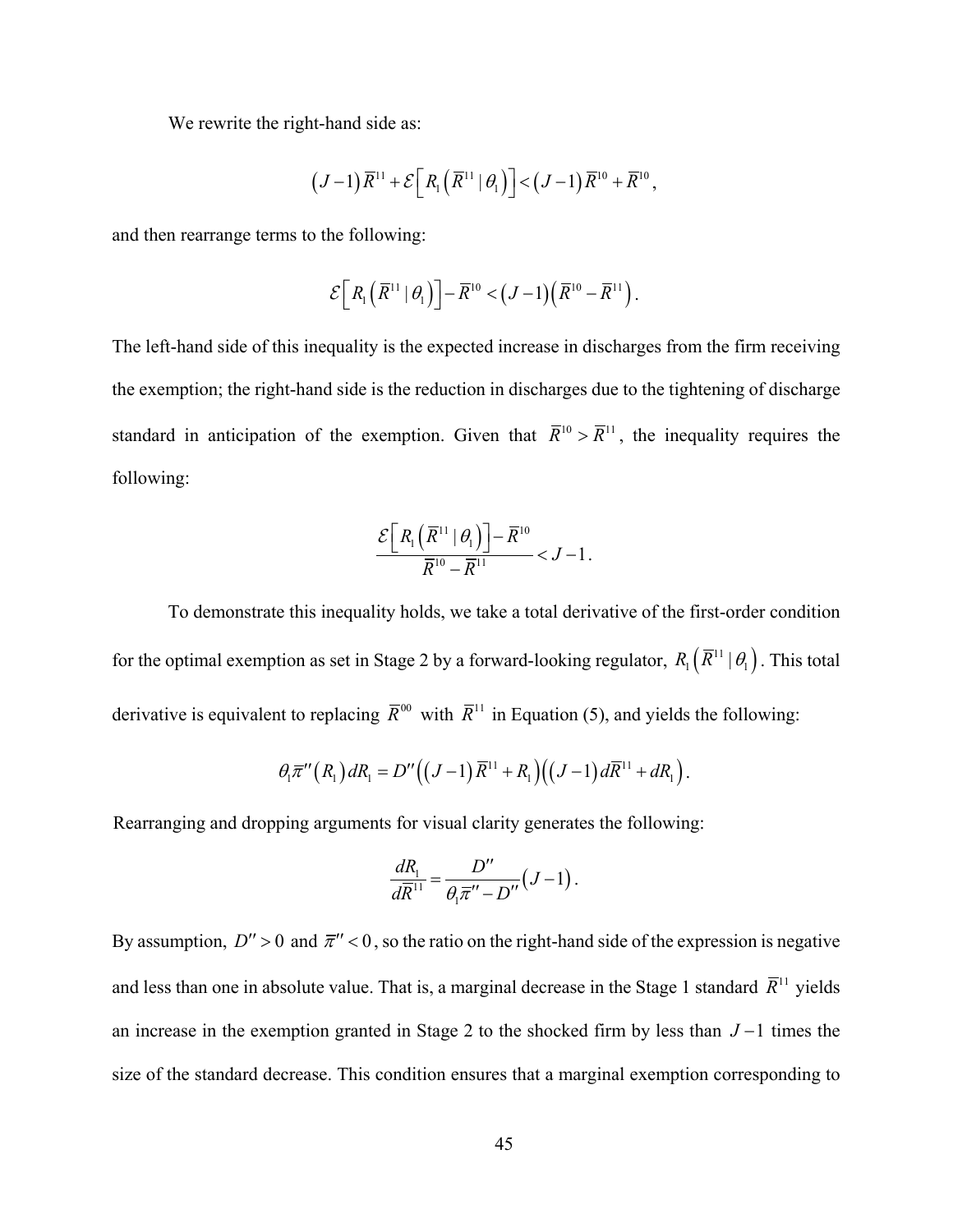a marginal change in the discharge standard always reduces discharges in expectation. Since this outcome is true for an exemption in response to a marginal shock and would be true in the presence of an additional marginal shock (and so on), this outcome also holds for a non-marginal shock and a non-marginal exemption.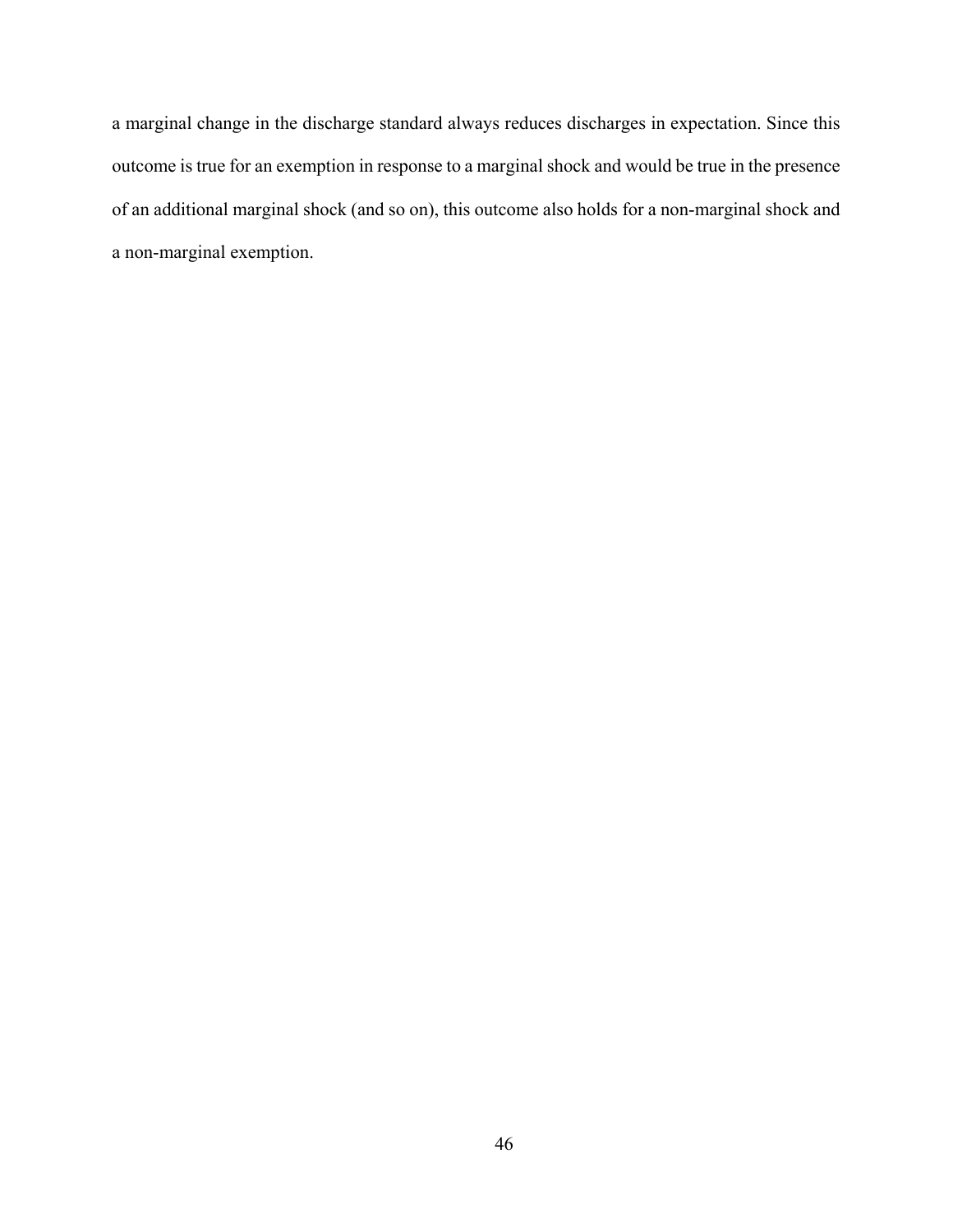# **References**

Aldy, J.E., 2017. Energy Market Shock Absorbers, Policy Digest. Kleinman Center for Energy Policy, University of Pennsylvania.

Arguedas, C., Earnhart, D., Rousseau, S., 2017. Non-uniform implementation of uniform standards. Journal of Regulatory Economics 51, 159-183.

Bannon, R.D., Bannon, A.L., 1996. Congress Passes Fiduciary Exemption from Environmental Liability. ACTEC Notes 22, 222.

Banzhaf, H.S., Chupp, B.A., 2012. Fiscal federalism and interjurisdictional externalities: New results and an application to US Air pollution. Journal of Public Economics 96, 449-464. Battigalli, P., Maggi, G., 2002. Rigidity, Discretion, and the Costs of Writing Contracts. The

American Economic Review 92, 798-817. Beavis, B., Walker, M., 1983a. Achieving environmental standards with stochastic discharges. Journal of Environmental Economics and Management 10, 103-111.

Beavis, B., Walker, M., 1983b. Random wastes, imperfect monitoring and environmental quality standards. Journal of Public Economics 21, 377-387.

Coate, S., 2001. An Efficiency Approach to the Evaluation of Policy Changes. The Economic Journal 110, 437-455.

Cohen, J.E., 1994. A Constitutional Safety Valve: The Variance in Zoning and Land-Use Based Environmental Controls. Boston College Environmental Affairs Law Review 22, 307.

Deily, M.E., Gray, W.B., 1991. Enforcement of pollution regulations in a declining industry. Journal of Environmental Economics and Management 21, 260-274.

Diver, C.S., 1983. The Optimal Precision of Administrative Rules. Yale Law Journal, 65-110. Earnhart, D., 2004a. The Effects of Community Characteristics on Polluter Compliance Levels. Land Economics 80, 408-432.

Earnhart, D., 2004b. Panel Data Analysis of Regulatory Factors Shaping Environmental Performance. The Review of Economics and Statistics 86, 391-401.

Earnhart, D., 2007. Effects of permitted effluent limits on environmental compliance levels. Ecological Economics 61, 178-193.

Earnhart, D., 2016. Effluent Limits and Monitoring: Do Regulators Inspect Polluters Facing Tighter Limits Less Frequently?, University of Kansas Working Paper.

Ehrlich, I., Posner, R.A., 1974. An Economic Analysis of Legal Rulemaking. The Journal of Legal Studies 3, 257-286.

Environmental Protection Agency, 1995. Interim Economic Guidance for Water Quality Standards, Washington, DC.

Environmental Protection Agency, 2013. Discharger-specific Variances on a Broader Scale: Developing Credible Rationales for Variances that Apply to Multiple Dischargers, Washington, DC.

Environmental Protection Agency, 2017. Renewable Fuel Standard Exemptions for Small Refineries, Washington, DC.

Epstein, R.A., 1995. Simple rules for a complex world. Harvard University Press, Cambridge, MA.

Field, B.C., Field, M.K., 2017. Environmental Economics. McGraw-Hill.

Fleurbaey, M., Abi-Rafeh, R., 2016. The Use of Distributional Weights in Benefit–Cost Analysis: Insights from Welfare Economics. Review of Environmental Economics and Policy 10, 286-307.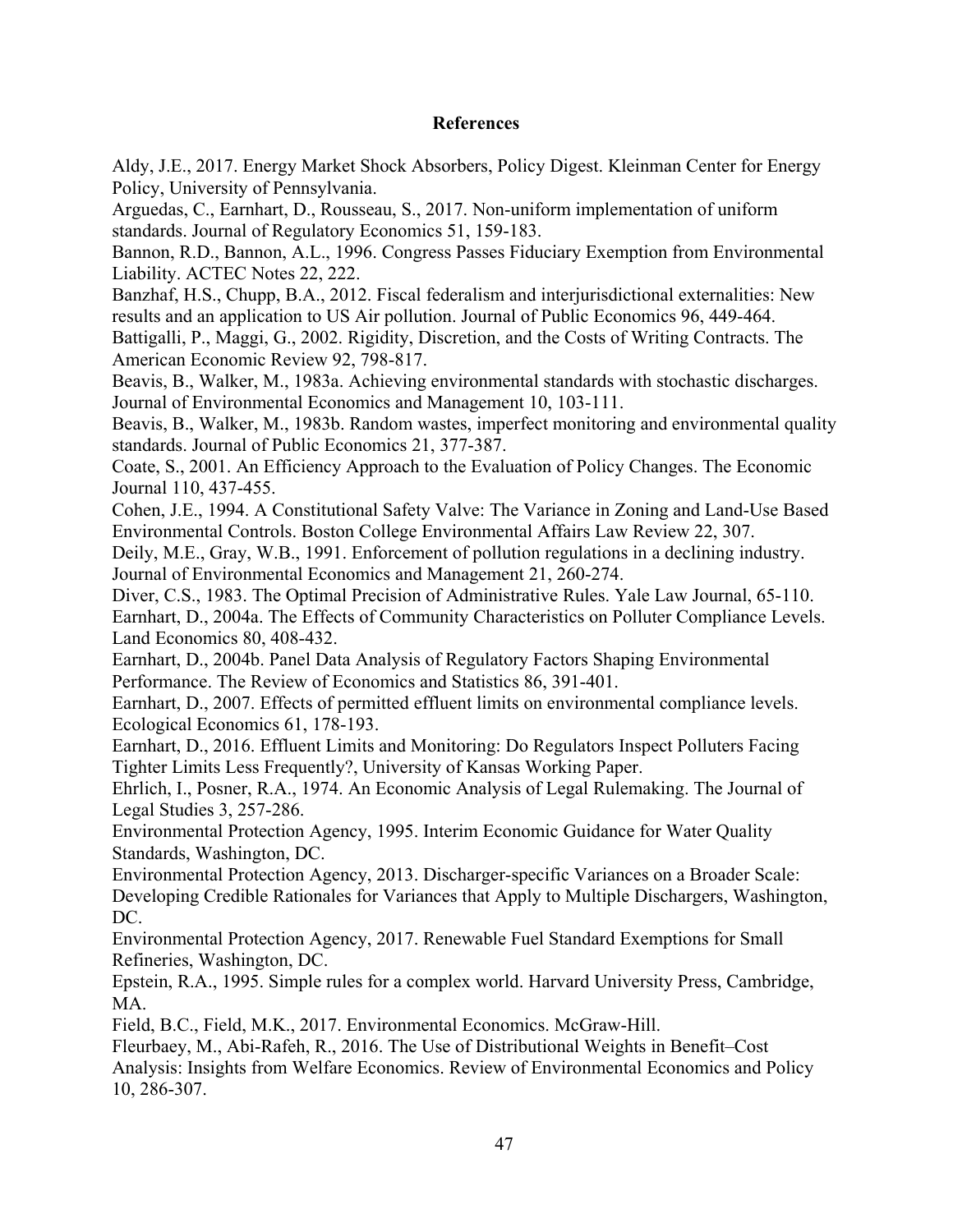Friedman, E., Wickelgren, A.L., 2014. A New Angle on Rules versus Standards. American Law and Economics Review 16, 499-549.

Fuller, L.L., 1941. Consideration and Form. Columbia Law Review 41, 799-824.

Goulder, L.H., Parry, I.W.H., 2008. Instrument Choice in Environmental Policy. Review of Environmental Economics and Policy 2, 152-174.

Hahn, R.W., 2000. The Impact of Economics on Environmental Policy. Journal of Environmental Economics and Management 39, 375-399.

Hall, J.C., Shultz, C., Stephenson, E.F., 2018. The political economy of local fracking bans. Journal of Economics and Finance 42, 397-408.

Hendren, N., 2017. Efficient Welfare Weights. NBER Working Paper Series No. 20351. Johnston, J.S., 1995. Bargaining under Rules Versus Standards. Journal of Law, Economics and Organization, 256-281.

Kang, K., Silveira, B.S., 2018. Understanding Disparities in Punishment: Regulator Preferences and Expertise.

Kaplow, L., 1992. Rules Versus Standards: An Economic Analysis. Duke Law Journal, 557-629. Kaplow, L., 1999. General characteristics of rules, Encyclopedia of law and economics.

Kaplow, L., 2017. Optimal Regulation with Exemptions. National Bureau of Economic Research Working Paper Series No. 23887.

Levkovich, O., Rouwendal, J., Brugman, L., 2018. Spatial Planning and Segmentation of the Land Market: The Case of the Netherlands. Land Economics 94, 137-154.

Maloney, M.T., McCormick, R.E., 1982. A Positive Theory of Environmental Quality Regulation. The Journal of Law and Economics 25, 99-123.

Montgomery, W.D., 1972. Markets in licenses and efficient pollution control programs. Journal of economic theory 5, 395-418.

Nolte, C., Gobbi, B., le Polain de Waroux, Y., Piquer-Rodríguez, M., Butsic, V., Lambin, E.F., 2017. Decentralized Land Use Zoning Reduces Large-scale Deforestation in a Major Agricultural Frontier. Ecological Economics 136, 30-40.

Oliss, P., 1994. Mandatory minimum sentencing: Discretion, the safety valve, and the sentencing guidelines. University of Cincinnati Law Review 63, 1851-1892.

Owens, D.W., 2004. The Zoning Variance: Reappraisal and Recommendations for Reform of a Much-Maligned Tool. Columbia Journal of Environmental Law 29, 279.

Prendergast, C., 2007. The Motivation and Bias of Bureaucrats. American Economic Review 97, 180-196.

Raff, Z., Earnhart, D., 2018. Effect of Cooperative Enforcement Strategies on Wastewater Management. Economic Inquiry 56, 1357-1379.

Schick, A., 1975. The Battle of the Budget. Proceedings of the Academy of Political Science 32, 51-70.

Shertzer, A., Twinam, T., Walsh, R.P., 2018. Zoning and the economic geography of cities. Journal of Urban Economics 105, 20-39.

Stavins, R.N., 2007. Market-based environmental policies: what can we learn from US experience (and related research)?, in: J. Freeman and C. D. Kolstad (Ed.), Moving to markets in environmental regulation: Lessons from twenty years of experience. Oxford University Press, New York, pp. 19-47.

Stender, B., 2018. When the Exemption Becomes the Rule: Problems That Waterkeeper v. EPA Poses for Advocates of Reporting Requirements and Potential Solutions. Ecology Law Quarterly 45, 395-417.